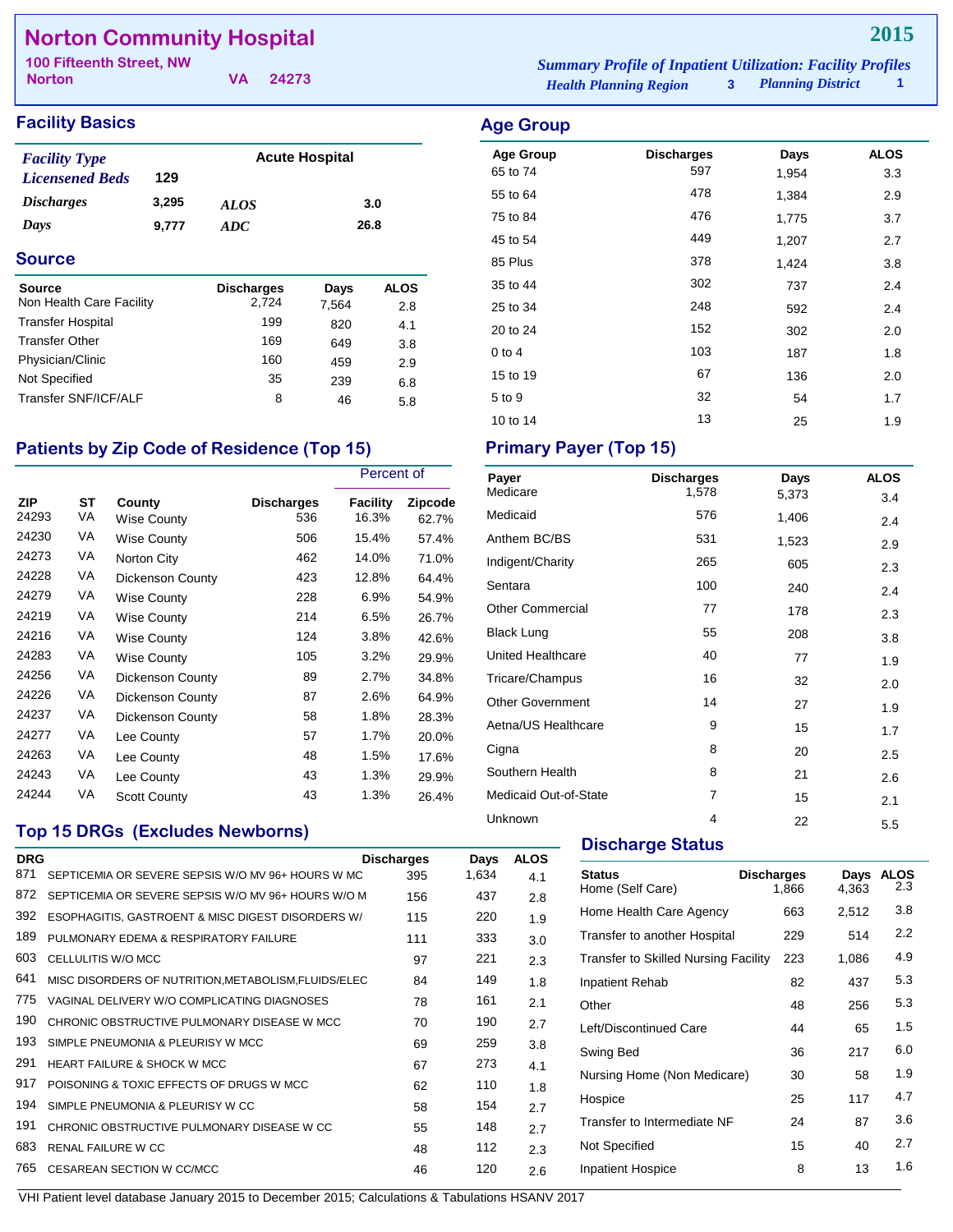## **Wellmont Lonesome Pine Mt. View Hospital**

| 1990 Holton Avenue, East |          | <b>Summary Profile of Inpatient Utilization: Facility Profiles</b> |                            |  |
|--------------------------|----------|--------------------------------------------------------------------|----------------------------|--|
| <b>Big Stone Gap</b>     | VA 24219 | <b>Health Planning Region</b>                                      | <b>3</b> Planning District |  |

Age Group **Discharges** Days ALOS 65 to 74 **410** 410 **1,590** 3.9 75 to 84 404 2,093 5.2

#### **Facility Basics Age Group Age Group**

| <b>Facility Type</b>   |       | <b>Acute Hospital</b> |      |
|------------------------|-------|-----------------------|------|
| <b>Licensened Beds</b> | o     |                       |      |
| <i>Discharges</i>      | 2,270 | <i>ALOS</i>           | 3.8  |
| Days                   | 8.563 | ADC                   | 23.5 |

#### **Source Discharges Days ALOS**<br>
Non Health Care Facility 1,479 4.593 3.1 Non Health Care Facility  $1,479$   $4,593$   $3.1$ Physician/Clinic 646 2,528 3.9 Transfer Hospital 11.6<br>
Transfer SNF/ICF/ALF 60 497 8.3 Transfer SNF/ICF/ALF 60 497 8.3<br>Other 8 76 9.5 Other 8 76 9.5 Transfer Other 6 46 7.7

### Patients by Zip Code of Residence (Top 15) Primary Payer (Top 15)

|              |          |                       |                          | Percent of               |                  |
|--------------|----------|-----------------------|--------------------------|--------------------------|------------------|
| ZIP<br>24219 | ST<br>VA | County<br>Wise County | <b>Discharges</b><br>497 | <b>Facility</b><br>21.9% | Zipcode<br>62.0% |
| 24230        | VA       | Wise County           | 231                      | 10.2%                    | 26.2%            |
| 24293        | VA       | <b>Wise County</b>    | 210                      | 9.3%                     | 24.6%            |
| 24277        | VA       | Lee County            | 188                      | 8.3%                     | 66.0%            |
| 24263        | VA       | Lee County            | 183                      | 8.1%                     | 67.3%            |
| 24216        | VA       | <b>Wise County</b>    | 137                      | 6.0%                     | 47.1%            |
| 24279        | VA       | <b>Wise County</b>    | 126                      | 5.6%                     | 30.4%            |
| 24273        | VA       | Norton City           | 112                      | 4.9%                     | 17.2%            |
| 24228        | VA       | Dickenson County      | 92                       | 4.1%                     | 14.0%            |
| 24243        | VA       | Lee County            | 84                       | 3.7%                     | 58.3%            |
| 24244        | VA       | <b>Scott County</b>   | 74                       | 3.3%                     | 45.4%            |
| 24283        | VA       | <b>Wise County</b>    | 42                       | 1.9%                     | 12.0%            |
| 24281        | VA       | Lee County            | 37                       | 1.6%                     | 60.7%            |
| 24282        | VA       | Lee County            | 37                       | 1.6%                     | 64.9%            |
| 24265        | VA       | Lee County            | 25                       | 1.1%                     | 53.2%            |

### **Top 15 DRGs (Excludes Newborns)**

| <b>ALOS</b><br>Days<br>801<br>4.5<br>311<br>2.1 |
|-------------------------------------------------|
|                                                 |
|                                                 |
|                                                 |
| 288<br>3.1                                      |
| 225<br>2.6                                      |
| 221<br>2.9                                      |
| 1,228<br>17.5                                   |
| 254<br>3.8                                      |
| 266<br>4.0                                      |
| 165<br>2.8                                      |
| 184<br>3.3                                      |
| 146<br>2.8                                      |
| 110<br>2.5                                      |
| 147<br>3.9                                      |
| 103<br>2.7                                      |
| 93<br>2.6                                       |
|                                                 |

| 55 to 64   | 373 | 1,362 | 3.7 |
|------------|-----|-------|-----|
| 85 Plus    | 251 | 1,316 | 5.2 |
| 45 to 54   | 215 | 660   | 3.1 |
| 25 to 34   | 205 | 493   | 2.4 |
| 35 to 44   | 178 | 525   | 2.9 |
| 20 to 24   | 148 | 325   | 2.2 |
| 15 to 19   | 73  | 178   | 2.4 |
| $0$ to $4$ | 7   | 10    | 1.4 |
| 5 to 9     | 4   | 7     | 1.8 |
|            |     |       |     |

10 to 14 2 2 4 2.0

| Payer<br>Medicare       | <b>Discharges</b><br>1,170 | Days  | <b>ALOS</b> |
|-------------------------|----------------------------|-------|-------------|
|                         |                            | 5,200 | 4.4         |
| Medicaid                | 430                        | 1,130 | 2.6         |
| Anthem BC/BS            | 189                        | 525   | 2.8         |
| United Healthcare       | 175                        | 799   | 4.6         |
| Self Pay                | 119                        | 338   | 2.8         |
| <b>Other Commercial</b> | 61                         | 185   | 3.0         |
| Southern Health         | 54                         | 124   | 2.3         |
| <b>Black Lung</b>       | 24                         | 88    | 3.7         |
| Hospice-Unspecified     | 10                         | 52    | 5.2         |
| <b>Other Government</b> | 10                         | 27    | 2.7         |
| Cigna                   | 8                          | 27    | 3.4         |
| Tricare/Champus         | 8                          | 23    | 2.9         |
| Jail/Detention          | 6                          | 28    | 4.7         |
| <b>Worker's Comp</b>    | 3                          | 11    | 3.7         |
| Medicaid Out-of-State   | $\overline{2}$             | 4     | 2.0         |

#### **Discharge Status**

| <b>Status</b><br>Home (Self Care)    | <b>Discharges</b><br>1,252 | Days<br>3,433 | <b>ALOS</b><br>2.7 |
|--------------------------------------|----------------------------|---------------|--------------------|
| Home Health Care Agency              | 293                        | 1,735         | 5.9                |
| Transfer to Skilled Nursing Facility | 231                        | 1,010         | 4.4                |
| Transfer to another Hospital         | 205                        | 1,011         | 4.9                |
| Other                                | 57                         | 297           | 5.2                |
| Transfer to Intermediate NF          | 50                         | 408           | 8.2                |
| Not Specified                        | 33                         | 121           | 3.7                |
| Long Term Acute                      | 31                         | 135           | 4.3                |
| <b>Inpatient Hospice</b>             | 27                         | 101           | 3.7                |
| Inpatient Rehab                      | 26                         | 131           | 5.0                |
| Left/Discontinued Care               | 22                         | 40            | 1.8                |
| Hospice                              | 20                         | 87            | 4.3                |
| Other institution                    | 13                         | 30            | 2.3                |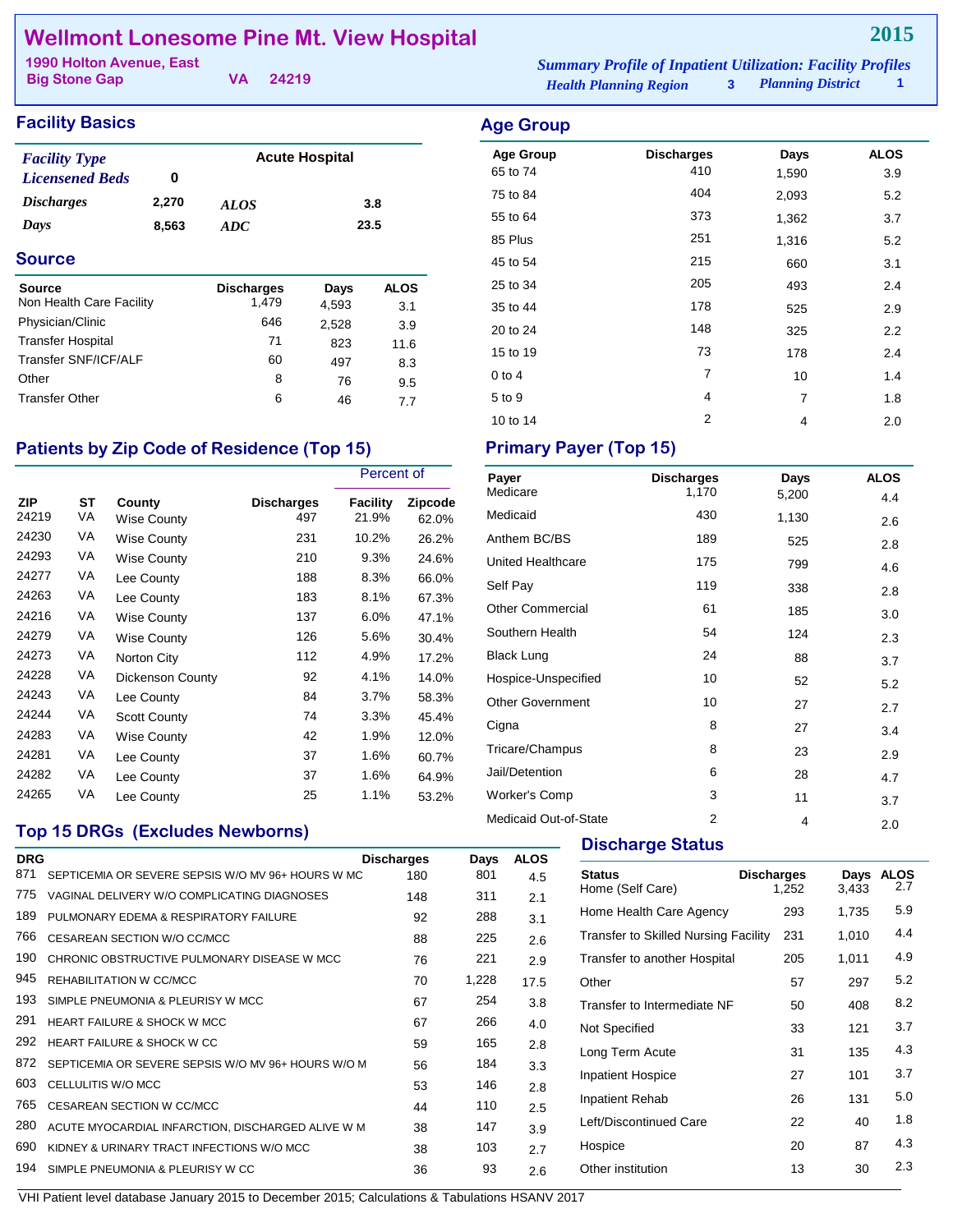## **Buchanan General Hospital**

**Grundy 1535 Slate Creek Road Summary Profile of Inpatient UK Summary Profile of Inpatient UK Summary Profilesi Profiles**<br>Profile of Inpatient UK Summary Profiles and Profiles of Inpatient Profiles and Profiles of Inpatient Pro

**VA 24614**

| <b>Iummary Profile of Inpatient Utilization: Facility Profiles</b> |                          |  |
|--------------------------------------------------------------------|--------------------------|--|
| <b>Health Planning Region</b>                                      | <b>Planning District</b> |  |

**2015**

## **Facility Basics Age Group**

| <b>Facility Type</b>   |       |                   | <b>Acute Hospital</b> |             |
|------------------------|-------|-------------------|-----------------------|-------------|
| <b>Licensened Beds</b> | 134   |                   |                       |             |
| <b>Discharges</b>      | 1,117 | ALOS              |                       | 4.4         |
| Days                   | 4,949 | ADC               | 13.6                  |             |
| <b>Source</b>          |       |                   |                       |             |
| <b>Source</b>          |       | <b>Discharges</b> | Days                  | <b>ALOS</b> |
| Physician/Clinic       |       | 1.027             | 4.549                 | 4.4         |
|                        |       |                   |                       |             |

Non Health Care Facility 89 397 4.5 Transfer Other 1 3 3.0

| <b>Age Group</b><br>65 to 74 | <b>Discharges</b><br>272 | Days<br>1,348 | <b>ALOS</b><br>5.0 |
|------------------------------|--------------------------|---------------|--------------------|
| 55 to 64                     | 235                      | 1,020         | 4.3                |
| 75 to 84                     | 210                      | 1,040         | 5.0                |
| 45 to 54                     | 138                      | 599           | 4.3                |
| 85 Plus                      | 98                       | 486           | 5.0                |
| 35 to 44                     | 62                       | 191           | 3.1                |
| $0$ to $4$                   | 36                       | 71            | 2.0                |
| 25 to 34                     | 20                       | 68            | 3.4                |
| 5 to 9                       | 18                       | 41            | 2.3                |
| 20 to 24                     | 14                       | 48            | 3.4                |
| 10 to 14                     | 8                        | 22            | 2.8                |
| 15 to 19                     | 6                        | 15            | 2.5                |

## Patients by Zip Code of Residence (Top 15) Primary Payer (Top 15)

|              |           |                                  |                          | Percent of               |                         |
|--------------|-----------|----------------------------------|--------------------------|--------------------------|-------------------------|
| ZIP<br>24614 | ST<br>VA  | County<br><b>Buchanan County</b> | <b>Discharges</b><br>436 | <b>Facility</b><br>39.0% | <b>Zipcode</b><br>64.7% |
| 24656        | VA        | <b>Buchanan County</b>           | 144                      | 12.9%                    | 45.9%                   |
| 24620        | VA        | <b>Buchanan County</b>           | 109                      | 9.8%                     | 59.2%                   |
| 24256        | VA        | Dickenson County                 | 78                       | 7.0%                     | 30.5%                   |
| 24631        | VA        | <b>Buchanan County</b>           | 47                       | 4.2%                     | 22.3%                   |
| 24603        | VA        | <b>Buchanan County</b>           | 42                       | 3.8%                     | 71.2%                   |
| 24850        | WV        | <b>McDowell County</b>           | 24                       | 2.1%                     | 23.1%                   |
| 24628        | VA        | <b>Buchanan County</b>           | 19                       | 1.7%                     | 63.3%                   |
| 24646        | VA        | <b>Buchanan County</b>           | 17                       | 1.5%                     | 12.8%                   |
| 24873        | <b>WV</b> | <b>McDowell County</b>           | 16                       | 1.4%                     | 43.2%                   |
| 24879        | WV        | <b>McDowell County</b>           | 15                       | 1.3%                     | 36.6%                   |
| 24607        | VA        | Dickenson County                 | 14                       | 1.3%                     | 63.6%                   |
| 24217        | VA        | Dickenson County                 | 12                       | 1.1%                     | 26.7%                   |
| 24817        | <b>WV</b> | <b>McDowell County</b>           | 11                       | 1.0%                     | 21.6%                   |
| 24634        | VA        | Buchanan County                  | 10                       | $0.9\%$                  | 15.2%                   |

### **Top 15 DRGs (Excludes Newborns)**

| <b>DRG</b> |                                                      | <b>Discharges</b> | Days | <b>ALOS</b> |
|------------|------------------------------------------------------|-------------------|------|-------------|
| 192        | CHRONIC OBSTRUCTIVE PULMONARY DISEASE W/O CC/MC      | 131               | 564  | 4.3         |
| 191        | CHRONIC OBSTRUCTIVE PULMONARY DISEASE W CC           | 78                | 395  | 5.1         |
| 190        | CHRONIC OBSTRUCTIVE PULMONARY DISEASE W MCC          | 71                | 435  | 6.1         |
| 194        | SIMPLE PNEUMONIA & PLEURISY W CC                     | 55                | 218  | 4.0         |
| 683        | <b>RENAL FAILURE W CC</b>                            | 46                | 192  | 4.2         |
| 189        | PULMONARY EDEMA & RESPIRATORY FAILURE                | 41                | 209  | 5.1         |
| 195        | SIMPLE PNEUMONIA & PLEURISY W/O CC/MCC               | 37                | 123  | 3.3         |
| 871        | SEPTICEMIA OR SEVERE SEPSIS W/O MV 96+ HOURS W MC    | 35                | 157  | 4.5         |
| 603        | CELLULITIS W/O MCC                                   | 30                | 102  | 3.4         |
| 202        | BRONCHITIS & ASTHMA W CC/MCC                         | 27                | 90   | 3.3         |
| 193        | SIMPLE PNEUMONIA & PLEURISY W MCC                    | 26                | 185  | 7.1         |
| 292        | <b>HEART FAILURE &amp; SHOCK W CC</b>                | 26                | 107  | 4.1         |
| 392        | ESOPHAGITIS, GASTROENT & MISC DIGEST DISORDERS W/    | 26                | 77   | 3.0         |
| 641        | MISC DISORDERS OF NUTRITION, METABOLISM, FLUIDS/ELEC | 25                | 72   | 2.9         |
| 178        | RESPIRATORY INFECTIONS & INFLAMMATIONS W CC          | 23                | 177  | 7.7         |

| Payer                   | <b>Discharges</b> | Days           | <b>ALOS</b> |
|-------------------------|-------------------|----------------|-------------|
| Medicare                | 579               | 2,761          | 4.8         |
| <b>Other Commercial</b> | 155               | 743            | 4.8         |
| Medicaid                | 140               | 451            | 3.2         |
| Anthem BC/BS            | 117               | 415            | 3.5         |
| <b>Black Lung</b>       | 84                | 427            | 5.1         |
| Medicaid Out-of-State   | 18                | 81             | 4.5         |
| Southern Health         | 8                 | 24             | 3.0         |
| Aetna/US Healthcare     | 4                 | 11             | 2.8         |
| Worker's Comp           | 4                 | 11             | 2.8         |
| United Healthcare       | 3                 | 9              | 3.0         |
| Cigna                   | 1                 | $\overline{2}$ | 2.0         |
| Local Government        | 1                 | 2              | 2.0         |
| <b>Other Government</b> | 1                 | 5              | 5.0         |
| Sentara                 | 1                 | 0              | 0.0         |
| Unknown                 | 1                 | 7              | 7.0         |
|                         |                   |                |             |

## **Discharge Status**

| <b>Status</b><br>Home (Self Care)           | <b>Discharges</b><br>713 | Days<br>2,807 | <b>ALOS</b><br>3.9 |
|---------------------------------------------|--------------------------|---------------|--------------------|
| Home Health Care Agency                     | 148                      | 843           | 5.7                |
| Transfer to another Hospital                | 80                       | 305           | 3.8                |
| <b>Transfer to Skilled Nursing Facility</b> | 70                       | 456           | 6.5                |
| Other                                       | 36                       | 224           | 6.2                |
| Transfer to Intermediate NF                 | 31                       | 209           | 6.7                |
| Left/Discontinued Care                      | 26                       | 47            | 1.8                |
| Hospice                                     | 6                        | 38            | 6.3                |
| Nursing Home (Non Medicare)                 | 4                        | 11            | 2.8                |
| Not Specified                               | 3                        | 9             | 3.0                |
|                                             |                          |               |                    |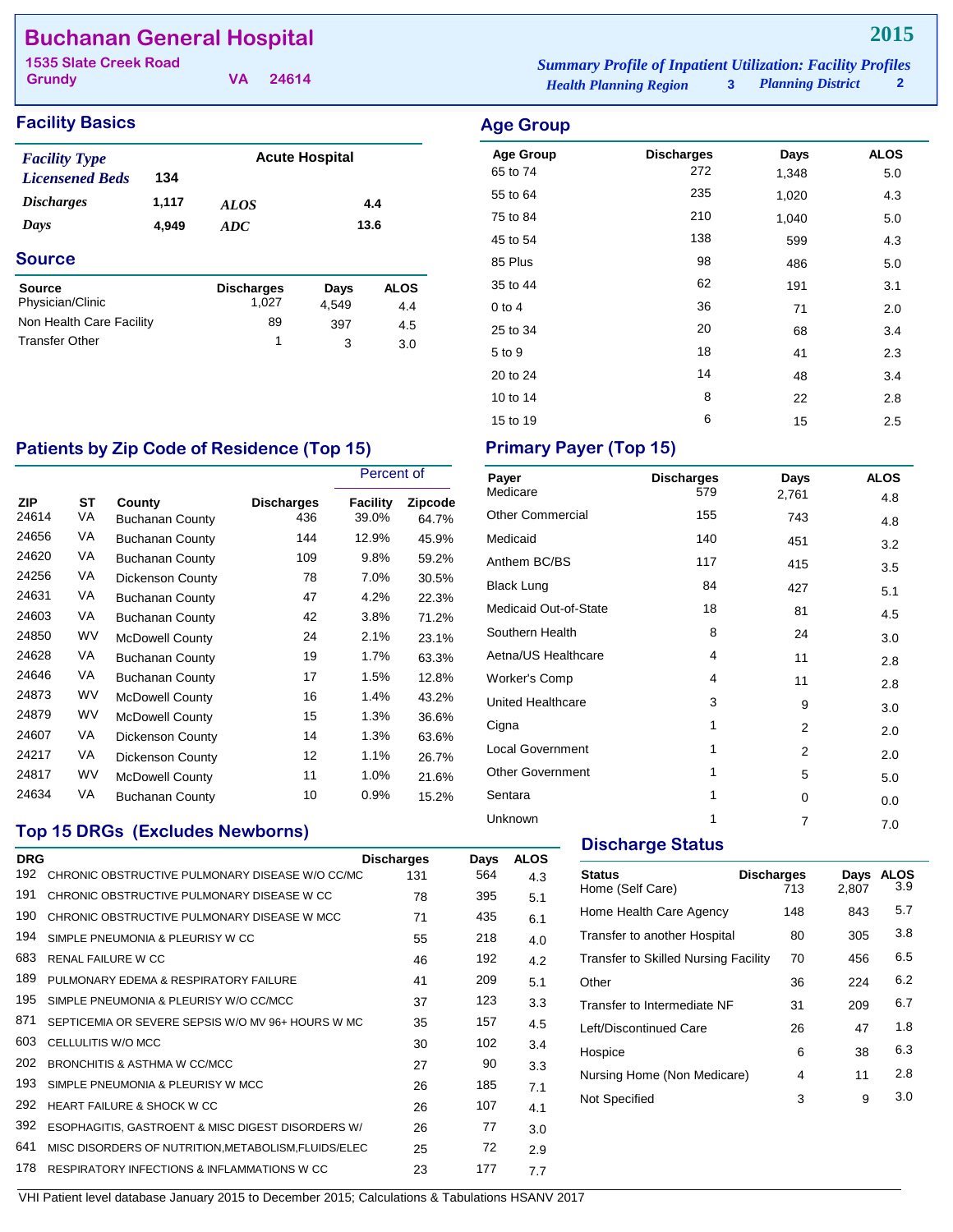## **Carilion Tazewell Community Hospital**

| <b>141 Ben Bolt Avenue</b> |  |          | <b>Summary Profile of Inpatient Utilization: Facility Profiles</b> |  |                            |              |
|----------------------------|--|----------|--------------------------------------------------------------------|--|----------------------------|--------------|
| <b>Tazewell</b>            |  | VA 24651 | <b>Health Planning Region</b>                                      |  | <b>3</b> Planning District | $\mathbf{2}$ |

| <b>Facility Basics</b>                                                                                 |       |                   |                       |             | <b>Age Group</b>             |                          |             |                    |
|--------------------------------------------------------------------------------------------------------|-------|-------------------|-----------------------|-------------|------------------------------|--------------------------|-------------|--------------------|
| <b>Facility Type</b><br>56<br><b>Licensened Beds</b><br><i><b>Discharges</b></i><br>603<br><b>ALOS</b> |       |                   | <b>Acute Hospital</b> |             | <b>Age Group</b><br>65 to 74 | <b>Discharges</b><br>163 | Days<br>534 | <b>ALOS</b><br>3.3 |
|                                                                                                        |       |                   | 3.3                   |             | 75 to 84                     | 146                      | 492         | 3.4                |
| Days                                                                                                   | 2,000 | ADC               | 5.5                   |             | 55 to 64<br>85 Plus          | 106<br>83                | 332<br>363  | 3.1<br>4.4         |
| <b>Source</b>                                                                                          |       |                   |                       |             | 45 to 54                     | 46                       | 119         | 2.6                |
| <b>Source</b>                                                                                          |       | <b>Discharges</b> | Days                  | <b>ALOS</b> | 35 to 44                     | 36                       | 99          | 2.8                |
| Non Health Care Facility                                                                               |       | 538               | 1,736                 | 3.2         | 25 to 34                     | 15                       | 39          | 2.6                |
| Transfer SNF/ICF/ALF                                                                                   |       | 63                | 258                   | 4.1         | 20 to 24                     | 5                        | 14          | 2.8                |
| Court/Law                                                                                              |       | 2                 | 6                     | 3.0         | 15 to 19                     | 3                        | 8           | 2.7                |

## Patients by Zip Code of Residence (Top 15) **Primary Payer (Top 15)**

|                     |           |                           |                          | Percent of               |                         |
|---------------------|-----------|---------------------------|--------------------------|--------------------------|-------------------------|
| <b>ZIP</b><br>24651 | SТ<br>VA  | County<br>Tazewell County | <b>Discharges</b><br>242 | <b>Facility</b><br>40.1% | <b>Zipcode</b><br>39.9% |
| 24630               | VA        | Tazewell County           | 194                      | 32.2%                    | 34.8%                   |
| 24605               | VA        | <b>Tazewell County</b>    | 26                       | 4.3%                     | 10.5%                   |
| 24815               | <b>WV</b> | <b>McDowell County</b>    | 21                       | 3.5%                     | 53.8%                   |
| 24602               | VA        | <b>Tazewell County</b>    | 17                       | 2.8%                     | 18.7%                   |
| 24892               | <b>WV</b> | <b>McDowell County</b>    | 14                       | 2.3%                     | 27.5%                   |
| 24609               | VA        | <b>Tazewell County</b>    | 13                       | 2.2%                     | 1.6%                    |
| 24637               | VA        | <b>Tazewell County</b>    | 13                       | 2.2%                     | 3.7%                    |
| 24604               | VA        | <b>Tazewell County</b>    | 10                       | 1.7%                     | 34.5%                   |
| 24884               | WV        | <b>McDowell County</b>    | 6                        | 1.0%                     | 31.6%                   |
| 24894               | <b>WV</b> | <b>McDowell County</b>    | 6                        | 1.0%                     | 40.0%                   |
| 24622               | VA        | <b>Buchanan County</b>    | 5                        | 0.8%                     | 3.6%                    |
| 24866               | WV        | <b>McDowell County</b>    | 5                        | 0.8%                     | 50.0%                   |
| 24826               | <b>WV</b> | <b>McDowell County</b>    | 4                        | 0.7%                     | 80.0%                   |
| 24606               | VA        | Tazewell County           | 3                        | 0.5%                     | 25.0%                   |

| Payer<br>Medicare         | <b>Discharges</b><br>457 | Days  | <b>ALOS</b> |
|---------------------------|--------------------------|-------|-------------|
|                           |                          | 1,559 | 3.4         |
| Medicaid                  | 43                       | 133   | 3.1         |
| Anthem BC/BS              | 30                       | 87    | 2.9         |
| Self Pay                  | 29                       | 72    | 2.5         |
| Medicaid Out-of-State     | 12                       | 49    | 4.1         |
| <b>Other Commercial</b>   | 10                       | 28    | 2.8         |
| Unknown                   | 6                        | 21    | 3.5         |
| <b>Black Lung</b>         | 5                        | 21    | 4.2         |
| <b>Other Government</b>   | 5                        | 10    | 2.0         |
| Aetna/US Healthcare       | 3                        | 9     | 3.0         |
| United Healthcare         | 2                        | 4     | 2.0         |
| <b>BC/BS Out-of-State</b> | 1                        | 7     | 7.0         |
|                           |                          |       |             |

#### **Top 15 DRGs (Excludes Newborns)**

| <b>DRG</b><br>871 | SEPTICEMIA OR SEVERE SEPSIS W/O MV 96+ HOURS W MC | <b>Discharges</b><br>55 | Days<br>207 | <b>ALOS</b> |
|-------------------|---------------------------------------------------|-------------------------|-------------|-------------|
|                   |                                                   |                         |             | 3.8         |
| 193               | SIMPLE PNEUMONIA & PLEURISY W MCC                 | 51                      | 213         | 4.2         |
| 189               | PULMONARY EDEMA & RESPIRATORY FAILURE             | 40                      | 149         | 3.7         |
| 291               | <b>HEART FAILURE &amp; SHOCK W MCC</b>            | 39                      | 128         | 3.3         |
| 603               | CELLULITIS W/O MCC                                | 27                      | 83          | 3.1         |
| 194               | SIMPLE PNEUMONIA & PLEURISY W CC                  | 21                      | 54          | 2.6         |
| 690               | KIDNEY & URINARY TRACT INFECTIONS W/O MCC         | 20                      | 62          | 3.1         |
| 177               | RESPIRATORY INFECTIONS & INFLAMMATIONS W MCC      | 18                      | 83          | 4.6         |
| 689               | KIDNEY & URINARY TRACT INFECTIONS W MCC           | 17                      | 69          | 4.1         |
| 683               | <b>RENAL FAILURE W CC</b>                         | 16                      | 67          | 4.2         |
| 190               | CHRONIC OBSTRUCTIVE PULMONARY DISEASE W MCC       | 11                      | 39          | 3.5         |
| 191               | CHRONIC OBSTRUCTIVE PULMONARY DISEASE W CC        | 11                      | 37          | 3.4         |
| 292               | HEART FAILURE & SHOCK W CC                        | 11                      | 33          | 3.0         |
| 392               | ESOPHAGITIS, GASTROENT & MISC DIGEST DISORDERS W/ | 11                      | 24          | 2.2         |
| 378               | G.I. HEMORRHAGE W CC                              | 10                      | 28          | 2.8         |

### **Discharge Status**

| <b>Status</b><br>Home (Self Care)    | <b>Discharges</b><br>178 | Days<br>498 | <b>ALOS</b><br>2.8 |
|--------------------------------------|--------------------------|-------------|--------------------|
| Home Health Care Agency              | 165                      | 580         | 3.5                |
| Transfer to Skilled Nursing Facility | 98                       | 495         | 5.0                |
| Transfer to another Hospital         | 94                       | 149         | 1.6                |
| Other                                | 25                       | 105         | 4.2                |
| Hospice                              | 14                       | 70          | 5.0                |
| Left/Discontinued Care               | 10                       | 21          | 2.1                |
| Swing Bed                            | 9                        | 48          | 5.3                |
| Inpatient Rehab                      | 4                        | 22          | 5.5                |
| Not Specified                        | 2                        | 6           | 3.0                |
| Nursing Home (Non Medicare)          | 2                        | 3           | 1.5                |
| Transfer to Intermediate NF          | 2                        | 3           | 1.5                |
|                                      |                          |             |                    |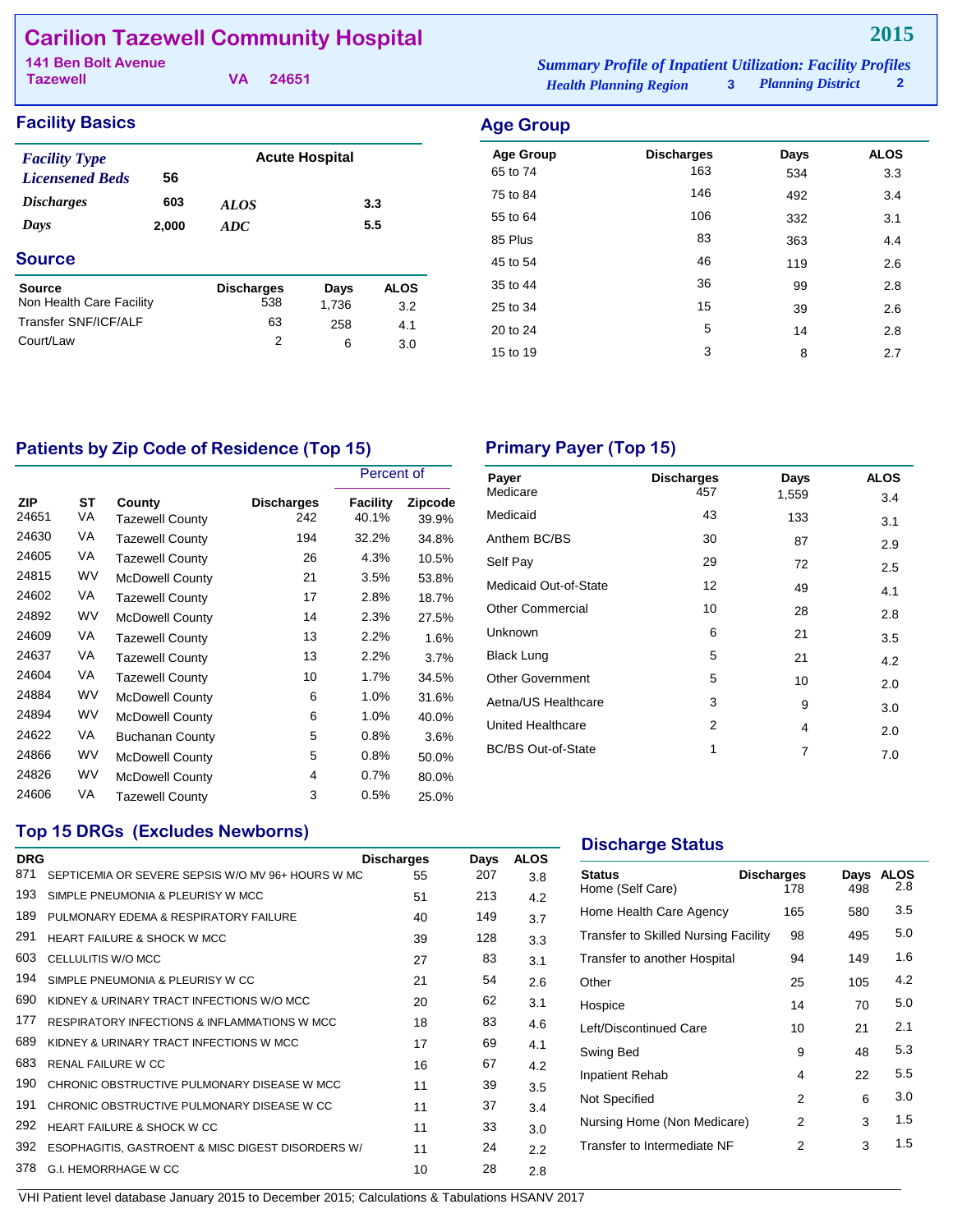## **Clinch Valley Medical Center** 6801 Gov. G.C. Peery Highw

**Richlands**

**VA 24641**

#### **Facility Basics Age Group**

| <b>Facility Type</b>     |        | <b>Acute Hospital</b> |      |  |  |
|--------------------------|--------|-----------------------|------|--|--|
| <b>Licensened Beds</b>   | 150    |                       |      |  |  |
| <i><b>Discharges</b></i> | 4.246  | <i>ALOS</i>           | 3.8  |  |  |
| Days                     | 16.252 | ADC.                  | 44.5 |  |  |

### **Source**

| <b>Source</b><br>Non Health Care Facility | <b>Discharges</b><br>4.136 | Days<br>15.447 | <b>ALOS</b><br>3.7 |
|-------------------------------------------|----------------------------|----------------|--------------------|
| Not Specified                             | 60                         | 642            | 10.7               |
| Physician/Clinic                          | 33                         | 79             | 2.4                |
| <b>Transfer Hospital</b>                  | 14                         | 48             | 3.4                |
| <b>Transfer Other</b>                     | 2                          | 31             | 15.5               |
| Transfer SNF/ICF/ALF                      | 1                          | 5              | 5.0                |

## Patients by Zip Code of Residence (Top 15) Primary Payer (Top 15)

|                     |                 |                                  |                          | Percent of        |                         |
|---------------------|-----------------|----------------------------------|--------------------------|-------------------|-------------------------|
| <b>ZIP</b><br>24641 | <b>ST</b><br>VA | County<br><b>Tazewell County</b> | <b>Discharges</b><br>762 | Facility<br>17.9% | <b>Zipcode</b><br>85.0% |
| 24609               | VA              | Tazewell County                  | 622                      | 14.6%             | 76.8%                   |
| 24639               | VA              | <b>Tazewell County</b>           | 459                      | 10.8%             | 83.9%                   |
| 24637               | VA              | Tazewell County                  | 257                      | 6.1%              | 73.0%                   |
| 24649               | VA              | <b>Russell County</b>            | 237                      | 5.6%              | 71.8%                   |
| 24260               | VA              | <b>Russell County</b>            | 232                      | 5.5%              | 31.4%                   |
| 24651               | VA              | <b>Tazewell County</b>           | 171                      | 4.0%              | 28.2%                   |
| 24630               | VA              | <b>Tazewell County</b>           | 168                      | 4.0%              | 30.1%                   |
| 24614               | VA              | <b>Buchanan County</b>           | 145                      | 3.4%              | 21.5%                   |
| 24631               | VA              | Buchanan County                  | 130                      | 3.1%              | 61.6%                   |
| 24656               | VA              | <b>Buchanan County</b>           | 108                      | 2.5%              | 34.4%                   |
| 24622               | VA              | <b>Buchanan County</b>           | 105                      | 2.5%              | 76.6%                   |
| 24612               | VA              | <b>Tazewell County</b>           | 81                       | 1.9%              | 73.6%                   |
| 24646               | VA              | <b>Buchanan County</b>           | 79                       | 1.9%              | 59.4%                   |
| 24850               | WV              | McDowell County                  | 71                       | 1.7%              | 68.3%                   |

## **Top 15 DRGs (Excludes Newborns)**

| <b>DRG</b> |                                                      | <b>Discharges</b> | Days | <b>ALOS</b> |
|------------|------------------------------------------------------|-------------------|------|-------------|
| 392        | ESOPHAGITIS, GASTROENT & MISC DIGEST DISORDERS W/    | 202               | 606  | 3.0         |
| 775        | VAGINAL DELIVERY W/O COMPLICATING DIAGNOSES          | 199               | 400  | 2.0         |
| 192        | CHRONIC OBSTRUCTIVE PULMONARY DISEASE W/O CC/MC      | 180               | 588  | 3.3         |
| 191        | CHRONIC OBSTRUCTIVE PULMONARY DISEASE W CC           | 150               | 588  | 3.9         |
| 690        | KIDNEY & URINARY TRACT INFECTIONS W/O MCC            | 123               | 486  | 4.0         |
| 189        | PULMONARY EDEMA & RESPIRATORY FAILURE                | 119               | 546  | 4.6         |
| 871        | SEPTICEMIA OR SEVERE SEPSIS W/O MV 96+ HOURS W MC    | 108               | 547  | 5.1         |
| 641        | MISC DISORDERS OF NUTRITION, METABOLISM, FLUIDS/ELEC | 105               | 333  | 3.2         |
| 194        | SIMPLE PNEUMONIA & PLEURISY W CC                     | 92                | 405  | 4.4         |
| 292        | HEART FAILURE & SHOCK W CC                           | 92                | 401  | 4.4         |
| 190        | CHRONIC OBSTRUCTIVE PULMONARY DISEASE W MCC          | 91                | 426  | 4.7         |
| 766        | CESAREAN SECTION W/O CC/MCC                          | 84                | 230  | 2.7         |
| 872        | SEPTICEMIA OR SEVERE SEPSIS W/O MV 96+ HOURS W/O M   | 71                | 269  | 3.8         |
| 603        | CELLULITIS W/O MCC                                   | 69                | 269  | 3.9         |
| 743        | UTERINE & ADNEXA PROC FOR NON-MALIGNANCY W/O CC/     | 65                | 131  | 2.0         |
|            |                                                      |                   |      |             |

*Health Planning Region* **3** *Planning District* **2 6801 Summary Profile of Inpatient Utilization: Facility Profiles**<br>**6801 Case of Banning Pacient Containers Profile**<br>**6801 Case of Containing Pacient Containers Profile** *2* 

| <b>Age Group</b> | <b>Discharges</b> | Days  | <b>ALOS</b> |
|------------------|-------------------|-------|-------------|
| 65 to 74         | 801               | 3,447 | 4.3         |
| 55 to 64         | 732               | 2,755 | 3.8         |
| 75 to 84         | 716               | 3,385 | 4.7         |
| 45 to 54         | 535               | 1,792 | 3.3         |
| 85 Plus          | 392               | 2,106 | 5.4         |
| 35 to 44         | 376               | 1,121 | 3.0         |
| 25 to 34         | 321               | 792   | 2.5         |
| 20 to 24         | 210               | 525   | 2.5         |
| 15 to 19         | 86                | 189   | 2.2         |
| $0$ to 4         | 47                | 84    | 1.8         |
| 5 to 9           | 19                | 38    | 2.0         |
| 10 to 14         | 11                | 18    | 1.6         |

| Payer<br>Medicare         | <b>Discharges</b><br>2,349 | Days   | <b>ALOS</b> |
|---------------------------|----------------------------|--------|-------------|
|                           |                            | 10,471 | 4.5         |
| Medicaid                  | 687                        | 2,089  | 3.0         |
| Anthem BC/BS              | 509                        | 1,565  | 3.1         |
| Self Pay                  | 187                        | 447    | 2.4         |
| <b>Other Commercial</b>   | 111                        | 413    | 3.7         |
| <b>Black Lung</b>         | 82                         | 301    | 3.7         |
| Indigent/Charity          | 66                         | 213    | 3.2         |
| Southern Health           | 60                         | 187    | 3.1         |
| Medicaid Out-of-State     | 53                         | 156    | 2.9         |
| Aetna/US Healthcare       | 47                         | 141    | 3.0         |
| <b>BC/BS Out-of-State</b> | 33                         | 85     | 2.6         |
| <b>United Healthcare</b>  | 19                         | 47     | 2.5         |
| Cigna                     | 17                         | 46     | 2.7         |
| Tricare/Champus           | 10                         | 43     | 4.3         |
| <b>Worker's Comp</b>      | 9                          | 26     | 2.9         |

#### **Discharge Status**

| <b>Status</b><br>Home (Self Care)           | <b>Discharges</b><br>2,671 | Days<br>8,108  | <b>ALOS</b><br>3.0 |
|---------------------------------------------|----------------------------|----------------|--------------------|
| Home Health Care Agency                     | 829                        | 4,544          | 5.5                |
| <b>Transfer to Skilled Nursing Facility</b> | 281                        | 1,893          | 6.7                |
| Transfer to another Hospital                | 186                        | 603            | 3.2                |
| Left/Discontinued Care                      | 91                         | 149            | 1.6                |
| Other                                       | 79                         | 399            | 5.0                |
| Hospice                                     | 45                         | 292            | 6.5                |
| Nursing Home (Non Medicare)                 | 25                         | 71             | 2.8                |
| Not Specified                               | 15                         | 55             | 3.7                |
| Other institution                           | 8                          | 53             | 6.6                |
| Inpatient Rehab                             | 6                          | 36             | 6.0                |
| Inpatient Hospice                           | 3                          | $\overline{7}$ | 2.3                |
| Cancer Center or Childrens                  | 2                          | 5              | $2.5\,$            |
|                                             |                            |                |                    |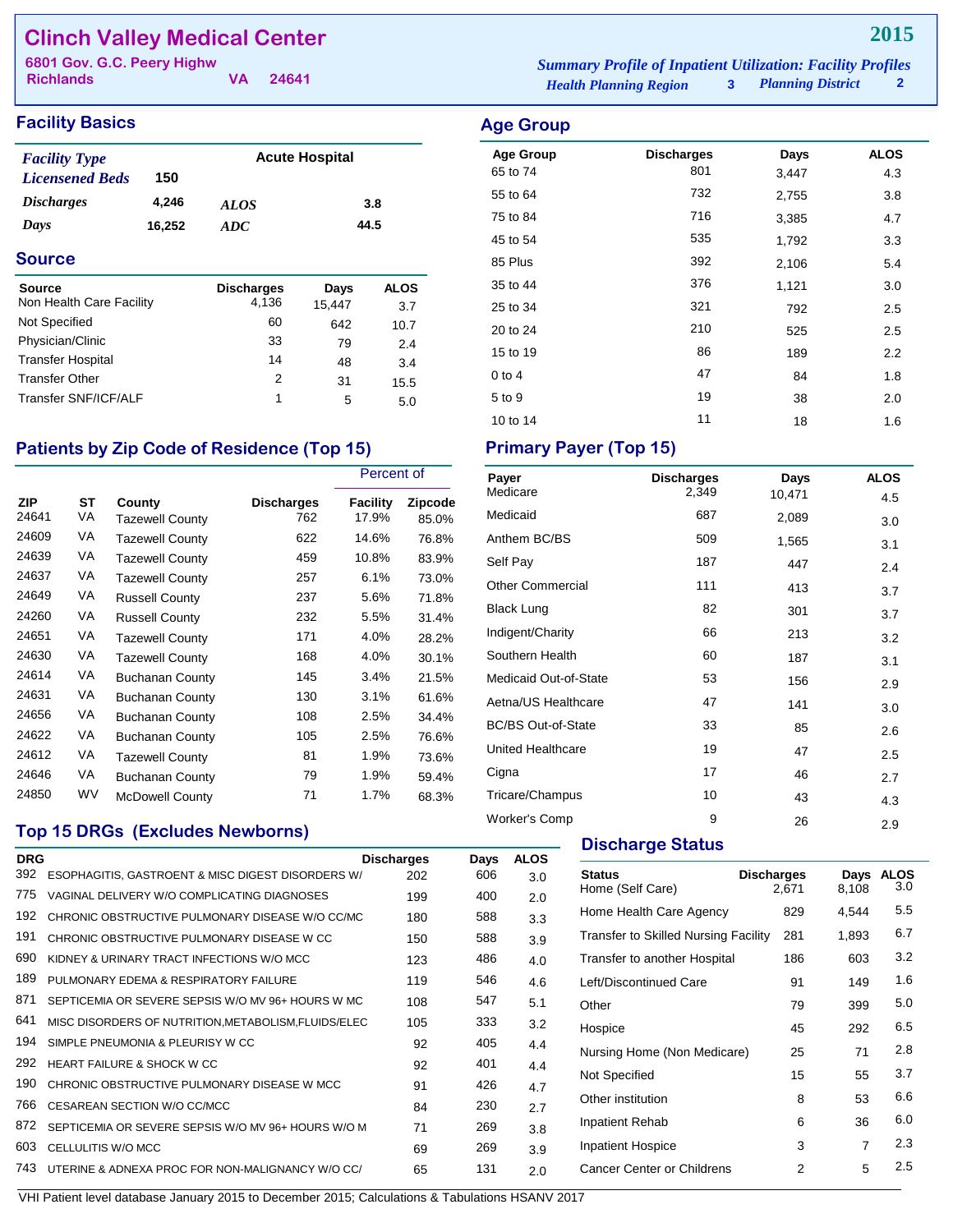## **Dickenson Community Hospital**

**Clintwood**

**VA 24228**

## **Facility Basics Age Group Age Group**

| <b>Facility Type</b>   | <b>Critical Access Hospital</b> |             |     |  |  |
|------------------------|---------------------------------|-------------|-----|--|--|
| <b>Licensened Beds</b> | 25                              |             |     |  |  |
| <i>Discharges</i>      | 41                              | <i>ALOS</i> | 6.7 |  |  |
| Days                   | 275                             | ADC.        | 0.8 |  |  |

#### **Source**

| <b>Source</b>            | <b>Discharges</b> | Days | <b>ALOS</b> |
|--------------------------|-------------------|------|-------------|
| Non Health Care Facility | 26                | 141  | 5.4         |
| <b>Transfer Other</b>    | 6                 | 36   | 6.0         |
| Transfer SNF/ICF/ALF     | 3                 | 30   | 10.0        |
| Court/Law                | 2                 | 55   | 27.5        |
| Physician/Clinic         | 2                 | 4    | 2.0         |
| Not Specified            | 1                 | 4    | 4.0         |
| <b>Transfer Hospital</b> | 1                 | 5    | 5.0         |

#### *Health Planning Region* **3** *Planning District* **2 312 Hospital Drive** *Summary Profile of Inpatient Utilization: Facility Profiles*

25 to 34 1 2 2.0  $35 \text{ to } 44$  1 1 1.0 85 Plus 1 1 13 13.0

## Patients by Zip Code of Residence (Top 15) Primary Payer (Top 15)

|                     |          |                            | Percent of              |                   |                        |
|---------------------|----------|----------------------------|-------------------------|-------------------|------------------------|
| <b>ZIP</b><br>24228 | ST<br>VA | County<br>Dickenson County | <b>Discharges</b><br>14 | Facility<br>34.1% | <b>Zipcode</b><br>2.1% |
| 24230               | VA       | Wise County                | 6                       | 14.6%             | 0.7%                   |
| 24293               | VA       | Wise County                | 4                       | 9.8%              | 0.5%                   |
| 24244               | VA       | <b>Scott County</b>        | 3                       | 7.3%              | 1.8%                   |
| 24279               | VA       | Wise County                | 2                       | 4.9%              | 0.5%                   |
| 24368               | VA       | <b>Wythe County</b>        | 2                       | 4.9%              | 0.4%                   |
| 24224               | VA       | <b>Russell County</b>      | 1                       | 2.4%              | 0.2%                   |
| 24226               | VA       | Dickenson County           | 1                       | 2.4%              | 0.7%                   |
| 24251               | VA       | <b>Scott County</b>        | 1                       | 2.4%              | 3.2%                   |
| 24256               | VA       | Dickenson County           | 1                       | 2.4%              | 0.4%                   |
| 24263               | VA       | Lee County                 | 1                       | 2.4%              | 0.4%                   |
| 24273               | VA       | Norton City                | 1                       | 2.4%              | 0.2%                   |
| 24318               | VA       | <b>Bland County</b>        | 1                       | 2.4%              | 1.4%                   |
| 24319               | VA       | Smyth County               | 1                       | 2.4%              | 0.1%                   |
| 24656               | VA       | <b>Buchanan County</b>     | 1                       | 2.4%              | 0.3%                   |

| Payer<br>Medicare | <b>Discharges</b><br>32 | Days<br>212 | <b>ALOS</b><br>6.6 |
|-------------------|-------------------------|-------------|--------------------|
| Anthem BC/BS      | 3                       | 10          | 3.3                |
| Indigent/Charity  | 3                       | 30          | 10.0               |
| Medicaid          | 3                       | 23          | 77                 |

### **Top 15 DRGs (Excludes Newborns)**

| <b>DRG</b><br>885 | <b>PSYCHOSES</b>                                   | <b>Discharges</b><br>19 | Days<br>164 | <b>ALOS</b><br>8.6 |
|-------------------|----------------------------------------------------|-------------------------|-------------|--------------------|
| 884               | ORGANIC DISTURBANCES & MENTAL RETARDATION          | 11                      | 89          | 8.1                |
| 690               | KIDNEY & URINARY TRACT INFECTIONS W/O MCC          | 2                       | 3           | 1.5                |
| 871               | SEPTICEMIA OR SEVERE SEPSIS W/O MV 96+ HOURS W MC  | 2                       | 4           | 2.0                |
| 057               | DEGENERATIVE NERVOUS SYSTEM DISORDERS W/O MCC      |                         | 7           | 7.0                |
| 190               | CHRONIC OBSTRUCTIVE PULMONARY DISEASE W MCC        |                         | 1           | 1.0                |
| 193               | SIMPLE PNEUMONIA & PLEURISY W MCC                  |                         | 2           | 2.0                |
| 291               | <b>HEART FAILURE &amp; SHOCK W MCC</b>             |                         | 2           | 2.0                |
| 392               | ESOPHAGITIS, GASTROENT & MISC DIGEST DISORDERS W/  |                         | 2           | 2.0                |
| 439               | DISORDERS OF PANCREAS EXCEPT MALIGNANCY W CC       |                         | 0           | 0.0                |
| 872               | SEPTICEMIA OR SEVERE SEPSIS W/O MV 96+ HOURS W/O M |                         |             | 1.0                |

#### **Discharge Status**

| <b>Status</b><br>Home (Self Care)           | <b>Discharges</b><br>20 | Days<br>103 | <b>ALOS</b><br>5.2 |
|---------------------------------------------|-------------------------|-------------|--------------------|
| <b>Transfer to Skilled Nursing Facility</b> | 12                      | 111         | 9.3                |
| Nursing Home (Non Medicare)                 | 3                       | 40          | 13.3               |
| Transfer to another Hospital                | 3                       | 8           | 2.7                |
| Home Health Care Agency                     | 1                       | 2           | 2.0                |
| Left/Discontinued Care                      | 1                       | 1           | 1.0                |
| Transfer to Intermediate NF                 | 1                       | 10          | 10.0               |
|                                             |                         |             |                    |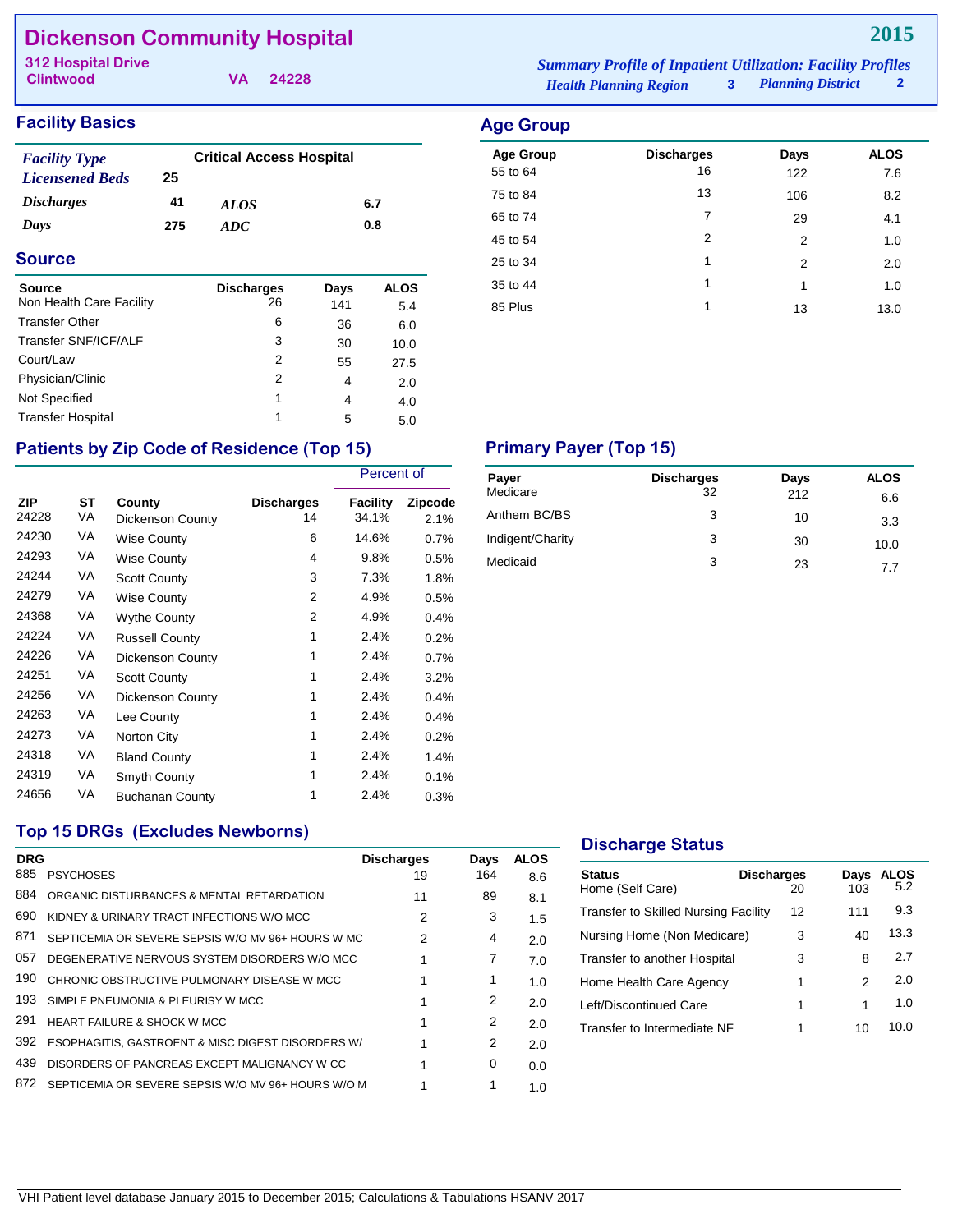## **Russell County Medical Center**

**Lebanon**

**VA 24266**

#### *Health Planning Region* **3** *Planning District* **2 PO Box 3600 3600 1988 1989 1989 1989 Summary Profile of Inpatient Utilization: Facility Profiles**<br> **Popular Contract Contract Contract Contract Contract Contract Contract Contract Contract Contract Contract Co**

## **Facility Basics Age Group**

| <b>Acute Hospital</b><br><b>Facility Type</b> |       |             |      |
|-----------------------------------------------|-------|-------------|------|
| <b>Licensened Beds</b>                        | 78    |             |      |
| <i><b>Discharges</b></i>                      | 1.973 | <i>ALOS</i> | 4.3  |
| Days                                          | 8.401 | ADC.        | 23.0 |

#### **Source**

| <b>Source</b><br>Non Health Care Facility | <b>Discharges</b><br>1.312 | Days<br>4,673 | <b>ALOS</b><br>3.6 |
|-------------------------------------------|----------------------------|---------------|--------------------|
| Court/Law                                 | 283                        | 1,721         | 6.1                |
| Transfer SNF/ICF/ALF                      | 111                        | 389           | 3.5                |
| Physician/Clinic                          | 100                        | 446           | 4.5                |
| <b>Transfer Hospital</b>                  | 96                         | 603           | 6.3                |
| <b>Transfer Other</b>                     | 39                         | 317           | 8.1                |
| Not Specified                             | 32                         | 252           | 7.9                |

## Patients by Zip Code of Residence (Top 15) Primary Payer (Top 15)

|                     |          |                                 |                          | Percent of        |                  |
|---------------------|----------|---------------------------------|--------------------------|-------------------|------------------|
| <b>ZIP</b><br>24266 | ST<br>VA | County<br><b>Russell County</b> | <b>Discharges</b><br>488 | Facility<br>24.7% | Zipcode<br>48.8% |
| 24260               | VA       | <b>Russell County</b>           | 266                      | 13.5%             | 35.9%            |
| 24224               | VA       | <b>Russell County</b>           | 224                      | 11.4%             | 37.2%            |
| 24225               | VA       | <b>Russell County</b>           | 115                      | 5.8%              | 50.4%            |
| 24283               | VA       | <b>Wise County</b>              | 69                       | 3.5%              | 19.7%            |
| 24237               | VA       | Dickenson County                | 56                       | 2.8%              | 27.3%            |
| 24280               | VA       | <b>Russell County</b>           | 47                       | 2.4%              | 41.6%            |
| 24354               | VA       | Smyth County                    | 46                       | 2.3%              | 2.2%             |
| 24609               | VA       | <b>Tazewell County</b>          | 46                       | 2.3%              | 5.7%             |
| 24210               | VA       | <b>Washington County</b>        | 43                       | 2.2%              | 2.3%             |
| 24649               | VA       | <b>Russell County</b>           | 39                       | 2.0%              | 11.8%            |
| 24230               | VA       | <b>Wise County</b>              | 34                       | 1.7%              | 3.9%             |
| 24641               | VA       | <b>Tazewell County</b>          | 28                       | 1.4%              | 3.1%             |
| 24211               | VA       | Washington County               | 26                       | 1.3%              | 2.8%             |
| 24228               | VA       | Dickenson County                | 22                       | 1.1%              | 3.3%             |

| ge Group.        |                   |       |             |
|------------------|-------------------|-------|-------------|
| <b>Age Group</b> | <b>Discharges</b> | Days  | <b>ALOS</b> |
| 45 to 54         | 349               | 1,722 | 4.9         |
| 35 to 44         | 318               | 1,420 | 4.5         |
| 55 to 64         | 315               | 1,456 | 4.6         |
|                  |                   |       |             |

| 65 to 74 | 287 | 1,022 | 3.6 |
|----------|-----|-------|-----|
| 75 to 84 | 228 | 784   | 3.4 |
| 25 to 34 | 197 | 908   | 4.6 |
| 85 Plus  | 180 | 648   | 3.6 |
| 20 to 24 | 68  | 301   | 4.4 |
| 15 to 19 | 28  | 135   | 4.8 |
| $0$ to 4 | 2   | 4     | 2.0 |
| 10 to 14 | 1   | 1     | 1.0 |

| Payer                    | <b>Discharges</b> | Days  | <b>ALOS</b> |
|--------------------------|-------------------|-------|-------------|
| Medicare                 | 998               | 4,062 | 4.1         |
| Medicaid                 | 318               | 1,669 | 5.3         |
| Anthem BC/BS             | 172               | 676   | 3.9         |
| Indigent/Charity         | 171               | 673   | 3.9         |
| Jail/Detention           | 126               | 516   | 4.1         |
| <b>Other Commercial</b>  | 45                | 164   | 3.6         |
| Sentara                  | 34                | 116   | 3.4         |
| <b>Black Lung</b>        | 30                | 99    | 3.3         |
| <b>United Healthcare</b> | 22                | 112   | 5.1         |
| Unknown                  | 19                | 113   | 6.0         |
| Hospice-Unspecified      | 10                | 50    | 5.0         |
| Aetna/US Healthcare      | 9                 | 45    | 5.0         |
| Tricare/Champus          | 7                 | 35    | 5.0         |
| <b>Other Government</b>  | 5                 | 16    | 3.2         |
| Medicaid Out-of-State    | 4                 | 37    | 9.3         |

## **Top 15 DRGs (Excludes Newborns)**

| <b>DRG</b> |                                                      | <b>Discharges</b> | Days  | <b>ALOS</b> |
|------------|------------------------------------------------------|-------------------|-------|-------------|
| 885        | <b>PSYCHOSES</b>                                     | 656               | 4,530 | 6.9         |
| 191        | CHRONIC OBSTRUCTIVE PULMONARY DISEASE W CC           | 80                | 224   | 2.8         |
| 871        | SEPTICEMIA OR SEVERE SEPSIS W/O MV 96+ HOURS W MC    | 71                | 238   | 3.4         |
| 194        | SIMPLE PNEUMONIA & PLEURISY W CC                     | 65                | 208   | 3.2         |
| 192        | CHRONIC OBSTRUCTIVE PULMONARY DISEASE W/O CC/MC      | 63                | 152   | 2.4         |
| 189        | PULMONARY EDEMA & RESPIRATORY FAILURE                | 50                | 160   | 3.2         |
| 190        | CHRONIC OBSTRUCTIVE PULMONARY DISEASE W MCC          | 49                | 204   | 4.2         |
| 690        | KIDNEY & URINARY TRACT INFECTIONS W/O MCC            | 40                | 95    | 2.4         |
| 918        | POISONING & TOXIC EFFECTS OF DRUGS W/O MCC.          | 39                | 46    | 1.2         |
| 392        | ESOPHAGITIS, GASTROENT & MISC DIGEST DISORDERS W/    | 38                | 69    | 1.8         |
| 603        | CELLULITIS W/O MCC                                   | 38                | 101   | 2.7         |
| 641        | MISC DISORDERS OF NUTRITION, METABOLISM, FLUIDS/ELEC | 35                | 70    | 2.0         |
| 872        | SEPTICEMIA OR SEVERE SEPSIS W/O MV 96+ HOURS W/O M   | 35                | 114   | 3.3         |
| 195        | SIMPLE PNEUMONIA & PLEURISY W/O CC/MCC               | 30                | 81    | 2.7         |
| 683        | <b>RENAL FAILURE W CC</b>                            | 30                | 93    | 3.1         |

### **Discharge Status**

| Status<br>Home (Self Care)           | <b>Discharges</b><br>1,206 | Days<br>5.526 | <b>ALOS</b><br>4.6 |
|--------------------------------------|----------------------------|---------------|--------------------|
| Home Health Care Agency              | 297                        | 1,037         | 3.5                |
| Transfer to Skilled Nursing Facility | 141                        | 671           | 4.8                |
| Transfer to another Hospital         | 139                        | 365           | 2.6                |
| Nursing Home (Non Medicare)          | 59                         | 161           | 2.7                |
| Left/Discontinued Care               | 32                         | 62            | 1.9                |
| Other                                | 30                         | 103           | 3.4                |
| Transfer to Intermediate NF          | 23                         | 161           | 7.0                |
| Hospice                              | 20                         | 124           | 6.2                |
| <b>Inpatient Hospice</b>             | 11                         | 57            | 5.2                |
| Other institution                    | 9                          | 93            | 10.3               |
| <b>Cancer Center or Childrens</b>    | 3                          | 26            | 8.7                |
| Inpatient Rehab                      | 2                          | 7             | 3.5                |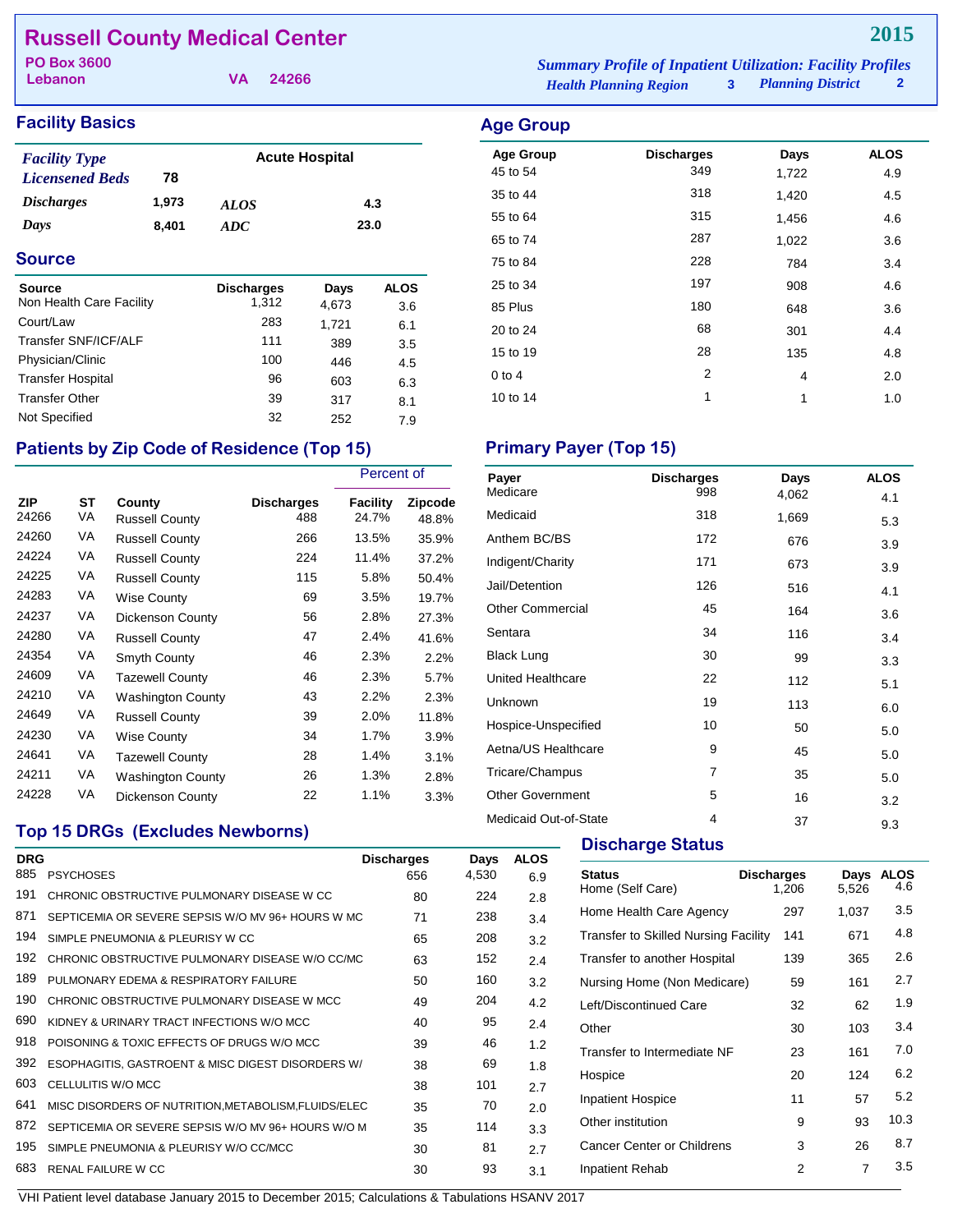## **Johnston Memorial Hospital**

**Abingdon**

**VA 24211**

#### **Facility Basics Age Group Age Group**

| <b>Facility Type</b>     |        | <b>Acute Hospital</b> |      |
|--------------------------|--------|-----------------------|------|
| <b>Licensened Beds</b>   | 116    |                       |      |
| <i><b>Discharges</b></i> | 8,889  | <b>ALOS</b>           | 3.3  |
| Days                     | 29,420 | ADC.                  | 80.6 |

#### **Source**

| <b>Source</b><br>Non Health Care Facility | <b>Discharges</b><br>7,329 | Days<br>23,057 | ALOS |
|-------------------------------------------|----------------------------|----------------|------|
| <b>Transfer Hospital</b>                  | 697                        |                | 3.1  |
|                                           | 421                        | 2,876          | 4.1  |
| Physician/Clinic                          |                            | 1,645          | 3.9  |
| Transfer SNF/ICF/ALF                      | 286                        | 1,304          | 4.6  |
| <b>Transfer Other</b>                     | 111                        | 408            | 3.7  |
| Court/Law                                 | 30                         | 95             | 3.2  |
| Not Specified                             | 15                         | 35             | 2.3  |

## Patients by Zip Code of Residence (Top 15) Primary Payer (Top 15)

|                     |           |                             |                     | Percent of        |                         |
|---------------------|-----------|-----------------------------|---------------------|-------------------|-------------------------|
| <b>ZIP</b><br>24210 | SТ<br>VA  | County<br>Washington County | Discharges<br>1,643 | Facility<br>18.5% | <b>Zipcode</b><br>86.0% |
| 24211               | VA        | <b>Washington County</b>    | 817                 | 9.2%              | 87.4%                   |
| 24354               | VA        | Smyth County                | 621                 | 7.0%              | 29.4%                   |
| 24319               | VA        | Smyth County                | 570                 | 6.4%              | 68.3%                   |
| 24370               | VA        | Smyth County                | 570                 | 6.4%              | 75.1%                   |
| 24340               | VA        | Washington County           | 569                 | 6.4%              | 86.7%                   |
| 24361               | VA        | <b>Washington County</b>    | 519                 | 5.8%              | 86.6%                   |
| 24266               | VA        | <b>Russell County</b>       | 385                 | 4.3%              | 38.5%                   |
| 24236               | VA        | <b>Washington County</b>    | 339                 | 3.8%              | 88.1%                   |
| 24224               | VA        | <b>Russell County</b>       | 282                 | 3.2%              | 46.8%                   |
| 24202               | VA        | <b>Washington County</b>    | 222                 | 2.5%              | 62.5%                   |
| 24260               | VA        | <b>Russell County</b>       | 201                 | 2.3%              | 27.2%                   |
| 24201               | VA        | <b>Bristol City</b>         | 196                 | 2.2%              | 44.0%                   |
| 37620               | <b>TN</b> |                             | 126                 | 1.4%              |                         |
| 24212               | VA        | Washington County           | 118                 | 1.3%              | 87.4%                   |

## **Top 15 DRGs (Excludes Newborns)**

| <b>DRG</b><br>871 | SEPTICEMIA OR SEVERE SEPSIS W/O MV 96+ HOURS W MC    | <b>Discharges</b> | Days  | <b>ALOS</b> |  |
|-------------------|------------------------------------------------------|-------------------|-------|-------------|--|
|                   |                                                      | 766               | 3,527 | 4.6         |  |
| 872               | SEPTICEMIA OR SEVERE SEPSIS W/O MV 96+ HOURS W/O M   | 442               | 1,421 | 3.2         |  |
| 775               | VAGINAL DELIVERY W/O COMPLICATING DIAGNOSES          | 418               | 864   | 2.1         |  |
| 189               | PULMONARY FDEMA & RESPIRATORY FAILURE                | 345               | 1,128 | 3.3         |  |
| 392               | ESOPHAGITIS, GASTROENT & MISC DIGEST DISORDERS W/    | 256               | 582   | 2.3         |  |
| 470               | MAJOR JOINT REPLACEMENT OR REATTACHMENT OF LOWE      | 225               | 443   | 2.0         |  |
| 603               | CELLULITIS W/O MCC                                   | 207               | 524   | 2.5         |  |
| 690               | KIDNEY & URINARY TRACT INFECTIONS W/O MCC            | 192               | 512   | 2.7         |  |
| 683               | RENAL FAILURE W CC                                   | 160               | 515   | 3.2         |  |
| 378               | G.I. HEMORRHAGE W CC                                 | 157               | 445   | 2.8         |  |
| 766               | CESAREAN SECTION W/O CC/MCC                          | 132               | 319   | 2.4         |  |
| 291               | <b>HEART FAILURE &amp; SHOCK W MCC</b>               | 124               | 530   | 4.3         |  |
| 191               | CHRONIC OBSTRUCTIVE PULMONARY DISEASE W CC           | 122               | 323   | 2.6         |  |
| 193               | SIMPLE PNEUMONIA & PLEURISY W MCC                    | 118               | 494   | 4.2         |  |
| 641               | MISC DISORDERS OF NUTRITION, METABOLISM, FLUIDS/ELEC | 103               | 250   | 2.4         |  |
|                   |                                                      |                   |       |             |  |

*Health Planning Region* **3** *Planning District* **3 16000 Johnston Memorial D** *Summary Profile of Inpatient Utilization: Facility Profiles*

## Age Group **Discharges** Days ALOS 65 to 74 1,802 6,550 3.6 55 to 64 1,538 5,186 3.4 75 to 84 **1,522** 5,858 3.8 45 to 54 1,081 3,307 3.1 85 Plus 863 3,251 3.8 25 to 34 and 2.6 and 2.6 and 2.6 and 2.6 35 to 44 2.7 20 to 24 2.2 15 to 19 166 399 2.4 0 to 4 267 2.6  $5 \text{ to } 9$   $29$   $55$   $1.9$

10 to 14 2.3

| Payer                     | <b>Discharges</b> | Days   | <b>ALOS</b> |
|---------------------------|-------------------|--------|-------------|
| Medicare                  | 4,653             | 16,751 | 3.6         |
| Anthem BC/BS              | 1,593             | 4,990  | 3.1         |
| Medicaid                  | 1,041             | 3,044  | 2.9         |
| Indigent/Charity          | 693               | 1,883  | 2.7         |
| <b>Other Commercial</b>   | 221               | 635    | 2.9         |
| Sentara                   | 157               | 450    | 2.9         |
| United Healthcare         | 136               | 385    | 2.8         |
| Hospice-Unspecified       | 87                | 282    | 3.2         |
| Cigna                     | 63                | 190    | 3.0         |
| Aetna/US Healthcare       | 62                | 171    | 2.8         |
| <b>Black Lung</b>         | 42                | 143    | 3.4         |
| Tricare/Champus           | 40                | 126    | 3.1         |
| <b>Other Government</b>   | 30                | 115    | 3.8         |
| <b>BC/BS Out-of-State</b> | 20                | 55     | 2.8         |
| Southern Health           | 18                | 78     | 4.3         |

### **Discharge Status**

| <b>Status</b><br>Home (Self Care)           | <b>Discharges</b><br>5.099 | Days<br>12,752 | <b>ALOS</b><br>2.5 |
|---------------------------------------------|----------------------------|----------------|--------------------|
| Home Health Care Agency                     | 1,779                      | 6,902          | 3.9                |
| <b>Transfer to Skilled Nursing Facility</b> | 786                        | 4,764          | 6.1                |
| Transfer to another Hospital                | 251                        | 754            | 3.0                |
| Other                                       | 250                        | 977            | 3.9                |
| Left/Discontinued Care                      | 139                        | 184            | 1.3                |
| Transfer to Intermediate NF                 | 122                        | 538            | 4.4                |
| Inpatient Rehab                             | 121                        | 766            | 6.3                |
| <b>Inpatient Hospice</b>                    | 115                        | 722            | 6.3                |
| Hospice                                     | 102                        | 523            | 5.1                |
| Nursing Home (Non Medicare)                 | 62                         | 177            | 2.9                |
| Not Specified                               | 51                         | 199            | 3.9                |
| Long Term Acute                             | 11                         | 159            | 14.4               |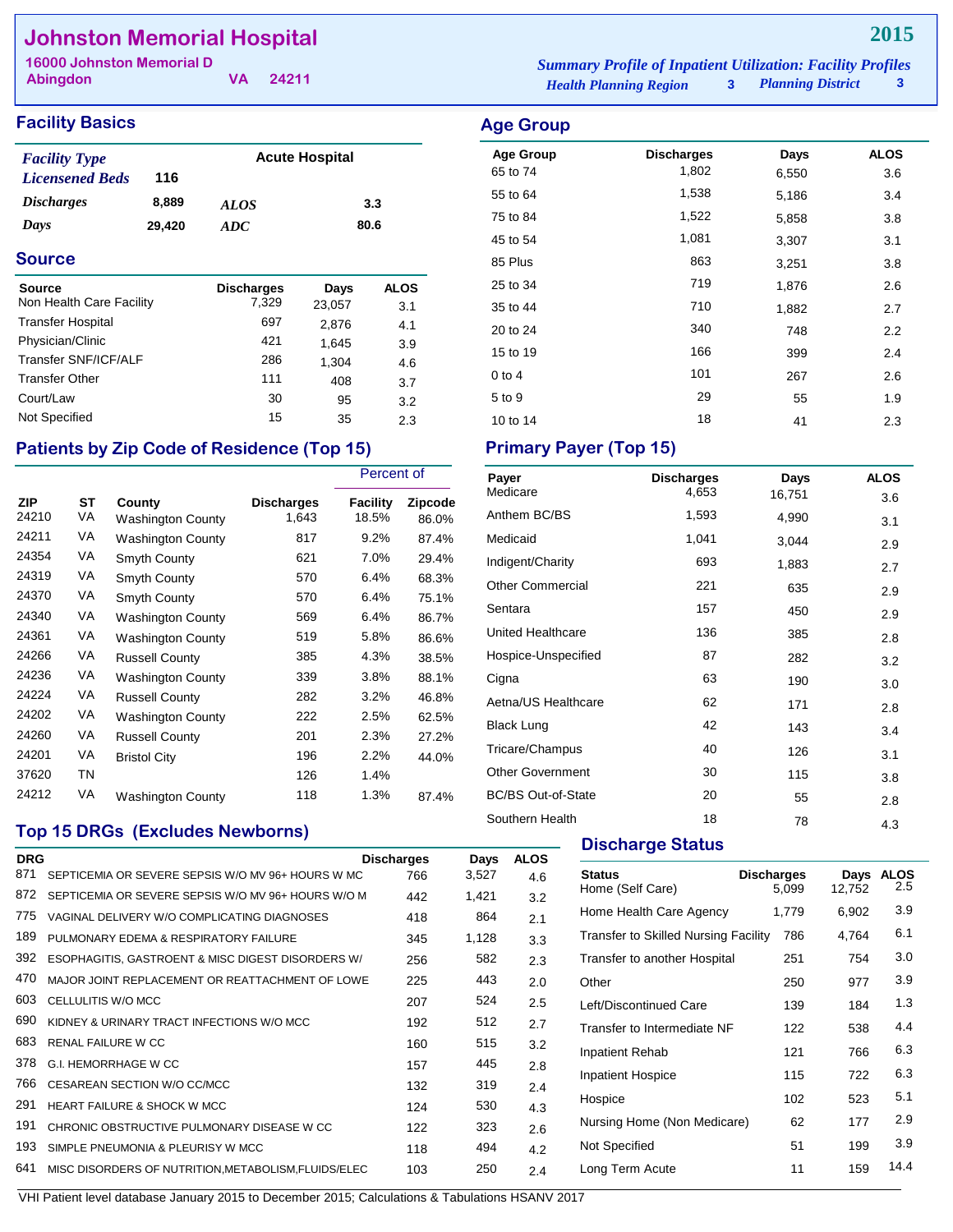## **Smyth County Community Hospital**

**Marion**

**VA 24354**

| mmary Profile of Inpatient Utilization: Facilit |                        |  |
|-------------------------------------------------|------------------------|--|
| <b>Tealth Planning Region</b>                   | <b>Planning Distri</b> |  |

### **Facility Basics Age Group**

| <b>Facility Type</b>   |        | <b>Acute Hospital</b> |      |
|------------------------|--------|-----------------------|------|
| <b>Licensened Beds</b> | 44     |                       |      |
| <b>Discharges</b>      | 1,838  | <i>ALOS</i>           | 12.4 |
| Days                   | 22,737 | ADC.                  | 62.3 |

#### **Source**

| <b>Source</b>            | <b>Discharges</b> | Days  | <b>ALOS</b> |
|--------------------------|-------------------|-------|-------------|
| Non Health Care Facility | 1,421             | 7,463 | 5.3         |
| <b>Transfer Hospital</b> | 136               | 6,915 | 50.9        |
| Physician/Clinic         | 103               | 826   | 8.0         |
| <b>Transfer Other</b>    | 79                | 1.514 | 19.2        |
| Not Specified            | 66                | 816   | 12.4        |
| Transfer SNF/ICF/ALF     | 28                | 2.571 | 91.8        |
| Other                    | 3                 | 2.632 | 877.3       |

#### *Health Planning Region* **3**  $\int_{0}^{\infty}$  **3 245 Medical Park Drive** *Summary Profile of Inpatient Utilization: Facility Profiles*

| ີ                |                   |       |             |
|------------------|-------------------|-------|-------------|
| <b>Age Group</b> | <b>Discharges</b> | Days  | <b>ALOS</b> |
| 75 to 84         | 458               | 7,908 | 17.3        |
| 65 to 74         | 409               | 4,228 | 10.3        |
| 55 to 64         | 320               | 2,817 | 8.8         |
| 85 Plus          | 276               | 6,257 | 22.7        |
| 45 to 54         | 158               | 580   | 3.7         |
| 35 to 44         | 113               | 686   | 6.1         |
| 25 to 34         | 69                | 182   | 2.6         |
| 20 to 24         | 26                | 55    | 2.1         |
| 15 to 19         | 9                 | 24    | 2.7         |
|                  |                   |       |             |

## Patients by Zip Code of Residence (Top 15) **Primary Payer (Top 15)**

|                     |          |                          |                            | Percent of               |                         |
|---------------------|----------|--------------------------|----------------------------|--------------------------|-------------------------|
| <b>ZIP</b><br>24354 | SТ<br>VA | County<br>Smyth County   | <b>Discharges</b><br>1,104 | <b>Facility</b><br>60.1% | <b>Zipcode</b><br>52.3% |
| 24319               | VA       | Smyth County             | 178                        | 9.7%                     | 21.3%                   |
| 24370               | VA       | Smyth County             | 109                        | 5.9%                     | 14.4%                   |
| 24311               | VA       | Smyth County             | 108                        | 5.9%                     | 47.8%                   |
| 24368               | VA       | <b>Wythe County</b>      | 90                         | 4.9%                     | 18.3%                   |
| 24375               | VA       | Smyth County             | 69                         | 3.8%                     | 39.2%                   |
| 24378               | VA       | <b>Grayson County</b>    | 36                         | 2.0%                     | 42.4%                   |
| 24382               | VA       | <b>Wythe County</b>      | 21                         | 1.1%                     | $1.2\%$                 |
| 24318               | VA       | <b>Bland County</b>      | 18                         | 1.0%                     | 26.1%                   |
| 24340               | VA       | <b>Washington County</b> | 14                         | 0.8%                     | 2.1%                    |
| 24377               | VA       | <b>Tazewell County</b>   | 10                         | 0.5%                     | 29.4%                   |
| 24210               | VA       | <b>Washington County</b> | 9                          | 0.5%                     | 0.5%                    |
| 24374               | VA       | <b>Wythe County</b>      | 8                          | 0.4%                     | $8.4\%$                 |
| 24361               | VA       | <b>Washington County</b> | 7                          | 0.4%                     | 1.2%                    |
| 24363               | VA       | <b>Grayson County</b>    | 7                          | 0.4%                     | 12.5%                   |

### **Top 15 DRGs (Excludes Newborns)**

| <b>DRG</b><br>871 | SEPTICEMIA OR SEVERE SEPSIS W/O MV 96+ HOURS W MC    | <b>Discharges</b> | Days  | <b>ALOS</b> |
|-------------------|------------------------------------------------------|-------------------|-------|-------------|
|                   |                                                      | 184               | 1,370 | 7.5         |
| 945               | REHABILITATION W CC/MCC                              | 150               | 2,735 | 18.2        |
| 189               | PULMONARY EDEMA & RESPIRATORY FAILURE                | 139               | 2,939 | 21.1        |
| 872               | SEPTICEMIA OR SEVERE SEPSIS W/O MV 96+ HOURS W/O M   | 85                | 496   | 5.8         |
| 470               | MAJOR JOINT REPLACEMENT OR REATTACHMENT OF LOWE      | 69                | 246   | 3.6         |
| 683               | <b>RENAL FAILURE W CC</b>                            | 53                | 359   | 6.8         |
| 292               | HEART FAILURE & SHOCK W CC                           | 47                | 347   | 7.4         |
| 291               | <b>HEART FAILURE &amp; SHOCK W MCC</b>               | 45                | 245   | 5.4         |
| 191               | CHRONIC OBSTRUCTIVE PULMONARY DISEASE W CC           | 38                | 305   | 8.0         |
| 193               | SIMPLE PNEUMONIA & PLEURISY W MCC                    | 38                | 195   | 5.1         |
| 641               | MISC DISORDERS OF NUTRITION, METABOLISM, FLUIDS/ELEC | 38                | 81    | 2.1         |
| 392               | ESOPHAGITIS, GASTROENT & MISC DIGEST DISORDERS W/    | 36                | 574   | 15.9        |
| 190               | CHRONIC OBSTRUCTIVE PULMONARY DISEASE W MCC          | 34                | 1,049 | 30.9        |
| 638               | DIABETES W CC                                        | 27                | 67    | 2.5         |
| 690               | KIDNEY & URINARY TRACT INFECTIONS W/O MCC            | 26                | 69    | 2.6         |

| Payer                     | <b>Discharges</b> | Days   | <b>ALOS</b> |
|---------------------------|-------------------|--------|-------------|
| Medicare                  | 1,227             | 7,354  | 6.0         |
| Anthem BC/BS              | 233               | 825    | 3.5         |
| Medicaid                  | 179               | 13,776 | 77.0        |
| Indigent/Charity          | 93                | 235    | 2.5         |
| Hospice-Unspecified       | 34                | 275    | 8.1         |
| <b>Other Commercial</b>   | 20                | 76     | 3.8         |
| Sentara                   | 12                | 46     | 3.8         |
| Aetna/US Healthcare       | $\overline{7}$    | 20     | 2.9         |
| Cigna                     | 7                 | 23     | 3.3         |
| <b>Local Government</b>   | 7                 | 20     | 2.9         |
| <b>Other Government</b>   | 6                 | 19     | 3.2         |
| Tricare/Champus           | 4                 | 10     | 2.5         |
| <b>United Healthcare</b>  | 4                 | 5      | 1.3         |
| Unknown                   | 3                 | 49     | 16.3        |
| <b>BC/BS Out-of-State</b> | $\overline{2}$    | 4      | 2.0         |

### **Discharge Status**

| <b>Status</b><br>Home (Self Care)           | <b>Discharges</b><br>659 | Days<br>2,313 | <b>ALOS</b><br>3.5 |
|---------------------------------------------|--------------------------|---------------|--------------------|
| Home Health Care Agency                     | 447                      | 3,057         | 6.8                |
| Transfer to another Hospital                | 251                      | 10,648        | 42.4               |
| <b>Transfer to Skilled Nursing Facility</b> | 190                      | 1,071         | 5.6                |
| Other                                       | 69                       | 3,531         | 51.2               |
| Nursing Home (Non Medicare)                 | 36                       | 126           | 3.5                |
| Inpatient Rehab                             | 33                       | 189           | 5.7                |
| Swing Bed                                   | 30                       | 161           | 5.4                |
| Transfer to Intermediate NF                 | 29                       | 708           | 24.4               |
| Hospice                                     | 25                       | 139           | 5.6                |
| Long Term Acute                             | 25                       | 635           | 25.4               |
| Left/Discontinued Care                      | 23                       | 37            | 1.6                |
| <b>Inpatient Hospice</b>                    | 15                       | 99            | 6.6                |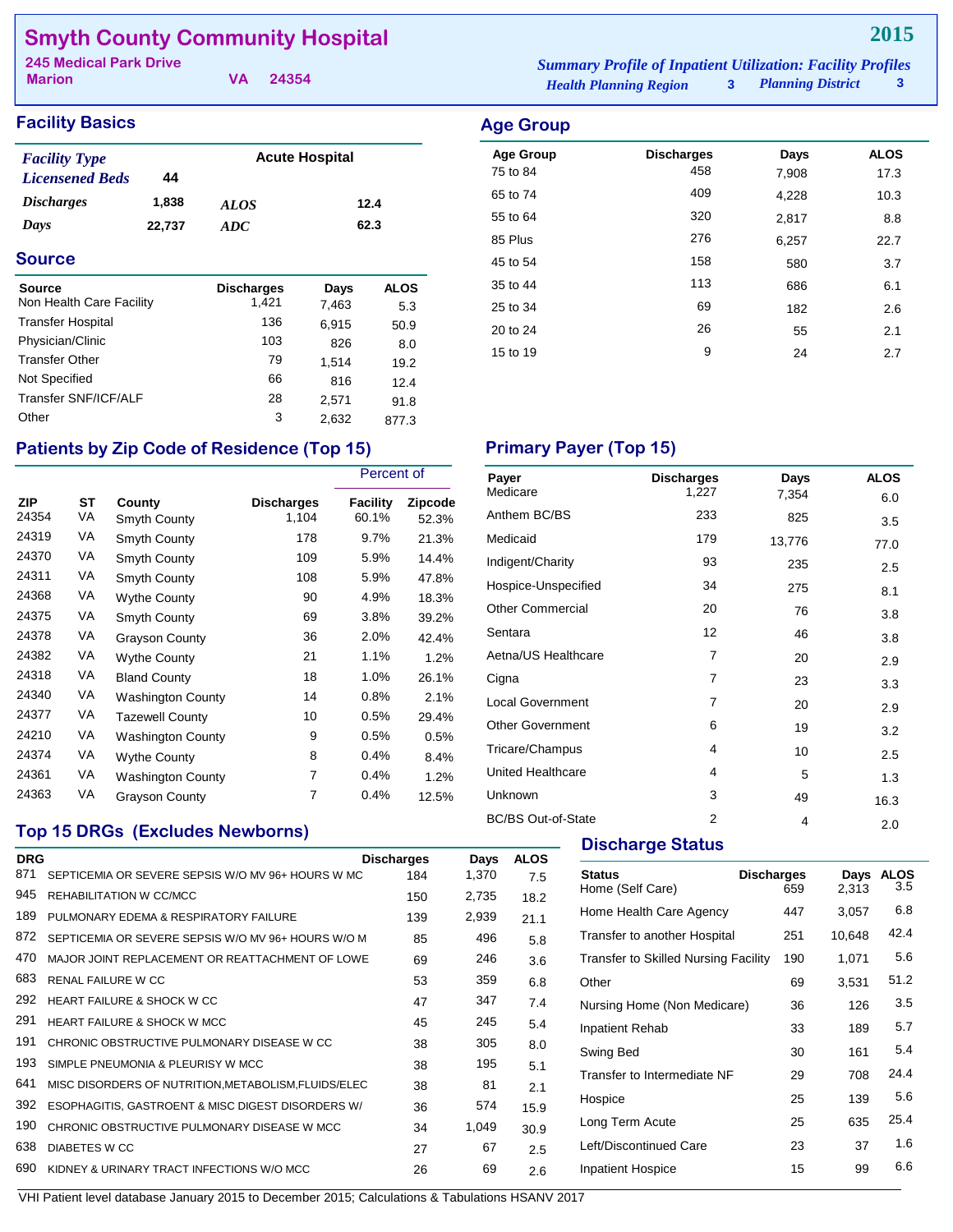## **The Rehabilitation Hospital of Southwest Virginia**

**Bristol**

**VA 24201**

**2015**

#### **Facility Basics Age Group Age Group** *Discharges Days ALOS ADC Licensened Beds* **25 579 7,638 13.2 20.9 Source** *Facility Type* **Rehabilitation Hospital** Age Group **Discharges** Days ALOS 75 to 84 175 2,222 12.7 65 to 74 144 1,920 13.3 85 Plus 122 1,598 13.1 55 to 64 **89** 1,251 14.1 45 to 54 27 361 361 3.4 35 to 44 2 2 35 to 44 2 35 to 44 2 35 to 44 2 35 to 44 2 35 2 35 2 36  $\frac{12}{3}$ 25 to 34 and 25 to 34 and 25 to 34 and 25 to 34 and 25 bit  $\frac{8}{111}$  and 25 to 34 15 to 19 1 14 14.0 20 to 24 1 6 6.0 **Source Discharges Days ALOS**<br>Transfer Hospital **Discharges** Days ALOS Transfer Hospital 560 7,346 13.1 Transfer SNF/ICF/ALF 6 91 15.2 Physician/Clinic 6 79 15.8<br>Other 5 81 16.2 Other 5 81 16.2 Non Health Care Facility **3** 41 13.7

### Patients by Zip Code of Residence (Top 15) Primary Payer (Top 15)

|                     |                 |                          |                          | Percent of        |         |
|---------------------|-----------------|--------------------------|--------------------------|-------------------|---------|
| <b>ZIP</b><br>37620 | <b>ST</b><br>ΤN | County                   | <b>Discharges</b><br>131 | Facility<br>22.6% | Zipcode |
| 24201               | VA              | <b>Bristol City</b>      | 80                       | 13.8%             | 18.0%   |
| 24202               | VA              | <b>Washington County</b> | 40                       | 6.9%              | 11.3%   |
| 24210               | VA              | <b>Washington County</b> | 38                       | 6.6%              | 2.0%    |
| 24211               | VA              | <b>Washington County</b> | 30                       | 5.2%              | 3.2%    |
| 37618               | TN              |                          | 26                       | 4.5%              |         |
| 24266               | VA              | <b>Russell County</b>    | 23                       | 4.0%              | 2.3%    |
| 37617               | ΤN              |                          | 18                       | 3.1%              | 38.3%   |
| 24354               | VA              | Smyth County             | 11                       | 1.9%              | 0.5%    |
| 24361               | VA              | <b>Washington County</b> | 10                       | 1.7%              | 1.7%    |
| 24260               | VA              | <b>Russell County</b>    | 9                        | 1.6%              | 1.2%    |
| 24224               | VA              | <b>Russell County</b>    | 8                        | 1.4%              | $1.3\%$ |
| 24340               | VA              | <b>Washington County</b> | 7                        | 1.2%              | 1.1%    |
| 24370               | VA              | Smyth County             | 7                        | 1.2%              | 0.9%    |
| 24225               | VA              | <b>Russell County</b>    | 6                        | 1.0%              | 2.6%    |

| Payer<br>Medicare         | <b>Discharges</b><br>461 | Days<br>6,049 | <b>ALOS</b>  |
|---------------------------|--------------------------|---------------|--------------|
| Anthem BC/BS              | 28                       | 358           | 13.1<br>12.8 |
| <b>Other Commercial</b>   | 21                       | 289           | 13.8         |
| Medicaid                  | 19                       | 290           | 15.3         |
| Indigent/Charity          | 18                       | 262           | 14.6         |
| <b>BC/BS Out-of-State</b> | 10                       | 124           | 12.4         |
| <b>Black Lung</b>         | 6                        | 73            | 12.2         |
| Cigna                     | 5                        | 56            | 11.2         |
| Aetna/US Healthcare       | 3                        | 31            | 10.3         |
| United Healthcare         | 2                        | 27            | 13.5         |
| Unknown                   | $\overline{2}$           | 11            | 5.5          |
| HMO/PPO-Unspecified       | 1                        | 14            | 14.0         |
| Self Pay                  | 1                        | 24            | 24.0         |
| <b>State Farm</b>         | 1                        | 13            | 13.0         |
| <b>Worker's Comp</b>      | 1                        | 17            | 17.0         |

## **Top 15 DRGs (Excludes Newborns)**

| <b>DRG</b><br>945 | REHABILITATION W CC/MCC                         | <b>Discharges</b><br>368 | Days<br>4,883 | <b>ALOS</b><br>13.3 |  |
|-------------------|-------------------------------------------------|--------------------------|---------------|---------------------|--|
| 946               | REHABILITATION W/O CC/MCC                       | 65                       | 876           | 13.5                |  |
| 091               | OTHER DISORDERS OF NERVOUS SYSTEM W MCC.        | 24                       | 289           | 12.0                |  |
| 561               | AFTERCARE, MUSCULOSKELETAL SYSTEM & CONNECTIVE  | 21                       | 271           | 12.9                |  |
| 560               | AFTERCARE, MUSCULOSKELETAL SYSTEM & CONNECTIVE  | 15                       | 214           | 14.3                |  |
| 057               | DEGENERATIVE NERVOUS SYSTEM DISORDERS W/O MCC   | 12                       | 213           | 17.8                |  |
| 092               | OTHER DISORDERS OF NERVOUS SYSTEM W CC.         | 11                       | 127           | 11.6                |  |
| 559               | AFTERCARE, MUSCULOSKELETAL SYSTEM & CONNECTIVE  | 8                        | 112           | 14.0                |  |
| 056               | DEGENERATIVE NERVOUS SYSTEM DISORDERS W MCC     | 6                        | 93            | 15.5                |  |
| 071               | NONSPECIFIC CEREBROVASCULAR DISORDERS W CC      | 3                        | 25            | 8.3                 |  |
| 191               | CHRONIC OBSTRUCTIVE PULMONARY DISEASE W CC      | 3                        | 35            | 11.7                |  |
| 546               | CONNECTIVE TISSUE DISORDERS W CC                | 3                        | 45            | 15.0                |  |
| 554               | BONE DISEASES & ARTHROPATHIES W/O MCC           | 3                        | 41            | 13.7                |  |
| 949               | AFTERCARE W CC/MCC                              | 3                        | 37            | 12.3                |  |
| 072               | NONSPECIFIC CEREBROVASCULAR DISORDERS W/O CC/MC | 2                        | 24            | 12.0                |  |
|                   |                                                 |                          |               |                     |  |

#### **Discharge Status**

| <b>Status</b><br>Home Health Care Agency | <b>Discharges</b><br>355 | Days<br>5.133 | <b>ALOS</b><br>14.5 |
|------------------------------------------|--------------------------|---------------|---------------------|
| Home (Self Care)                         | 88                       | 1.204         | 13.7                |
| Transfer to another Hospital             | 87                       | 571           | 6.6                 |
| Transfer to Skilled Nursing Facility     | 43                       | 700           | 16.3                |
| Left/Discontinued Care                   | 3                        | 18            | 6.0                 |
| Other                                    | 1                        | 3             | 3.0                 |
| Long Term Acute                          | 1                        | 2             | 2.0                 |
| Nursing Home (Non Medicare)              | 1                        | 7             | 7.0                 |
|                                          |                          |               |                     |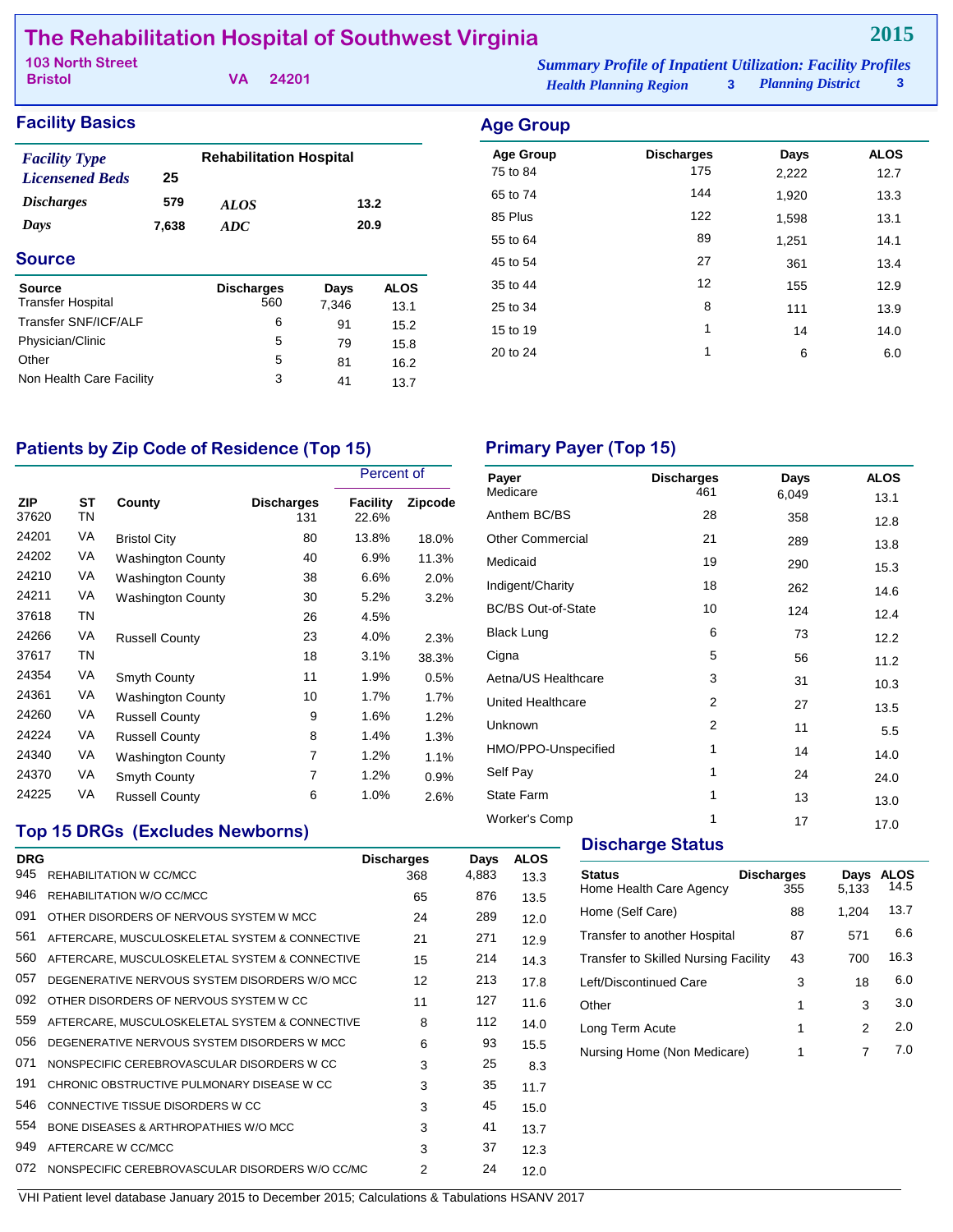## **Twin County Regional Hospital**

**Galax**

**VA 24333**

## **Facility Basics Age Group**

| <b>Facility Type</b>     |       | <b>Acute Hospital</b> |      |  |
|--------------------------|-------|-----------------------|------|--|
| <b>Licensened Beds</b>   | 141   |                       |      |  |
| <i><b>Discharges</b></i> | 3.028 | <i>ALOS</i>           | 3.2  |  |
| Days                     | 9.773 | ADC.                  | 26.8 |  |

#### **Source**

| <b>Source</b><br>Non Health Care Facility | <b>Discharges</b><br>2,230 | Days<br>7,255 | ALOS<br>3.3 |
|-------------------------------------------|----------------------------|---------------|-------------|
| Physician/Clinic                          | 431                        | 1,250         | 2.9         |
| Transfer SNF/ICF/ALF                      | 245                        | 807           | 3.3         |
| Court/Law                                 | 38                         | 156           | 4.1         |
| <b>Transfer Other</b>                     | 32                         | 108           | 3.4         |
| <b>Transfer Hospital</b>                  | 29                         | 122           | 4.2         |
| Other                                     | 23                         | 75            | 3.3         |

## Patients by Zip Code of Residence (Top 15) Primary Payer (Top 15)

|                     |          |                       | Percent of          |                   |                         |
|---------------------|----------|-----------------------|---------------------|-------------------|-------------------------|
| <b>ZIP</b><br>24333 | SТ<br>VA | County<br>Galax City  | Discharges<br>1,375 | Facility<br>45.4% | <b>Zipcode</b><br>78.8% |
| 24343               | VA       | <b>Carroll County</b> | 463                 | 15.3%             | 53.7%                   |
| 24348               | VA       | <b>Grayson County</b> | 200                 | 6.6%              | 71.7%                   |
| 24330               | VA       | <b>Grayson County</b> | 198                 | 6.5%              | 64.9%                   |
| 24381               | VA       | <b>Carroll County</b> | 181                 | 6.0%              | 61.8%                   |
| 24352               | VA       | <b>Carroll County</b> | 86                  | 2.8%              | 69.4%                   |
| 24328               | VA       | <b>Carroll County</b> | 64                  | 2.1%              | 58.2%                   |
| 24325               | VA       | Carroll County        | 50                  | 1.7%              | 51.5%                   |
| 24312               | VA       | Carroll County        | 48                  | 1.6%              | 18.4%                   |
| 24317               | VA       | Carroll County        | 28                  | 0.9%              | 52.8%                   |
| 24382               | VA       | <b>Wythe County</b>   | 26                  | 0.9%              | 1.5%                    |
| 24326               | VA       | <b>Grayson County</b> | 21                  | 0.7%              | 32.3%                   |
| 24363               | VA       | <b>Grayson County</b> | 20                  | 0.7%              | 35.7%                   |
| 24120               | VA       | <b>Patrick County</b> | 18                  | 0.6%              | 14.6%                   |
| 24360               | VA       | <b>Wythe County</b>   | 16                  | 0.5%              | 2.5%                    |

#### *Health Planning Region* **3** *Planning District* **3 200 Hospital Drive** *Summary Profile of Inpatient Utilization: Facility Profiles*

| <b>Planning District</b> |  |
|--------------------------|--|
|                          |  |

**2015**

| ັ                |                   |       |             |
|------------------|-------------------|-------|-------------|
| <b>Age Group</b> | <b>Discharges</b> | Days  | <b>ALOS</b> |
| 75 to 84         | 579               | 1,973 | 3.4         |
| 65 to 74         | 507               | 1,740 | 3.4         |
| 85 Plus          | 401               | 1,362 | 3.4         |
| 55 to 64         | 369               | 1,199 | 3.2         |
| 45 to 54         | 341               | 1,128 | 3.3         |
| 25 to 34         | 291               | 815   | 2.8         |
| 35 to 44         | 242               | 770   | 3.2         |
| 20 to 24         | 178               | 481   | 2.7         |
| 15 to 19         | 67                | 176   | 2.6         |
| 0 to 4           | 38                | 93    | 2.4         |
| 5 to 9           | 9                 | 17    | 1.9         |
| 10 to 14         | 6                 | 19    | 3.2         |

| Payer<br>Medicare       | <b>Discharges</b> | Days  | <b>ALOS</b> |
|-------------------------|-------------------|-------|-------------|
|                         | 1,775             | 6,110 | 3.4         |
| Medicaid                | 458               | 1,345 | 2.9         |
| Anthem BC/BS            | 332               | 869   | 2.6         |
| Self Pay                | 115               | 312   | 2.7         |
| Jail/Detention          | 84                | 339   | 4.0         |
| Southern Health         | 79                | 220   | 2.8         |
| United Healthcare       | 37                | 122   | 3.3         |
| Indigent/Charity        | 36                | 126   | 3.5         |
| Aetna/US Healthcare     | 25                | 71    | 2.8         |
| Cigna                   | 20                | 64    | 3.2         |
| <b>Other Commercial</b> | 17                | 51    | 3.0         |
| <b>Other Government</b> | 16                | 45    | 2.8         |
| Hospice-Unspecified     | 11                | 35    | 3.2         |
| Tricare/Champus         | 10                | 17    | 1.7         |
| Medicaid Out-of-State   | $\overline{7}$    | 25    | 3.6         |

## **Top 15 DRGs (Excludes Newborns)**

| <b>DRG</b> |                                                    | <b>Discharges</b> | Days  | <b>ALOS</b> |
|------------|----------------------------------------------------|-------------------|-------|-------------|
| 885        | <b>PSYCHOSES</b>                                   | 289               | 1,417 | 4.9         |
| 871        | SEPTICEMIA OR SEVERE SEPSIS W/O MV 96+ HOURS W MC  | 235               | 975   | 4.2         |
| 775        | VAGINAL DELIVERY W/O COMPLICATING DIAGNOSES        | 128               | 255   | 2.0         |
| 766        | CESAREAN SECTION W/O CC/MCC                        | 93                | 273   | 2.9         |
| 392        | ESOPHAGITIS, GASTROENT & MISC DIGEST DISORDERS W/  | 92                | 210   | 2.3         |
| 189        | PULMONARY FDEMA & RESPIRATORY FAILURE              | 91                | 296   | 3.3         |
| 292        | HEART FAILURE & SHOCK W CC                         | 71                | 243   | 3.4         |
| 872        | SEPTICEMIA OR SEVERE SEPSIS W/O MV 96+ HOURS W/O M | 71                | 245   | 3.5         |
| 291        | <b>HEART FAILURE &amp; SHOCK W MCC</b>             | 60                | 241   | 4.0         |
| 191        | CHRONIC OBSTRUCTIVE PULMONARY DISEASE W CC         | 56                | 152   | 2.7         |
| 190        | CHRONIC OBSTRUCTIVE PULMONARY DISEASE W MCC        | 51                | 169   | 3.3         |
| 194        | SIMPLE PNEUMONIA & PLEURISY W CC                   | 48                | 125   | 2.6         |
| 603        | CELLULITIS W/O MCC                                 | 47                | 134   | 2.9         |
| 470        | MAJOR JOINT REPLACEMENT OR REATTACHMENT OF LOWE    | 42                | 158   | 3.8         |
| 638        | DIABETES W CC                                      | 39                | 102   | 2.6         |
|            |                                                    |                   |       |             |

### **Discharge Status**

| <b>Status</b><br>Home (Self Care)           | <b>Discharges</b><br>1.554 | Days<br>4.696 | <b>ALOS</b><br>3.0 |
|---------------------------------------------|----------------------------|---------------|--------------------|
| <b>Transfer to Skilled Nursing Facility</b> | 510                        | 1,947         | 3.8                |
| Home Health Care Agency                     | 508                        | 1,688         | 3.3                |
| Transfer to another Hospital                | 173                        | 461           | 2.7                |
| Swing Bed                                   | 78                         | 361           | 4.6                |
| Other                                       | 66                         | 186           | 2.8                |
| <b>Cancer Center or Childrens</b>           | 38                         | 149           | 3.9                |
| Hospice                                     | 30                         | 114           | 3.8                |
| Left/Discontinued Care                      | 28                         | 44            | 1.6                |
| Nursing Home (Non Medicare)                 | 22                         | 44            | 2.0                |
| Not Specified                               | 7                          | 27            | 3.9                |
| Other institution                           | 5                          | 11            | 2.2                |
| Transfer to Intermediate NF                 | 5                          | 24            | 4.8                |
|                                             |                            |               |                    |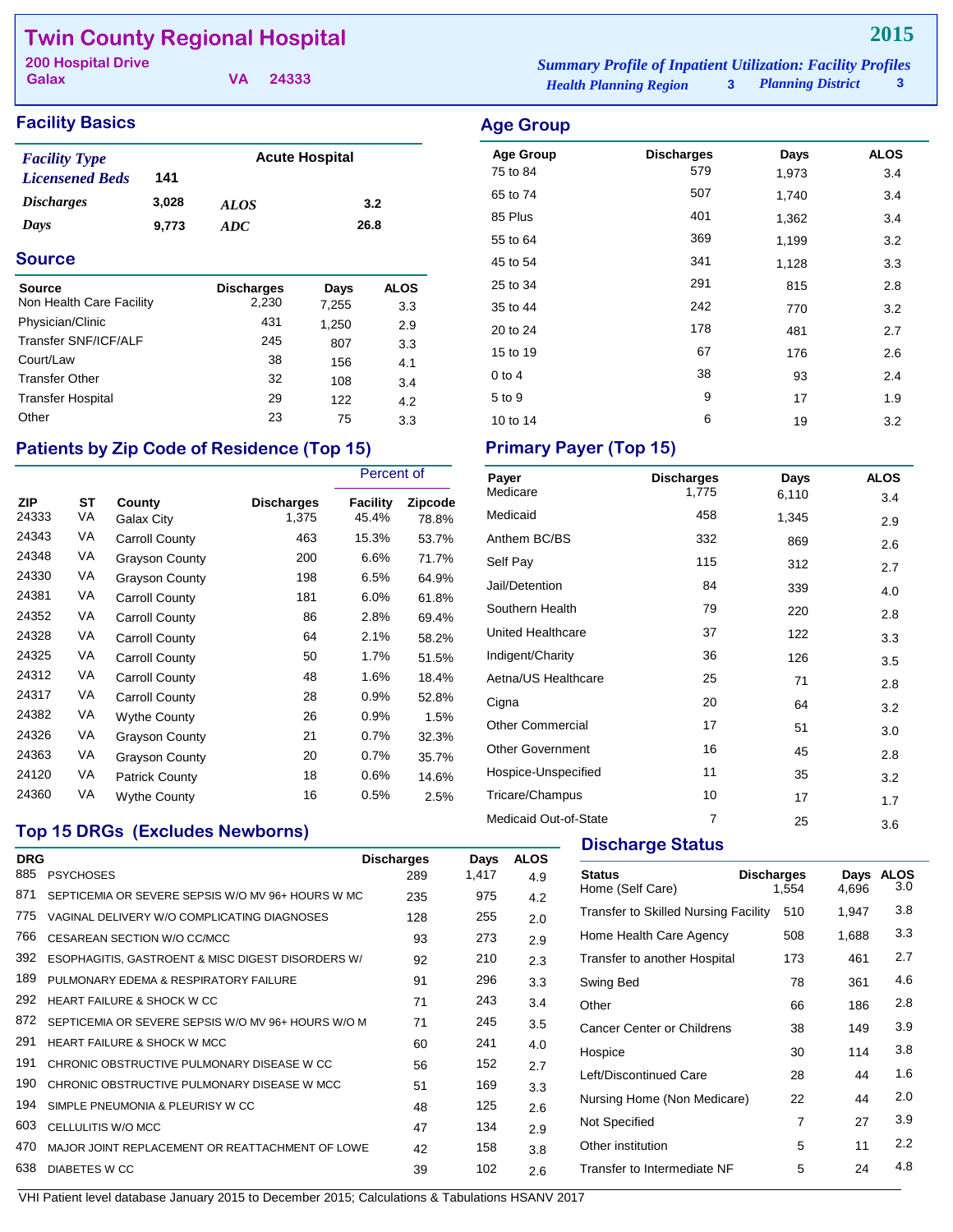## **Wellmont Ridgeview Pavilion (Bristol Region)**

| <b>103 North Street</b> |  | <b>Summary Profile of Inpatient Utilization: Facility Profiles</b> |                               |                            |              |
|-------------------------|--|--------------------------------------------------------------------|-------------------------------|----------------------------|--------------|
| <b>Bristol</b>          |  | Va 24201                                                           | <b>Health Planning Region</b> | <b>3</b> Planning District | $\mathbf{3}$ |

### **Facility Basics**

| <b>Facility Type</b>     |       | <b>Psychiatric Hospital</b> |      |
|--------------------------|-------|-----------------------------|------|
| <b>Licensened Beds</b>   | 28    |                             |      |
| <i><b>Discharges</b></i> | 904   | <i>ALOS</i>                 | 5.5  |
| Days                     | 5.017 | ADC.                        | 13.7 |

#### **Source**

| Source<br>Court/Law      | <b>Discharges</b><br>451 | Days<br>2,695 | <b>ALOS</b><br>6.0 |
|--------------------------|--------------------------|---------------|--------------------|
| Physician/Clinic         | 290                      |               |                    |
|                          |                          | 1,445         | 5.0                |
| Non Health Care Facility | 79                       | 409           | 5.2                |
| <b>Transfer Hospital</b> | 64                       | 349           | 5.5                |
| <b>Transfer Other</b>    | 18                       | 114           | 6.3                |
| Not Specified            | 1                        | 0             | 0.0                |
| Other                    | 1                        | 5             | 5.0                |

| <b>Discharges</b> | Days  | <b>ALOS</b> |
|-------------------|-------|-------------|
|                   | 1,053 | 4.8         |
| 212               | 1,131 | 5.3         |
| 195               | 1,190 | 6.1         |
| 111               | 518   | 4.7         |
| 107               | 727   | 6.8         |
| 33                | 181   | 5.5         |
| 26                | 205   | 7.9         |
| $\overline{2}$    | 12    | 6.0         |
|                   | 218   |             |

## Patients by Zip Code of Residence (Top 15) **Primary Payer (Top 15)**

|                     |           |                               |                         | Percent of       |                         |  |
|---------------------|-----------|-------------------------------|-------------------------|------------------|-------------------------|--|
| <b>ZIP</b><br>24201 | ST<br>VA  | County<br><b>Bristol City</b> | <b>Discharges</b><br>89 | Facility<br>9.8% | <b>Zipcode</b><br>20.0% |  |
| 24354               | VA        | Smyth County                  | 76                      | 8.4%             | 3.6%                    |  |
| 37620               | <b>TN</b> |                               | 61                      | 6.7%             |                         |  |
| 24202               | VA        | <b>Washington County</b>      | 42                      | 4.6%             | 11.8%                   |  |
| 24210               | VA        | <b>Washington County</b>      | 39                      | 4.3%             | 2.0%                    |  |
| 24219               | VA        | Wise County                   | 25                      | 2.8%             | 3.1%                    |  |
| 24319               | VA        | Smyth County                  | 25                      | 2.8%             | $3.0\%$                 |  |
| 24211               | VA        | <b>Washington County</b>      | 22                      | 2.4%             | 2.4%                    |  |
| 24230               | VA        | Wise County                   | 20                      | 2.2%             | 2.3%                    |  |
| 24382               | VA        | <b>Wythe County</b>           | 19                      | 2.1%             | 1.1%                    |  |
| 24279               | VA        | <b>Wise County</b>            | 16                      | 1.8%             | 3.9%                    |  |
| 24293               | VA        | <b>Wise County</b>            | 16                      | 1.8%             | 1.9%                    |  |
| 37617               | <b>TN</b> |                               | 16                      | 1.8%             | 34.0%                   |  |
| 24273               | VA        | Norton City                   | 15                      | 1.7%             | 2.3%                    |  |
| 37660               | TN        |                               | 15                      | 1.7%             |                         |  |

| Payer                   | <b>Discharges</b> | Days  | <b>ALOS</b> |
|-------------------------|-------------------|-------|-------------|
| Medicaid                | 344               | 1,926 | 5.6         |
| Medicare                | 205               | 1,357 | 6.6         |
| Self Pay                | 129               | 622   | 4.8         |
| Anthem BC/BS            | 96                | 519   | 5.4         |
| United Healthcare       | 44                | 197   | 4.5         |
| <b>Other Commercial</b> | 25                | 118   | 4.7         |
| Southern Health         | 25                | 135   | 5.4         |
| Cigna                   | 12                | 49    | 4.1         |
| Medicaid Out-of-State   | 8                 | 37    | 4.6         |
| Tricare/Champus         | 7                 | 21    | 3.0         |
| Aetna/US Healthcare     | 3                 | 16    | 5.3         |
| <b>Other Government</b> | 3                 | 8     | 2.7         |
| HMO/PPO-Unspecified     | 2                 | 10    | 5.0         |
| <b>Black Lung</b>       | 1                 | 2     | 2.0         |

## **Top 15 DRGs (Excludes Newborns)**

| <b>DRG</b> |                                                 | <b>Discharges</b> | Days  | <b>ALOS</b> |
|------------|-------------------------------------------------|-------------------|-------|-------------|
| 885        | <b>PSYCHOSES</b>                                | 688               | 4,088 | 5.9         |
| 881        | DEPRESSIVE NEUROSES                             | 156               | 685   | 4.4         |
| 897        | ALCOHOL/DRUG ABUSE OR DEPENDENCE W/O REHABILITA | 18                | 98    | 5.4         |
| 880        | ACUTE ADJUSTMENT REACTION & PSYCHOSOCIAL DYSFUN | 15                | 67    | 4.5         |
| 882        | NEUROSES EXCEPT DEPRESSIVE                      | 11                | 27    | 2.5         |
| 894        | ALCOHOL/DRUG ABUSE OR DEPENDENCE, LEFT AMA      | 3                 | 11    | 3.7         |
| 057        | DEGENERATIVE NERVOUS SYSTEM DISORDERS W/O MCC   | $\mathcal{P}$     | 6     | 3.0         |
| 781        | OTHER ANTEPARTUM DIAGNOSES W MEDICAL COMPLICATI | 2                 | 3     | 1.5         |
| 883        | DISORDERS OF PERSONALITY & IMPULSE CONTROL      | $\mathfrak{p}$    | 3     | 1.5         |
| 071        | NONSPECIFIC CEREBROVASCULAR DISORDERS W CC      | 1                 | 9     | 9.0         |
| 081        | NONTRAUMATIC STUPOR & COMA W/O MCC              | 1                 | 4     | 4.0         |
| 552        | MEDICAL BACK PROBLEMS W/O MCC                   | 1                 | 0     | 0.0         |
| 884        | ORGANIC DISTURBANCES & MENTAL RETARDATION       |                   | 3     | 3.0         |
| 886        | BEHAVIORAL & DEVELOPMENTAL DISORDERS            | 1                 | 2     | 2.0         |
| 896        | ALCOHOL/DRUG ABUSE OR DEPENDENCE W/O REHABILITA |                   | 6     | 6.0         |

#### **Discharge Status**

| <b>Status</b><br>Home (Self Care) | <b>Discharges</b><br>808 | Days<br>4.566 | <b>ALOS</b><br>5.7 |
|-----------------------------------|--------------------------|---------------|--------------------|
| Left/Discontinued Care            | 36                       | 64            | 1.8                |
| Nursing Home (Non Medicare)       | 16                       | 144           | 9.0                |
| Transfer to another Hospital      | 14                       | 42            | 3.0                |
| Home Health Care Agency           | 10                       | 71            | 7.1                |
| Long Term Acute                   | 7                        | 40            | 5.7                |
| Other institution                 | 7                        | 39            | 5.6                |
| Inpatient Rehab                   | 2                        | 18            | 9.0                |
| Transfer to Intermediate NF       | 2                        | 16            | 8.0                |
| Not Specified                     | 1                        | 11            | 11.0               |
| Inpatient Hospice                 | 1                        | 6             | 6.0                |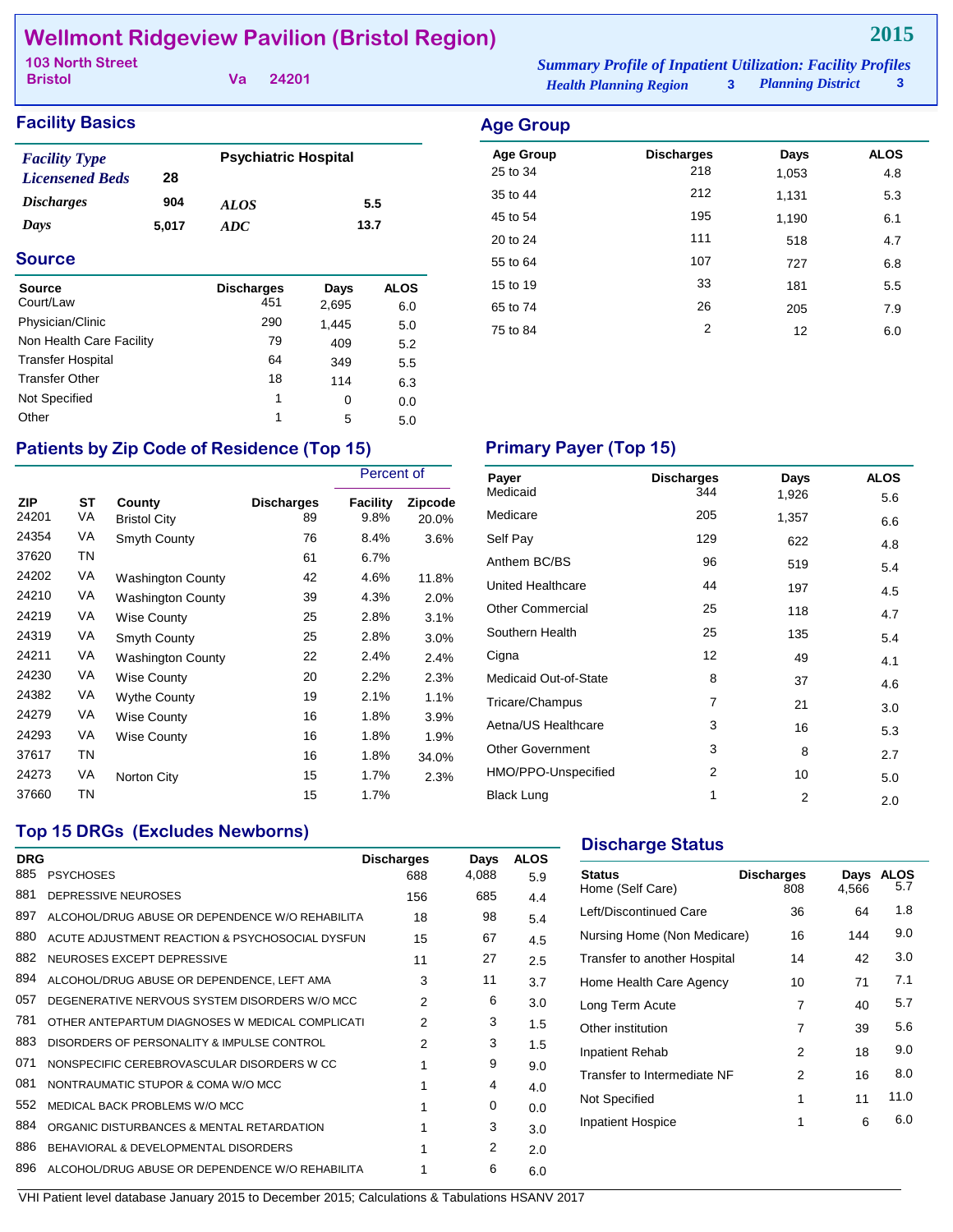## **Wythe County Community Hospital**

**Wytheville**

**VA 24382**

#### **Facility Basics Age Group**

| 8,345                | ADC  | 22.9                  |
|----------------------|------|-----------------------|
| 2,118                | ALOS | 3.9                   |
| 92                   |      |                       |
| <b>Facility Type</b> |      |                       |
|                      |      | <b>Acute Hospital</b> |

| source                   | <b>Discharges</b> | Days  | ALUS |
|--------------------------|-------------------|-------|------|
| Non Health Care Facility | 1.957             | 6,387 | 3.3  |
| Transfer SNF/ICF/ALF     | 133               | 1.889 | 14.2 |
| Not Specified            | 26                | 62    | 2.4  |
| Physician/Clinic         |                   | 4     | 4.0  |
| <b>Transfer Hospital</b> | 1                 | 3     | 3.0  |
|                          |                   |       |      |

#### *Planning District* **3 600 West Ridge Road** *Summary Profile of Inpatient Utilization: Facility Profiles*

## *Health Planning Region* **3**

| ngo oroap        |                   |       |                  |
|------------------|-------------------|-------|------------------|
| <b>Age Group</b> | <b>Discharges</b> | Days  | <b>ALOS</b>      |
| 75 to 84         | 448               | 2,332 | 5.2              |
| 65 to 74         | 433               | 2,012 | 4.6              |
| 55 to 64         | 294               | 1,065 | 3.6              |
| 85 Plus          | 255               | 1,301 | 5.1              |
| 25 to 34         | 187               | 371   | 2.0              |
| 45 to 54         | 162               | 499   | 3.1              |
| 20 to 24         | 147               | 311   | 2.1              |
| 35 to 44         | 134               | 330   | 2.5              |
| 15 to 19         | 40                | 88    | $2.2\phantom{0}$ |
| $0$ to 4         | 9                 | 18    | 2.0              |
| 5 to 9           | 8                 | 15    | 1.9              |
| 10 to 14         | 1                 | 3     | 3.0              |

## Patients by Zip Code of Residence (Top 15) **Primary Payer (Top 15)**

|              |          |                               |                          | Percent of        |                         |
|--------------|----------|-------------------------------|--------------------------|-------------------|-------------------------|
| ZIP<br>24382 | ST<br>VA | County<br><b>Wythe County</b> | <b>Discharges</b><br>855 | Facility<br>40.4% | <b>Zipcode</b><br>50.3% |
| 24360        | VA       | <b>Wythe County</b>           | 223                      | 10.5%             | 34.4%                   |
| 24368        | VA       | <b>Wythe County</b>           | 200                      | 9.4%              | 40.7%                   |
| 24312        | VA       | Carroll County                | 79                       | 3.7%              | 30.3%                   |
| 24315        | VA       | <b>Bland County</b>           | 70                       | 3.3%              | 29.3%                   |
| 24350        | VA       | <b>Wythe County</b>           | 68                       | 3.2%              | 40.7%                   |
| 24354        | VA       | Smyth County                  | 66                       | 3.1%              | 3.1%                    |
| 24333        | VA       | Galax City                    | 60                       | 2.8%              | 3.4%                    |
| 24343        | VA       | <b>Carroll County</b>         | 55                       | 2.6%              | 6.4%                    |
| 24314        | VA       | <b>Bland County</b>           | 37                       | 1.7%              | 37.0%                   |
| 24348        | VA       | <b>Grayson County</b>         | 36                       | 1.7%              | 12.9%                   |
| 24330        | VA       | <b>Grayson County</b>         | 30                       | 1.4%              | 9.8%                    |
| 24323        | VA       | <b>Wythe County</b>           | 27                       | 1.3%              | 43.5%                   |
| 24084        | VA       | Pulaski County                | 23                       | 1.1%              | 1.6%                    |
| 24326        | VA       | Grayson County                | 23                       | 1.1%              | 35.4%                   |

#### **Top 15 DRGs (Excludes Newborns)**

| <b>DRG</b> |                                                    | <b>Discharges</b> | Days | <b>ALOS</b> |  |
|------------|----------------------------------------------------|-------------------|------|-------------|--|
| 871        | SEPTICEMIA OR SEVERE SEPSIS W/O MV 96+ HOURS W MC  | 189               | 698  | 3.7         |  |
| 470        | MAJOR JOINT REPLACEMENT OR REATTACHMENT OF LOWE    | 179               | 517  | 2.9         |  |
| 775        | VAGINAL DELIVERY W/O COMPLICATING DIAGNOSES        | 136               | 222  | 1.6         |  |
| 766        | CESAREAN SECTION W/O CC/MCC                        | 82                | 203  | 2.5         |  |
| 872        | SEPTICEMIA OR SEVERE SEPSIS W/O MV 96+ HOURS W/O M | 75                | 235  | 3.1         |  |
| 946        | REHABILITATION W/O CC/MCC                          | 66                | 886  | 13.4        |  |
| 190        | CHRONIC OBSTRUCTIVE PULMONARY DISEASE W MCC        | 63                | 253  | 4.0         |  |
| 945        | REHABILITATION W CC/MCC                            | 60                | 794  | 13.2        |  |
| 193        | SIMPLE PNEUMONIA & PLEURISY W MCC                  | 51                | 205  | 4.0         |  |
| 743        | UTERINE & ADNEXA PROC FOR NON-MALIGNANCY W/O CC/   | 45                | 91   | 2.0         |  |
| 765        | CESAREAN SECTION W CC/MCC                          | 43                | 115  | 2.7         |  |
| 194        | SIMPLE PNEUMONIA & PLEURISY W CC                   | 42                | 179  | 4.3         |  |
| 292        | HEART FAILURE & SHOCK W CC                         | 42                | 166  | 4.0         |  |
| 191        | CHRONIC OBSTRUCTIVE PULMONARY DISEASE W CC         | 35                | 126  | 3.6         |  |
| 392        | ESOPHAGITIS, GASTROENT & MISC DIGEST DISORDERS W/  | 33                | 78   | 2.4         |  |
|            |                                                    |                   |      |             |  |

| Payer<br>Medicare         | <b>Discharges</b><br>1,234 | Days<br>6,007 | <b>ALOS</b> |
|---------------------------|----------------------------|---------------|-------------|
| Anthem BC/BS              | 356                        | 945           | 4.9         |
| <b>Other Commercial</b>   | 155                        |               | 2.6         |
|                           |                            | 386           | 2.5         |
| Medicaid                  | 109                        | 262           | 2.4         |
| Self Pay                  | 89                         | 234           | 2.6         |
| <b>Worker's Comp</b>      | 37                         | 94            | 2.5         |
| Aetna/US Healthcare       | 35                         | 121           | 3.5         |
| Cigna                     | 23                         | 53            | 2.3         |
| <b>Other Government</b>   | 23                         | 80            | 3.5         |
| Southern Health           | 16                         | 46            | 2.9         |
| United Healthcare         | 13                         | 26            | 2.0         |
| Indigent/Charity          | 11                         | 37            | 3.4         |
| Tricare/Champus           | 5                          | 10            | 2.0         |
| Medicaid Out-of-State     | 4                          | 19            | 4.8         |
| <b>BC/BS Out-of-State</b> | 3                          | 10            | 3.3         |

#### **Discharge Status**

| <b>Status</b><br>Home (Self Care)           | <b>Discharges</b><br>990 | Days<br>2,893 | <b>ALOS</b><br>2.9 |
|---------------------------------------------|--------------------------|---------------|--------------------|
| Home Health Care Agency                     | 477                      | 2,812         | 5.9                |
| <b>Transfer to Skilled Nursing Facility</b> | 360                      | 1,566         | 4.3                |
| Transfer to another Hospital                | 91                       | 303           | 3.3                |
| Other                                       | 41                       | 165           | 4.0                |
| Hospice                                     | 40                       | 168           | 4.2                |
| Swing Bed                                   | 35                       | 117           | 3.3                |
| Left/Discontinued Care                      | 20                       | 32            | 1.6                |
| <b>Inpatient Hospice</b>                    | 17                       | 45            | 2.6                |
| Not Specified                               | 11                       | 38            | 3.5                |
| Nursing Home (Non Medicare)                 | 9                        | 13            | 1.4                |
| Other institution                           | 9                        | 31            | 3.4                |
| Inpatient Rehab                             | 6                        | 84            | 14.0               |
|                                             |                          |               |                    |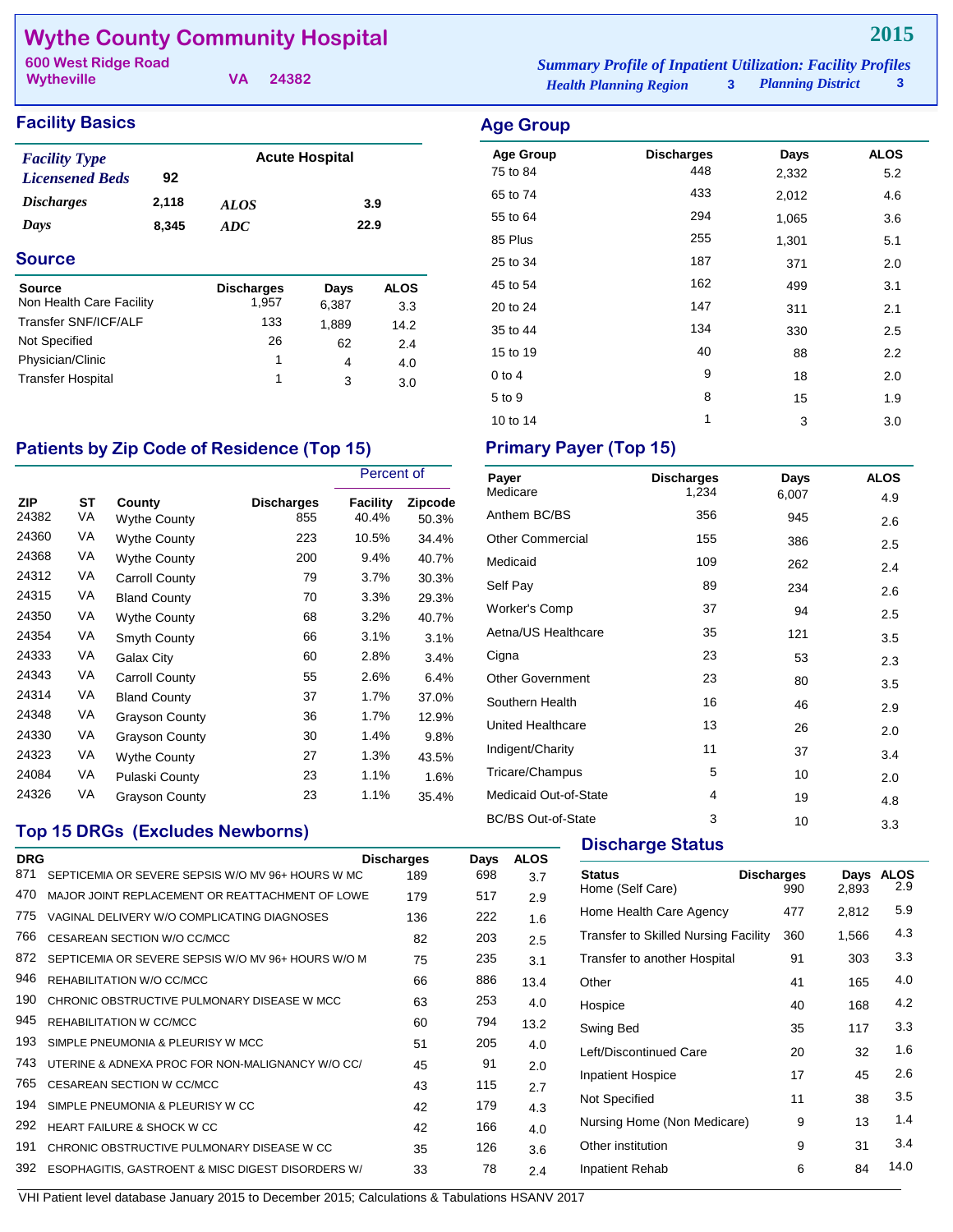## **Carilion Giles Community Hospital**

**Pearisburg**

**VA 24134**

#### *Health Planning Region* **3** *Planning District* **4 159 Hartley Way** *Summary Profile of Inpatient Utilization: Facility Profiles*

#### **Facility Basics Age Group**

| <b>Facility Type</b><br><b>Licensened Beds</b> | 25    | <b>Critical Access Hospital</b> |       |             |
|------------------------------------------------|-------|---------------------------------|-------|-------------|
|                                                |       |                                 |       |             |
| <i><b>Discharges</b></i>                       | 923   | <b>ALOS</b>                     |       | 3.6         |
| Days                                           | 3,331 | ADC                             | 9.1   |             |
| Source                                         |       |                                 |       |             |
| <b>Source</b>                                  |       | <b>Discharges</b>               | Days  | <b>ALOS</b> |
| Physician/Clinic                               |       | 596                             | 2,150 | 3.6         |
| Non Health Care Facility                       |       | 243                             | 810   | 3.3         |
| Not Specified                                  |       | 68                              | 301   | 4.4         |
| Transfer SNF/ICF/AI F                          |       | 12                              | 44    | 3.7         |
| <b>Transfer Hospital</b>                       |       | 4                               | 26    | 6.5         |

| ngo oroap        |                   |      |             |
|------------------|-------------------|------|-------------|
| <b>Age Group</b> | <b>Discharges</b> | Days | <b>ALOS</b> |
| 65 to 74         | 236               | 870  | 3.7         |
| 75 to 84         | 234               | 919  | 3.9         |
| 55 to 64         | 148               | 525  | 3.5         |
| 85 Plus          | 145               | 559  | 3.9         |
| 45 to 54         | 92                | 273  | 3.0         |
| 35 to 44         | 48                | 139  | 2.9         |
| 25 to 34         | 10                | 28   | 2.8         |
| 20 to 24         | $\overline{7}$    | 12   | 1.7         |
| 15 to 19         | 3                 | 6    | 2.0         |
|                  |                   |      |             |

## Patients by Zip Code of Residence (Top 15) Primary Payer (Top 15)

|                     |           |                          |                          | Percent of        |                         |
|---------------------|-----------|--------------------------|--------------------------|-------------------|-------------------------|
| <b>ZIP</b><br>24134 | SТ<br>VA  | County<br>Giles County   | <b>Discharges</b><br>227 | Facility<br>24.6% | <b>Zipcode</b><br>34.4% |
| 24124               | VA        | Giles County             | 197                      | 21.3%             | 35.6%                   |
| 24963               | <b>WV</b> | <b>Monroe County</b>     | 116                      | 12.6%             | 35.2%                   |
| 24136               | VA        | Giles County             | 109                      | 11.8%             | 27.9%                   |
| 24147               | VA        | Giles County             | 51                       | 5.5%              | 37.5%                   |
| 24951               | <b>WV</b> | <b>Monroe County</b>     | 41                       | 4.4%              | 41.4%                   |
| 24918               | <b>WV</b> | <b>Monroe County</b>     | 33                       | 3.6%              | 43.4%                   |
| 24150               | VA        | Giles County             | 32                       | 3.5%              | 36.8%                   |
| 24128               | VA        | Giles County             | 22                       | 2.4%              | 11.2%                   |
| 24084               | VA        | Pulaski County           | 11                       | 1.2%              | 0.7%                    |
| 24739               | <b>WV</b> | <b>Mercer County</b>     | 10                       | 1.1%              | 7.4%                    |
| 24086               | VA        | Giles County             | 8                        | 0.9%              | 44.4%                   |
| 24740               | <b>WV</b> | <b>Mercer County</b>     | 7                        | 0.8%              | 1.9%                    |
| 24167               | VA        | Giles County             | 6                        | 0.7%              | 15.0%                   |
| 24060               | VA        | <b>Montgomery County</b> | 4                        | 0.4%              | 0.2%                    |

| Payer                   | <b>Discharges</b> | Days  | <b>ALOS</b> |
|-------------------------|-------------------|-------|-------------|
| Medicare                | 658               | 2,456 | 3.7         |
| Anthem BC/BS            | 78                | 247   | 3.2         |
| Medicaid                | 61                | 221   | 3.6         |
| Self Pay                | 37                | 102   | 2.8         |
| <b>Other Commercial</b> | 24                | 69    | 2.9         |
| Medicaid Out-of-State   | 23                | 70    | 3.0         |
| Aetna/US Healthcare     | 14                | 49    | 3.5         |
| Cigna                   | 8                 | 39    | 4.9         |
| <b>Other Government</b> | 7                 | 31    | 4.4         |
| <b>Black Lung</b>       | 5                 | 26    | 5.2         |
| United Healthcare       | 4                 | 6     | 1.5         |
| Sentara                 | 2                 | 10    | 5.0         |
| Tricare/Champus         | 2                 | 5     | 2.5         |

#### **Top 15 DRGs (Excludes Newborns)**

| <b>DRG</b> |                                                      | <b>Discharges</b> | Days | <b>ALOS</b> |
|------------|------------------------------------------------------|-------------------|------|-------------|
| 871        | SEPTICEMIA OR SEVERE SEPSIS W/O MV 96+ HOURS W MC    | 86                | 403  | 4.7         |
| 470        | MAJOR JOINT REPLACEMENT OR REATTACHMENT OF LOWE      | 38                | 112  | 3.0         |
| 292        | HEART FAILURE & SHOCK W CC                           | 33                | 113  | 3.4         |
| 872        | SEPTICEMIA OR SEVERE SEPSIS W/O MV 96+ HOURS W/O M   | 31                | 92   | 3.0         |
| 189        | PULMONARY EDEMA & RESPIRATORY FAILURE                | 30                | 112  | 3.7         |
| 291        | <b>HEART FAILURE &amp; SHOCK W MCC</b>               | 25                | 90   | 3.6         |
| 194        | SIMPLE PNEUMONIA & PLEURISY W CC                     | 24                | 79   | 3.3         |
| 193        | SIMPLE PNEUMONIA & PLEURISY W MCC                    | 21                | 78   | 3.7         |
| 641        | MISC DISORDERS OF NUTRITION, METABOLISM, FLUIDS/ELEC | 20                | 39   | 2.0         |
| 683        | <b>RENAL FAILURE W CC</b>                            | 20                | 72   | 3.6         |
| 638        | <b>DIABETES W CC</b>                                 | 19                | 47   | 2.5         |
| 309        | CARDIAC ARRHYTHMIA & CONDUCTION DISORDERS W CC       | 18                | 45   | 2.5         |
| 389        | <b>G.I. OBSTRUCTION W CC</b>                         | 18                | 42   | 2.3         |
| 392        | ESOPHAGITIS, GASTROENT & MISC DIGEST DISORDERS W/    | 18                | 53   | 2.9         |
| 603        | CELLULITIS W/O MCC                                   | 18                | 67   | 3.7         |

#### **Discharge Status**

| <b>Status</b><br>Home (Self Care)    | <b>Discharges</b><br>458 | Days<br>1,358 | <b>ALOS</b><br>3.0 |
|--------------------------------------|--------------------------|---------------|--------------------|
| Swing Bed                            | 166                      | 845           | 5.1                |
| Home Health Care Agency              | 120                      | 482           | 4.0                |
| Transfer to Skilled Nursing Facility | 73                       | 333           | 4.6                |
| Transfer to another Hospital         | 50                       | 144           | 2.9                |
| Other                                | 29                       | 74            | $2.5\,$            |
| Hospice                              | 10                       | 51            | 5.1                |
| Nursing Home (Non Medicare)          | 7                        | 11            | 1.6                |
| Transfer to Intermediate NF          | 6                        | 20            | 3.3                |
| <b>Critical Access Hospital</b>      | 2                        | 4             | 2.0                |
| Inpatient Rehab                      | 1                        | 7             | 7.0                |
| Left/Discontinued Care               | 1                        | 2             | 2.0                |
|                                      |                          |               |                    |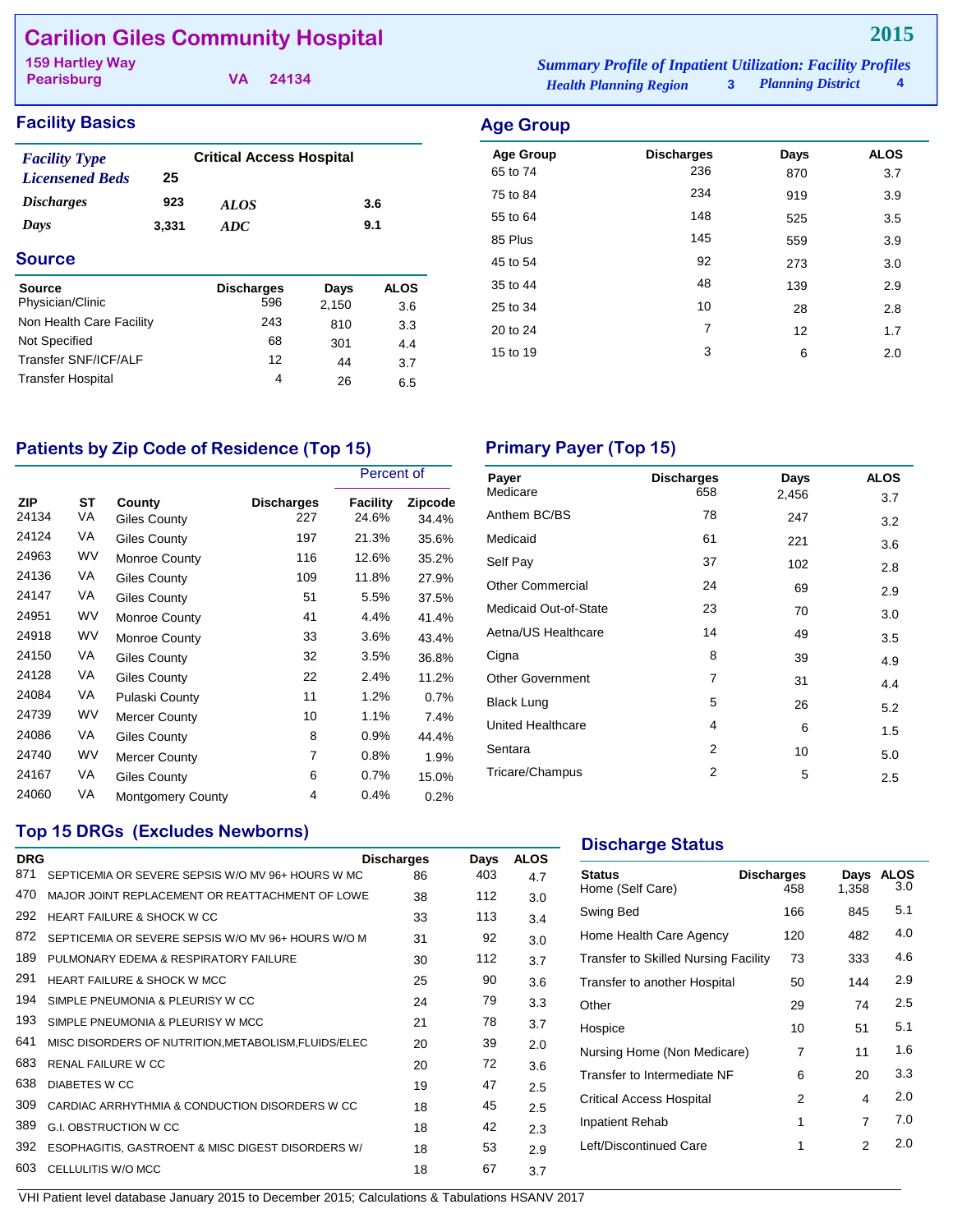## **Carilion New River Valley dba St. Albans**

**Christiansburg**

**VA 24073**

| <b>Facility Basics</b> |  |
|------------------------|--|
|------------------------|--|

| <b>Facility Type</b>   |        | <b>Acute Hospital</b> |      |  |
|------------------------|--------|-----------------------|------|--|
| <b>Licensened Beds</b> | 141    |                       |      |  |
| <i>Discharges</i>      | 7,986  | <i>ALOS</i>           | 3.9  |  |
| Days                   | 31,530 | ADC.                  | 86.4 |  |

#### **Source**

| Source                   | <b>Discharges</b> | Days   | ALOS |
|--------------------------|-------------------|--------|------|
| Non Health Care Facility | 4.171             | 14,258 | 3.4  |
| Physician/Clinic         | 1,974             | 7.541  | 3.8  |
| Court/Law                | 901               | 5,029  | 5.6  |
| <b>Transfer Hospital</b> | 726               | 3,546  | 4.9  |
| Transfer SNF/ICF/ALF     | 110               | 660    | 6.0  |
| Not Specified            | 98                | 476    | 4.9  |
| <b>Transfer Other</b>    | 6                 | 20     | 3.3  |

### Patients by Zip Code of Residence (Top 15) Primary Payer (Top 15)

|                     |                 |                                    |                            | Percent of        |                  |
|---------------------|-----------------|------------------------------------|----------------------------|-------------------|------------------|
| <b>ZIP</b><br>24073 | <b>ST</b><br>VA | County<br><b>Montgomery County</b> | <b>Discharges</b><br>1,172 | Facility<br>14.7% | Zipcode<br>36.7% |
| 24141               | VA              | <b>Radford City</b>                | 1,000                      | 12.5%             | 57.6%            |
| 24084               | VA              | Pulaski County                     | 552                        | 6.9%              | 37.4%            |
| 24301               | VA              | Pulaski County                     | 487                        | 6.1%              | 21.0%            |
| 24060               | VA              | <b>Montgomery County</b>           | 447                        | 5.6%              | 20.1%            |
| 24091               | VA              | <b>Floyd County</b>                | 304                        | 3.8%              | 43.6%            |
| 24382               | VA              | <b>Wythe County</b>                | 299                        | $3.7\%$           | 17.6%            |
| 24149               | VA              | <b>Montgomery County</b>           | 151                        | 1.9%              | 45.2%            |
| 24134               | VA              | <b>Giles County</b>                | 141                        | 1.8%              | 21.4%            |
| 24343               | VA              | Carroll County                     | 140                        | 1.8%              | 16.2%            |
| 24380               | VA              | <b>Floyd County</b>                | 123                        | 1.5%              | 43.5%            |
| 24360               | VA              | <b>Wythe County</b>                | 122                        | 1.5%              | 18.8%            |
| 24333               | VA              | Galax City                         | 111                        | 1.4%              | 6.4%             |
| 24124               | VA              | Giles County                       | 108                        | 1.4%              | 19.5%            |
| 24016               | VA              | Roanoke City                       | 99                         | 1.2%              | 5.5%             |

#### *Health Planning Region* **3** *Planning District* **4 2900 Lamb Circle** *Summary Profile of Inpatient Utilization: Facility Profiles*

|        |                   |                       |             | <b>Age Group</b>             |                            |               |                    |
|--------|-------------------|-----------------------|-------------|------------------------------|----------------------------|---------------|--------------------|
| 141    |                   | <b>Acute Hospital</b> |             | <b>Age Group</b><br>25 to 34 | <b>Discharges</b><br>1,275 | Days<br>4,004 | <b>ALOS</b><br>3.1 |
| 7,986  | <b>ALOS</b>       |                       | 3.9         | 45 to 54                     | 1,171                      | 5,237         | 4.5                |
| 31,530 | ADC               |                       | 86.4        | 65 to 74                     | 1,160                      | 4,967         | 4.3                |
|        |                   |                       |             | 55 to 64                     | 1,139                      | 5,072         | 4.5                |
|        |                   |                       |             | 75 to 84                     | 952                        | 4,039         | 4.2                |
|        | <b>Discharges</b> | Days                  | <b>ALOS</b> | 35 to 44                     | 909                        | 3,600         | 4.0                |
| cility | 4,171             | 14,258                | 3.4         | 20 to 24                     | 594                        | 1,747         | 2.9                |
|        | 1,974             | 7,541                 | 3.8         | 85 Plus                      | 501                        | 2,123         | 4.2                |
|        | 901               | 5,029                 | 5.6         |                              | 223                        |               |                    |
|        | 726               | 3,546                 | 4.9         | 15 to 19                     |                            | 585           | 2.6                |
| LF     | 110               | 660                   | 6.0         | $0$ to $4$                   | 48                         | 131           | 2.7                |
|        | 98                | 476                   | 4.9         | 5 to 9                       | 8                          | 14            | 1.8                |

10 to 14 **6** 11 1.8

| Payer                   | <b>Discharges</b> | Days   | <b>ALOS</b> |
|-------------------------|-------------------|--------|-------------|
| Medicare                | 3,700             | 16,405 | 4.4         |
| Anthem BC/BS            | 1,332             | 4,362  | 3.3         |
| Medicaid                | 1,197             | 4,339  | 3.6         |
| Self Pay                | 604               | 2,254  | 3.7         |
| Jail/Detention          | 287               | 1,217  | 4.2         |
| Aetna/US Healthcare     | 272               | 776    | 2.9         |
| Cigna                   | 115               | 385    | 3.4         |
| United Healthcare       | 109               | 325    | 3.0         |
| <b>Other Commercial</b> | 99                | 397    | 4.0         |
| Sentara                 | 60                | 207    | 3.5         |
| <b>Other Government</b> | 43                | 157    | 3.6         |
| Medicaid Out-of-State   | 41                | 162    | 4.0         |
| Tricare/Champus         | 34                | 90     | 2.6         |
| HMO/PPO-Unspecified     | 23                | 107    | 4.7         |
| <b>Local Government</b> | 23                | 154    | 6.7         |

## **Top 15 DRGs (Excludes Newborns)**

| <b>DRG</b> |                                                    | <b>Discharges</b> | Days  | <b>ALOS</b> |
|------------|----------------------------------------------------|-------------------|-------|-------------|
| 885        | <b>PSYCHOSES</b>                                   | 1.160             | 6,931 | 6.0         |
| 775        | VAGINAL DELIVERY W/O COMPLICATING DIAGNOSES        | 655               | 1,302 | 2.0         |
| 897        | ALCOHOL/DRUG ABUSE OR DEPENDENCE W/O REHABILITA    | 530               | 2,289 | 4.3         |
| 871        | SEPTICEMIA OR SEVERE SEPSIS W/O MV 96+ HOURS W MC  | 310               | 1,795 | 5.8         |
| 882        | NEUROSES EXCEPT DEPRESSIVE                         | 245               | 833   | 3.4         |
| 765        | <b>CESAREAN SECTION W CC/MCC</b>                   | 190               | 562   | 3.0         |
| 766        | CESAREAN SECTION W/O CC/MCC                        | 177               | 503   | 2.8         |
| 291        | <b>HEART FAILURE &amp; SHOCK W MCC</b>             | 166               | 859   | 5.2         |
| 774        | VAGINAL DELIVERY W COMPLICATING DIAGNOSES          | 136               | 297   | 2.2         |
| 470        | MAJOR JOINT REPLACEMENT OR REATTACHMENT OF LOWE    | 133               | 359   | 2.7         |
| 189        | PULMONARY EDEMA & RESPIRATORY FAILURE              | 119               | 424   | 3.6         |
| 392        | ESOPHAGITIS, GASTROENT & MISC DIGEST DISORDERS W/  | 111               | 319   | 2.9         |
| 872        | SEPTICEMIA OR SEVERE SEPSIS W/O MV 96+ HOURS W/O M | 103               | 387   | 3.8         |
| 881        | DEPRESSIVE NEUROSES                                | 103               | 363   | 3.5         |
| 378        | G.I. HEMORRHAGE W CC                               | 100               | 265   | 2.6         |

**Discharge Status** 

| <b>Status</b><br>Home (Self Care)           | <b>Discharges</b><br>5.784 | Days<br>20.079 | <b>ALOS</b><br>3.5 |
|---------------------------------------------|----------------------------|----------------|--------------------|
| Home Health Care Agency                     | 879                        | 3,889          | 4.4                |
| <b>Transfer to Skilled Nursing Facility</b> | 629                        | 3,947          | 6.3                |
| Transfer to another Hospital                | 246                        | 800            | 3.3                |
| Other                                       | 111                        | 628            | 5.7                |
| Hospice                                     | 92                         | 491            | 5.3                |
| Nursing Home (Non Medicare)                 | 68                         | 473            | 7.0                |
| Left/Discontinued Care                      | 60                         | 98             | 1.6                |
| Not Specified                               | 33                         | 151            | 4.6                |
| Transfer to Intermediate NF                 | 25                         | 413            | 16.5               |
| Inpatient Rehab                             | 23                         | 239            | 10.4               |
| <b>Inpatient Hospice</b>                    | 16                         | 104            | 6.5                |
| Swing Bed                                   | 12                         | 94             | 7.8                |
|                                             |                            |                |                    |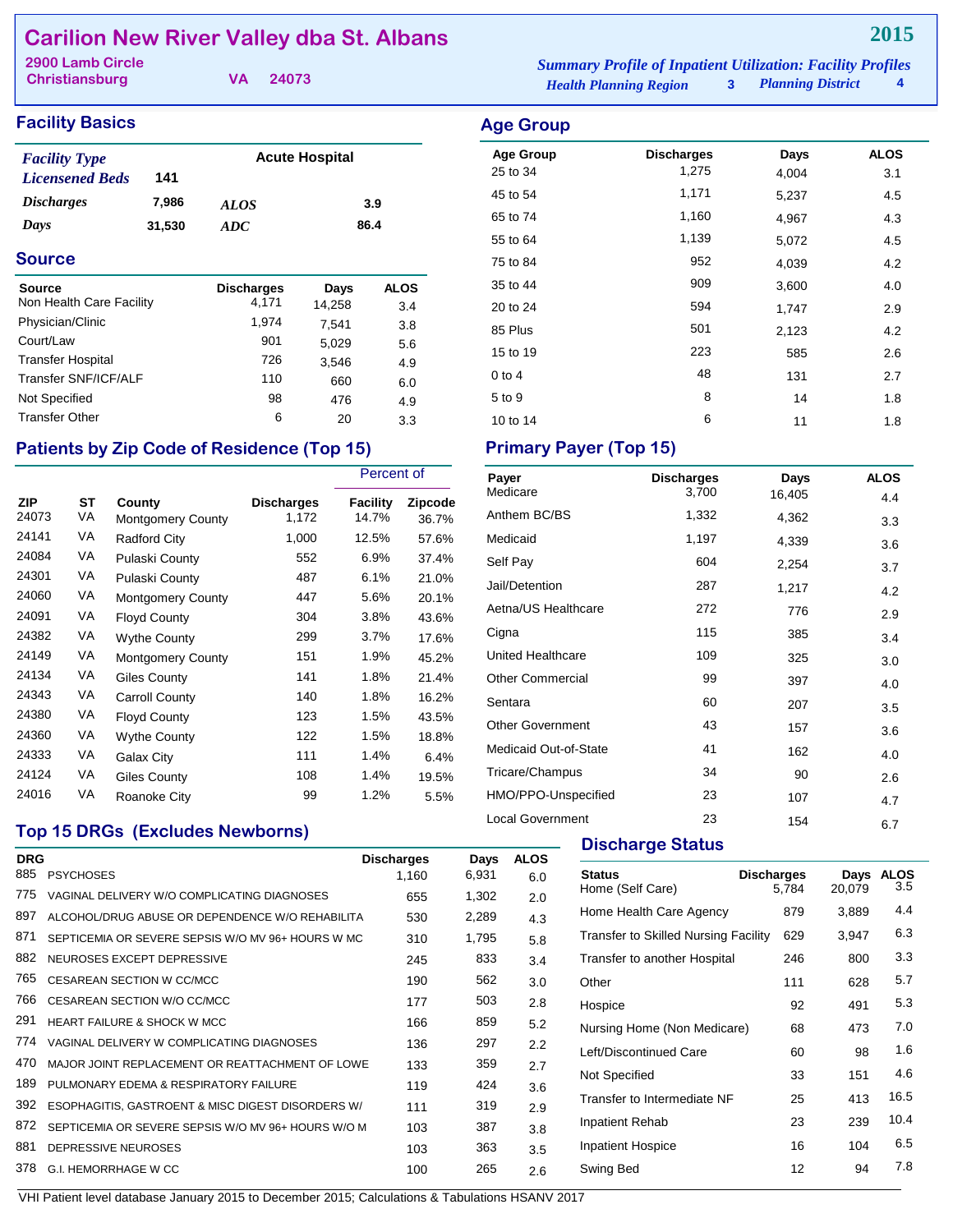## **LewisGale Hospital Montgomery**

**Blacksburg**

**VA 24060**

#### **Facility Basics Age Group Age Group**

| <b>Facility Type</b>     |        | <b>Acute Hospital</b> |      |
|--------------------------|--------|-----------------------|------|
| <b>Licensened Beds</b>   | 146    |                       |      |
| <i><b>Discharges</b></i> | 4.092  | <i>ALOS</i>           | 3.8  |
| Days                     | 15.497 | ADC.                  | 42.5 |

#### **Source**

| Source<br>Non Health Care Facility | <b>Discharges</b><br>3,228 | Days<br>12,267 | <b>ALOS</b><br>3.8 |
|------------------------------------|----------------------------|----------------|--------------------|
| Physician/Clinic                   | 636                        | 2,314          | 3.6                |
| <b>Transfer Hospital</b>           | 167                        | 624            | 3.7                |
| <b>Transfer Other</b>              | 51                         | 247            | 4.8                |
| Transfer SNF/ICF/ALF               | 7                          | 23             | 3.3                |
| Other                              | 2                          | 6              | 3.0                |
| Not Specified                      | 1                          | 16             | 16.0               |

### Patients by Zip Code of Residence (Top 15) Primary Payer (Top 15)

|                     |                 |                                    |                            | Percent of        |                  |
|---------------------|-----------------|------------------------------------|----------------------------|-------------------|------------------|
| <b>ZIP</b><br>24060 | <b>ST</b><br>VA | County<br><b>Montgomery County</b> | <b>Discharges</b><br>1,185 | Facility<br>29.0% | Zipcode<br>53.3% |
| 24073               | VA              | <b>Montgomery County</b>           | 1,121                      | 27.4%             | 35.1%            |
| 24141               | VA              | <b>Radford City</b>                | 209                        | 5.1%              | 12.0%            |
| 24301               | VA              | Pulaski County                     | 168                        | 4.1%              | 7.2%             |
| 24084               | VA              | Pulaski County                     | 109                        | 2.7%              | 7.4%             |
| 24091               | VA              | <b>Floyd County</b>                | 109                        | 2.7%              | 15.6%            |
| 24087               | VA              | <b>Montgomery County</b>           | 94                         | 2.3%              | 17.6%            |
| 24136               | VA              | Giles County                       | 88                         | 2.2%              | 22.6%            |
| 24162               | VA              | <b>Montgomery County</b>           | 83                         | 2.0%              | 26.6%            |
| 24128               | VA              | Giles County                       | 73                         | 1.8%              | 37.1%            |
| 24134               | VA              | <b>Giles County</b>                | 71                         | 1.7%              | 10.8%            |
| 24124               | VA              | <b>Giles County</b>                | 69                         | 1.7%              | 12.5%            |
| 24149               | VA              | <b>Montgomery County</b>           | 59                         | 1.4%              | 17.7%            |
| 24138               | VA              | <b>Montgomery County</b>           | 44                         | 1.1%              | 26.8%            |
| 24380               | VA              | <b>Floyd County</b>                | 35                         | 0.9%              | 12.4%            |

### **Top 15 DRGs (Excludes Newborns)**

| <b>DRG</b> |                                                    | <b>Discharges</b> | Days  | <b>ALOS</b> |  |
|------------|----------------------------------------------------|-------------------|-------|-------------|--|
| 871        | SEPTICEMIA OR SEVERE SEPSIS W/O MV 96+ HOURS W MC  | 286               | 1,720 | 6.0         |  |
| 470        | MAJOR JOINT REPLACEMENT OR REATTACHMENT OF LOWE    | 250               | 644   | 2.6         |  |
| 775        | VAGINAL DELIVERY W/O COMPLICATING DIAGNOSES        | 222               | 491   | 2.2         |  |
| 392        | ESOPHAGITIS, GASTROENT & MISC DIGEST DISORDERS W/  | 118               | 345   | 2.9         |  |
| 872        | SEPTICEMIA OR SEVERE SEPSIS W/O MV 96+ HOURS W/O M | 110               | 450   | 4.1         |  |
| 766        | CESAREAN SECTION W/O CC/MCC                        | 102               | 294   | 2.9         |  |
| 189        | PULMONARY EDEMA & RESPIRATORY FAILURE              | 67                | 314   | 4.7         |  |
| 765        | <b>CESAREAN SECTION W CC/MCC</b>                   | 62                | 219   | 3.5         |  |
| 603        | CELLULITIS W/O MCC                                 | 52                | 174   | 3.4         |  |
| 292        | HEART FAILURE & SHOCK W CC                         | 48                | 153   | 3.2         |  |
| 683        | <b>RENAL FAILURE W CC</b>                          | 48                | 181   | 3.8         |  |
| 291        | <b>HEART FAILURE &amp; SHOCK W MCC</b>             | 46                | 243   | 5.3         |  |
| 682        | <b>RENAL FAILURE W MCC</b>                         | 45                | 221   | 4.9         |  |
| 190        | CHRONIC OBSTRUCTIVE PULMONARY DISEASE W MCC        | 44                | 225   | 5.1         |  |
| 194        | SIMPLE PNEUMONIA & PLEURISY W CC                   | 44                | 165   | 3.8         |  |
|            |                                                    |                   |       |             |  |

*Health Planning Region* **3** *Planning District* **4 3700 South Main Street** *Summary Profile of Inpatient Utilization: Facility Profiles*

## Age Group **Discharges** Days ALOS 65 to 74 2 777 3,286 4.2 75 to 84 **676** 3,102 4.6 55 to 64 **607** 2,221 3.7 85 Plus 2,424 2,424 2,424 4.5 25 to 34 **1,192** 2.7 45 to 54 **424** 1,503 3.5 35 to 44 294 976 3.3 20 to 24 204 204 491 2.4 15 to 19 191 2.4

0 to 4 2.0 5 to 9 11 22 2.0 10 to 14 2.0

| Payer                     | <b>Discharges</b> | Days  | <b>ALOS</b> |
|---------------------------|-------------------|-------|-------------|
| Medicare                  | 2,266             | 9,979 | 4.4         |
| Anthem BC/BS              | 687               | 2,068 | 3.0         |
| Medicaid                  | 422               | 1,297 | 3.1         |
| Aetna/US Healthcare       | 173               | 591   | 3.4         |
| Self Pay                  | 162               | 454   | 2.8         |
| Cigna                     | 72                | 223   | 3.1         |
| <b>United Healthcare</b>  | 72                | 193   | 2.7         |
| <b>BC/BS Out-of-State</b> | 66                | 199   | 3.0         |
| Indigent/Charity          | 45                | 136   | 3.0         |
| <b>Other Commercial</b>   | 36                | 103   | 2.9         |
| Sentara                   | 33                | 102   | 3.1         |
| Tricare/Champus           | 19                | 38    | 2.0         |
| Medicaid Out-of-State     | 16                | 45    | 2.8         |
| Southern Health           | 10                | 23    | 2.3         |
| <b>Worker's Comp</b>      | 8                 | 27    | 3.4         |

#### **Discharge Status**

| <b>Status</b><br>Home (Self Care)           | <b>Discharges</b><br>2.378 | Days<br>6.922 | <b>ALOS</b><br>2.9 |
|---------------------------------------------|----------------------------|---------------|--------------------|
| <b>Transfer to Skilled Nursing Facility</b> | 645                        | 3,772         | 5.8                |
| Home Health Care Agency                     | 481                        | 2.046         | 4.3                |
| Other                                       | 173                        | 1.055         | 6.1                |
| Transfer to another Hospital                | 144                        | 461           | 3.2                |
| Hospice                                     | 57                         | 364           | 6.4                |
| Left/Discontinued Care                      | 39                         | 74            | 1.9                |
| <b>Inpatient Rehab</b>                      | 37                         | 254           | 6.9                |
| Not Specified                               | 33                         | 134           | 4.1                |
| Transfer to Intermediate NF                 | 32                         | 155           | 4.8                |
| Other institution                           | 30                         | 116           | 3.9                |
| Nursing Home (Non Medicare)                 | 21                         | 29            | 1.4                |
| <b>Critical Access Hospital</b>             | 7                          | 40            | 5.7                |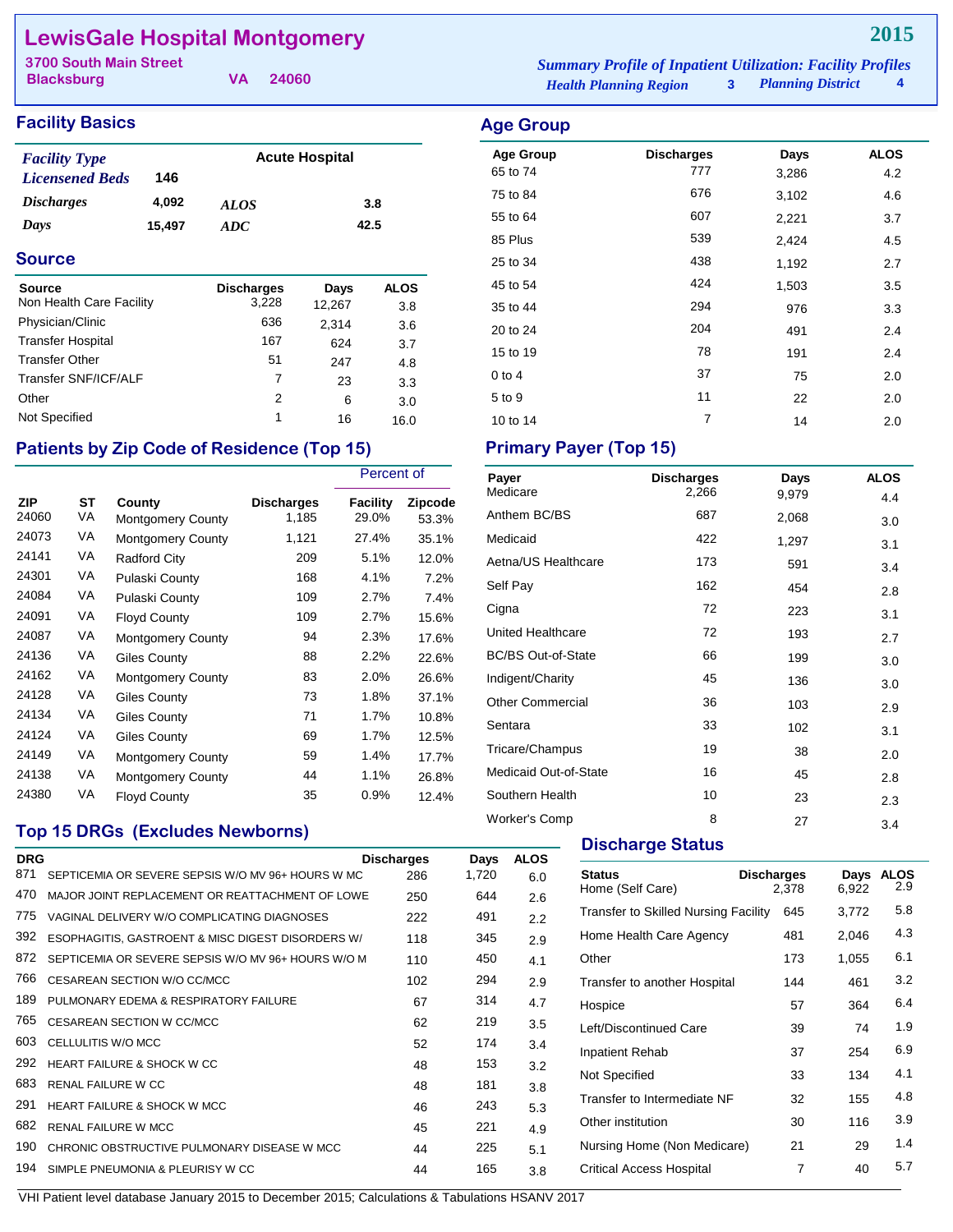## **LewisGale Hospital Pulaski**

**Pulaski 2400 Lee Highway** *Summary Profile of Inpatient Utilization: Facility Profiles*

**VA 24301**

| ummary Profile of Inpatient Utilization: Facility Profiles |                          |   |
|------------------------------------------------------------|--------------------------|---|
| <b>Health Planning Region</b>                              | <b>Planning District</b> | 4 |

Age Group **Discharges** Days ALOS 75 to 84 6.1 65 to 74 434 2,393 5.5 55 to 64 368 1,553 4.2 85 Plus 296 2,091 7.1 45 to 54 226 830 3.7 35 to 44 87 224 2.6 25 to 34 66 164 2.5 20 to 24 28 2.0 15 to 19 12 12 2.4 10 to 14 1.3

#### **Facility Basics Age Group Age Group**

| <b>Facility Type</b>   |        | <b>Acute Hospital</b> |      |  |
|------------------------|--------|-----------------------|------|--|
| <b>Licensened Beds</b> | 135    |                       |      |  |
| <i>Discharges</i>      | 2,009  | <i>ALOS</i>           | 5.2  |  |
| Days                   | 10,403 | ADC                   | 28.5 |  |
|                        |        |                       |      |  |

#### **Source**

| <b>Source</b><br>Non Health Care Facility | <b>Discharges</b><br>1.764 | Days  | <b>ALOS</b> |
|-------------------------------------------|----------------------------|-------|-------------|
|                                           |                            | 8,746 | 5.0         |
| Physician/Clinic                          | 173                        | 948   | 5.5         |
| Transfer SNF/ICF/ALF                      | 41                         | 287   | 7.0         |
| <b>Transfer Hospital</b>                  | 16                         | 156   | 9.8         |
| <b>Transfer Other</b>                     | 9                          | 184   | 20.4        |
| Not Specified                             | 6                          | 82    | 13.7        |

## Patients by Zip Code of Residence (Top 15) Primary Payer (Top 15)

|                     |                 |                          | Percent of                 |                   |                  |
|---------------------|-----------------|--------------------------|----------------------------|-------------------|------------------|
| <b>ZIP</b><br>24301 | <b>ST</b><br>VA | County<br>Pulaski County | <b>Discharges</b><br>1,048 | Facility<br>52.2% | Zipcode<br>45.2% |
| 24084               | VA              | Pulaski County           | 412                        | 20.5%             | 27.9%            |
| 24324               | VA              | Pulaski County           | 90                         | 4.5%              | 37.2%            |
| 24313               | VA              | <b>Wythe County</b>      | 71                         | 3.5%              | 42.0%            |
| 24360               | VA              | Wythe County             | 70                         | 3.5%              | 10.8%            |
| 24141               | VA              | Radford City             | 48                         | 2.4%              | 2.8%             |
| 24347               | VA              | Pulaski County           | 43                         | 2.1%              | 24.4%            |
| 24382               | VA              | <b>Wythe County</b>      | 31                         | 1.5%              | 1.8%             |
| 24312               | VA              | <b>Carroll County</b>    | 17                         | 0.8%              | 6.5%             |
| 24343               | VA              | <b>Carroll County</b>    | 17                         | 0.8%              | 2.0%             |
| 24073               | VA              | <b>Montgomery County</b> | 16                         | 0.8%              | 0.5%             |
| 24126               | VA              | Pulaski County           | 16                         | 0.8%              | 36.4%            |
| 24315               | VA              | <b>Bland County</b>      | 13                         | 0.6%              | 5.4%             |
| 24134               | VA              | Giles County             | 11                         | 0.5%              | 1.7%             |
| 24333               | VA              | Galax City               | 11                         | 0.5%              | 0.6%             |

### **Top 15 DRGs (Excludes Newborns)**

| <b>DRG</b> |                                                    | <b>Discharges</b> | Days | <b>ALOS</b> |
|------------|----------------------------------------------------|-------------------|------|-------------|
| 871        | SEPTICEMIA OR SEVERE SEPSIS W/O MV 96+ HOURS W MC  | 137               | 829  | 6.0         |
| 193        | SIMPLE PNEUMONIA & PLEURISY W MCC                  | 66                | 391  | 5.9         |
| 470        | MAJOR JOINT REPLACEMENT OR REATTACHMENT OF LOWE    | 60                | 135  | 2.3         |
| 194        | SIMPLE PNEUMONIA & PLEURISY W CC                   | 54                | 254  | 4.7         |
| 189        | PULMONARY EDEMA & RESPIRATORY FAILURE              | 49                | 232  | 4.7         |
| 190        | CHRONIC OBSTRUCTIVE PULMONARY DISEASE W MCC        | 46                | 176  | 3.8         |
| 690        | KIDNEY & URINARY TRACT INFECTIONS W/O MCC          | 46                | 167  | 3.6         |
| 292        | HEART FAILURE & SHOCK W CC                         | 45                | 170  | 3.8         |
| 392        | ESOPHAGITIS, GASTROENT & MISC DIGEST DISORDERS W/  | 44                | 126  | 2.9         |
| 291        | <b>HEART FAILURE &amp; SHOCK W MCC</b>             | 43                | 269  | 6.3         |
| 683        | RENAL FAILURE W CC                                 | 43                | 176  | 4.1         |
| 872        | SEPTICEMIA OR SEVERE SEPSIS W/O MV 96+ HOURS W/O M | 39                | 262  | 6.7         |
| 309        | CARDIAC ARRHYTHMIA & CONDUCTION DISORDERS W CC     | 35                | 103  | 2.9         |
| 603        | CELLULITIS W/O MCC                                 | 35                | 202  | 5.8         |
| 195        | SIMPLE PNEUMONIA & PLEURISY W/O CC/MCC             | 32                | 147  | 4.6         |
|            |                                                    |                   |      |             |

VHI Patient level database January 2015 to December 2015; Calculations & Tabulations HSANV 2017

| Payer                     | <b>Discharges</b> | Days  | <b>ALOS</b> |
|---------------------------|-------------------|-------|-------------|
| Medicare                  | 1,501             | 8,776 | 5.8         |
| Medicaid                  | 158               | 583   | 3.7         |
| Anthem BC/BS              | 145               | 453   | 3.1         |
| Self Pay                  | 95                | 271   | 2.9         |
| Aetna/US Healthcare       | 30                | 84    | 2.8         |
| Indigent/Charity          | 20                | 59    | 3.0         |
| <b>BC/BS Out-of-State</b> | 14                | 38    | 2.7         |
| <b>Other Commercial</b>   | 11                | 55    | 5.0         |
| United Healthcare         | 11                | 22    | 2.0         |
| Cigna                     | 10                | 17    | 1.7         |
| Sentara                   | 4                 | 10    | 2.5         |
| <b>Worker's Comp</b>      | 4                 | 18    | 4.5         |
| HMO/PPO-Unspecified       | 3                 | 13    | 4.3         |
| Medicaid Out-of-State     | 1                 | 1     | 1.0         |
|                           |                   |       |             |

Southern Health 1 3 3.0

#### **Discharge Status**

| <b>Status</b><br>Home (Self Care)           | <b>Discharges</b><br>992 | Days<br>3,609 | <b>ALOS</b><br>3.6 |
|---------------------------------------------|--------------------------|---------------|--------------------|
| <b>Transfer to Skilled Nursing Facility</b> | 308                      | 1,988         | 6.5                |
| Home Health Care Agency                     | 262                      | 2,235         | 8.5                |
| Transfer to another Hospital                | 173                      | 987           | 5.7                |
| Other                                       | 77                       | 505           | 6.6                |
| Transfer to Intermediate NF                 | 54                       | 240           | 4.4                |
| Not Specified                               | 45                       | 233           | 5.2                |
| Left/Discontinued Care                      | 30                       | 88            | 2.9                |
| Other institution                           | 23                       | 116           | 5.0                |
| Hospice                                     | 19                       | 231           | 12.2               |
| <b>Inpatient Rehab</b>                      | 13                       | 134           | 10.3               |
| Nursing Home (Non Medicare)                 | 9                        | 18            | 2.0                |
| <b>Critical Access Hospital</b>             | 2                        | 1             | 0.5                |

### **2015**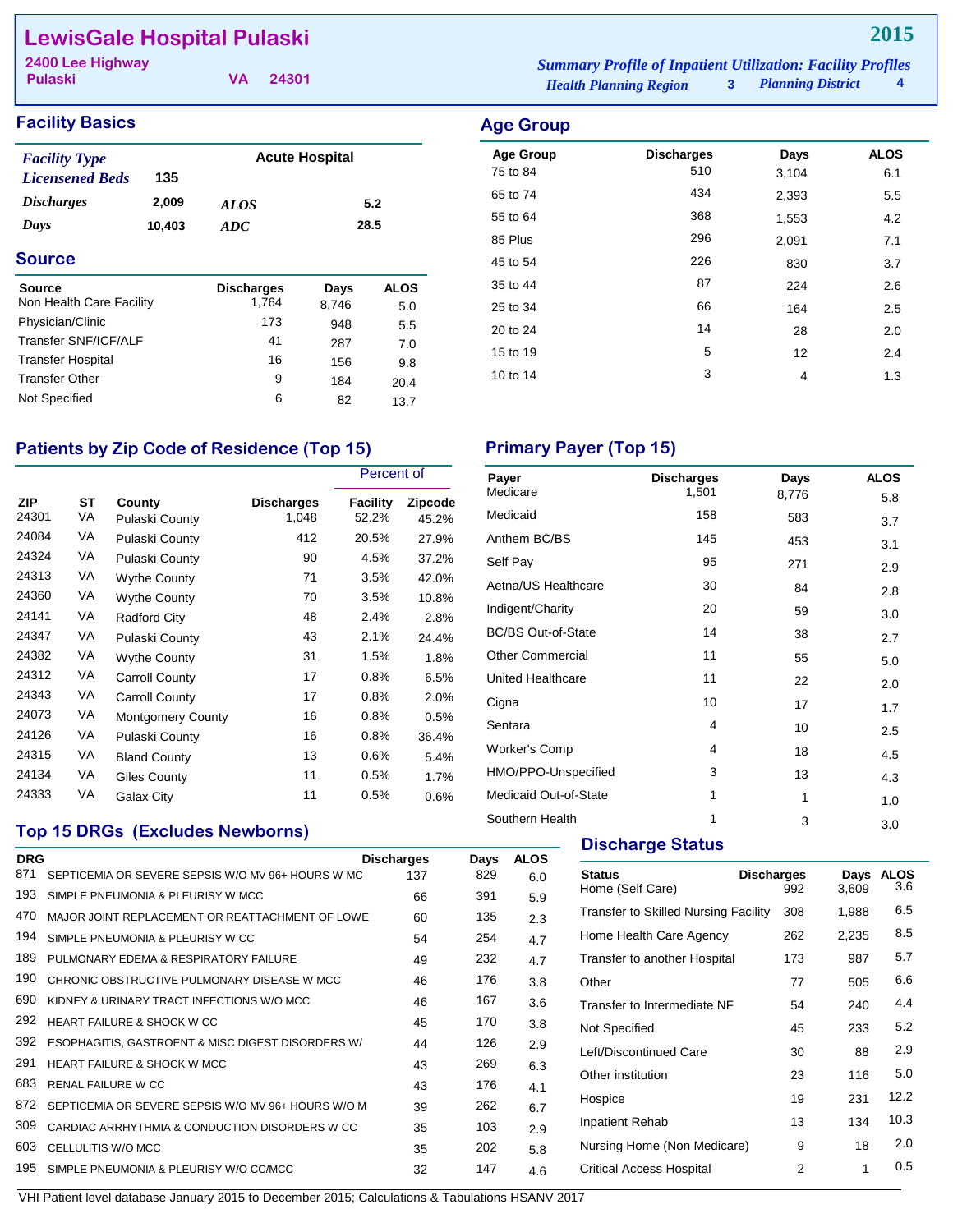## **Carilion Medical Center**

**Roanoke**

**VA 24014**

### **Facility Basics Age Group**

| <b>Facility Type</b>     |         |             | <b>Acute Hospital</b> |
|--------------------------|---------|-------------|-----------------------|
| <b>Licensened Beds</b>   | 713     |             |                       |
| <i><b>Discharges</b></i> | 36.524  | <b>ALOS</b> | 5.1                   |
| Days                     | 186.209 | ADC.        | 510.2                 |

#### **Source**

| Source                   | <b>Discharges</b> | Days   | <b>ALOS</b> |
|--------------------------|-------------------|--------|-------------|
| Non Health Care Facility | 20,330            | 91,946 | 4.5         |
| <b>Transfer Hospital</b> | 8,324             | 53,872 | 6.5         |
| Physician/Clinic         | 5,883             | 27,536 | 4.7         |
| Transfer SNF/ICF/ALF     | 1,451             | 10,007 | 6.9         |
| Not Specified            | 285               | 1.811  | 6.3         |
| Court/Law                | 233               | 978    | 4.2         |
| <b>Transfer Other</b>    | 18                | 59     | 3.3         |

## Patients by Zip Code of Residence (Top 15) Primary Payer (Top 15)

|                     |          |                          |                     | Percent of       |                  |
|---------------------|----------|--------------------------|---------------------|------------------|------------------|
| <b>ZIP</b><br>24012 | ST<br>VA | County<br>Roanoke City   | Discharges<br>3,055 | Facility<br>8.4% | Zipcode<br>71.6% |
| 24017               | VA       | Roanoke City             | 2,112               | 5.8%             | 59.6%            |
| 24018               | VA       | Roanoke County           | 1,833               | 5.0%             | 48.2%            |
| 24179               | VA       | Roanoke County           | 1,830               | 5.0%             | 77.3%            |
| 24019               | VA       | Roanoke County           | 1,717               | 4.7%             | 59.2%            |
| 24014               | VA       | Roanoke City             | 1,694               | 4.6%             | 74.6%            |
| 24153               | VA       | Salem City               | 1,548               | 4.2%             | 32.6%            |
| 24151               | VA       | <b>Franklin County</b>   | 1,441               | 3.9%             | 57.8%            |
| 24013               | VA       | Roanoke City             | 1,276               | 3.5%             | 77.9%            |
| 24016               | VA       | Roanoke City             | 1,256               | 3.4%             | 69.2%            |
| 24015               | VA       | Roanoke City             | 1,102               | 3.0%             | 62.1%            |
| 24112               | VA       | Martinsville City        | 732                 | 2.0%             | 20.7%            |
| 24121               | VA       | <b>Bedford County</b>    | 592                 | 1.6%             | 52.1%            |
| 24073               | VA       | <b>Montgomery County</b> | 508                 | 1.4%             | 15.9%            |
| 24090               | VA       | <b>Botetourt County</b>  | 443                 | 1.2%             | 72.4%            |

### **Top 15 DRGs (Excludes Newborns)**

| <b>DRG</b><br>885 | <b>PSYCHOSES</b>                                   | <b>Discharges</b><br>2,129 | Days<br>12,565 | <b>ALOS</b><br>5.9 |
|-------------------|----------------------------------------------------|----------------------------|----------------|--------------------|
| 775               | VAGINAL DELIVERY W/O COMPLICATING DIAGNOSES        | 1,556                      | 3,786          | 2.4                |
| 470               | MAJOR JOINT REPLACEMENT OR REATTACHMENT OF LOWE    | 1,289                      | 2,822          | 2.2                |
| 871               | SEPTICEMIA OR SEVERE SEPSIS W/O MV 96+ HOURS W MC  | 1,120                      | 7,921          | 7.1                |
| 291               | <b>HEART FAILURE &amp; SHOCK W MCC</b>             | 609                        | 3,495          | 5.7                |
| 774               | VAGINAL DELIVERY W COMPLICATING DIAGNOSES          | 601                        | 1,788          | 3.0                |
| 765               | CESAREAN SECTION W CC/MCC                          | 582                        | 2,378          | 4.1                |
| 392               | ESOPHAGITIS, GASTROENT & MISC DIGEST DISORDERS W/  | 554                        | 1,470          | 2.6                |
| 189               | PULMONARY EDEMA & RESPIRATORY FAILURE              | 545                        | 2,432          | 4.5                |
| 247               | PERC CARDIOVASC PROC W DRUG-ELUTING STENT W/O MC   | 496                        | 1,059          | 2.1                |
| 101               | SEIZURES W/O MCC                                   | 399                        | 979            | 2.5                |
| 945               | REHABILITATION W CC/MCC                            | 380                        | 5,430          | 14.3               |
| 897               | ALCOHOL/DRUG ABUSE OR DEPENDENCE W/O REHABILITA    | 367                        | 1,334          | 3.6                |
| 872               | SEPTICEMIA OR SEVERE SEPSIS W/O MV 96+ HOURS W/O M | 366                        | 1,381          | 3.8                |
| 766               | CESAREAN SECTION W/O CC/MCC                        | 357                        | 1,047          | 2.9                |
|                   |                                                    |                            |                |                    |

*Health Planning Region* **3** *Planning District* **5 1906 Belleview Avenue** *Summary Profile of Inpatient Utilization: Facility Profiles*

# **Age Group Discharges Days ALOS**

| Age Group  | Discharges | Days   | ALUJ |
|------------|------------|--------|------|
| 65 to 74   | 6,436      | 36,151 | 5.6  |
| 55 to 64   | 6,146      | 36,283 | 5.9  |
| 75 to 84   | 4,818      | 26,721 | 5.5  |
| 45 to 54   | 4,635      | 25,354 | 5.5  |
| 25 to 34   | 3,844      | 14,220 | 3.7  |
| 35 to 44   | 3,190      | 15,595 | 4.9  |
| 85 Plus    | 2,444      | 12,697 | 5.2  |
| 20 to 24   | 1,715      | 6,134  | 3.6  |
| 15 to 19   | 1,074      | 4,754  | 4.4  |
| $0$ to $4$ | 1,039      | 3,243  | 3.1  |
| 10 to 14   | 695        | 3,209  | 4.6  |
| 5 to 9     | 488        | 1,848  | 3.8  |

| Payer<br>Medicare       | <b>Discharges</b><br>17,057 | Days<br>94,180 | <b>ALOS</b> |
|-------------------------|-----------------------------|----------------|-------------|
| Medicaid                | 6,379                       | 32,085         | 5.5<br>5.0  |
| Anthem BC/BS            | 4,667                       | 20,383         | 4.4         |
| Self Pay                | 2,760                       | 12,119         | 4.4         |
| Aetna/US Healthcare     | 1,555                       | 6,091          | 3.9         |
| <b>Other Commercial</b> | 838                         | 4,512          | 5.4         |
| United Healthcare       | 547                         | 2,255          | 4.1         |
| <b>Other Government</b> | 449                         | 2,912          | 6.5         |
| Cigna                   | 445                         | 1,820          | 4.1         |
| Medicaid Out-of-State   | 395                         | 2,914          | 7.4         |
| Sentara                 | 364                         | 1,583          | 4.3         |
| Jail/Detention          | 254                         | 1,149          | 4.5         |
| <b>Local Government</b> | 219                         | 1,208          | 5.5         |
| Tricare/Champus         | 170                         | 733            | 4.3         |
| <b>Worker's Comp</b>    | 151                         | 894            | 5.9         |

#### **Discharge Status**

| <b>Status</b><br>Home (Self Care)          | <b>Discharges</b><br>22,041 | Days<br>77,118 | <b>ALOS</b><br>3.5 |
|--------------------------------------------|-----------------------------|----------------|--------------------|
| Home Health Care Agency                    | 5,603                       | 34,441         | 6.2                |
| Transfer to Skilled Nursing Facility 4,878 |                             | 39,410         | 8.1                |
| Other                                      | 1,145                       | 11,136         | 9.7                |
| Inpatient Rehab                            | 677                         | 8,164          | 12.1               |
| Nursing Home (Non Medicare)                | 362                         | 1,521          | 4.2                |
| Left/Discontinued Care                     | 349                         | 853            | 2.4                |
| Hospice                                    | 319                         | 2.490          | 7.8                |
| Transfer to Intermediate NF                | 284                         | 2.892          | 10.2               |
| Transfer to another Hospital               | 237                         | 1.938          | 8.2                |
| Not Specified                              | 199                         | 1,394          | 7.0                |
| Other institution                          | 171                         | 1,249          | 7.3                |
| <b>Inpatient Hospice</b>                   | 114                         | 1,029          | 9.0                |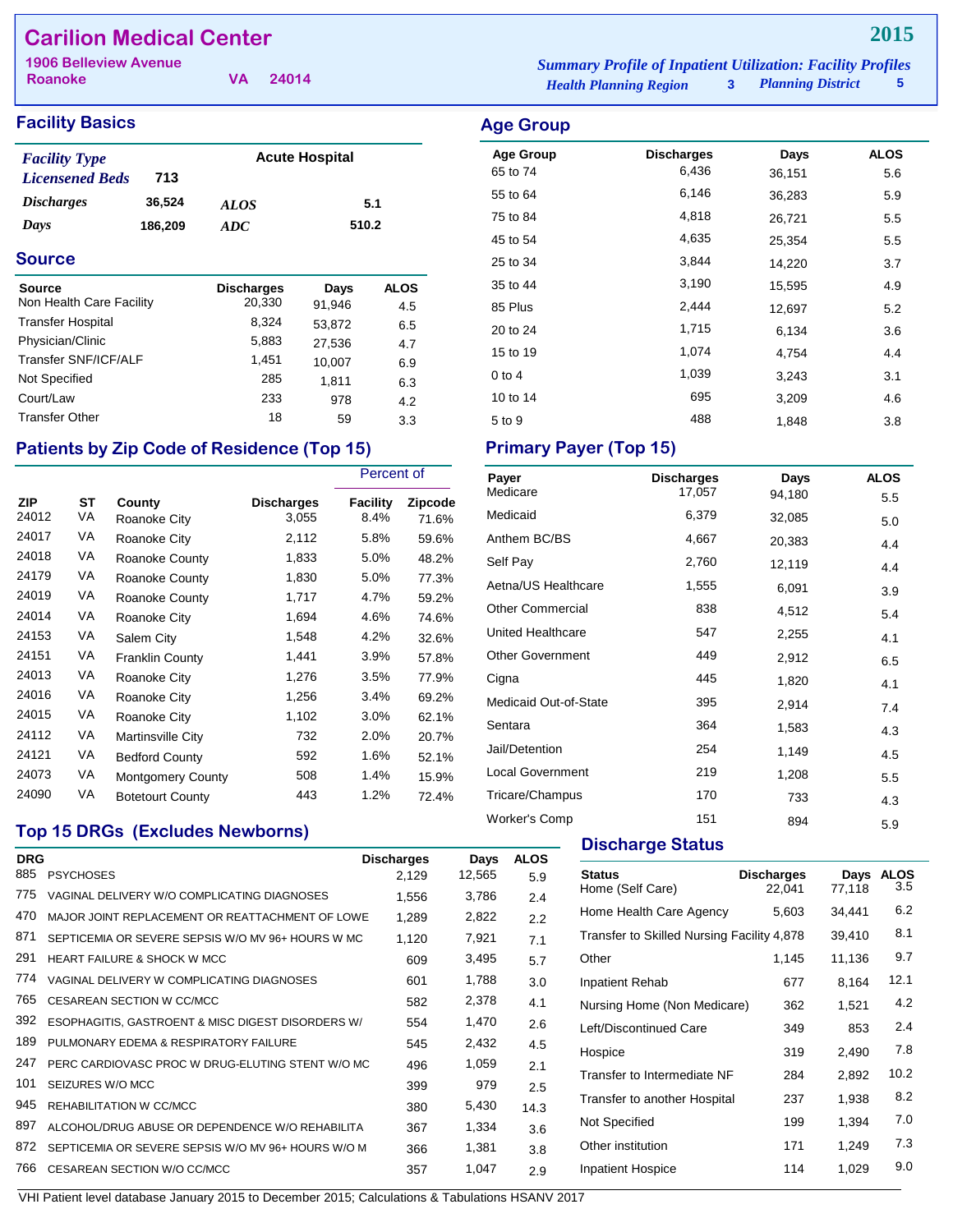## **LewisGale Hospital - Alleghany**

**Low Moor**

**VA 24457**

#### **Facility Basics Age Group Age Group**

| <b>Facility Type</b>   |        | <b>Acute Hospital</b> |      |  |  |
|------------------------|--------|-----------------------|------|--|--|
| <b>Licensened Beds</b> | 205    |                       |      |  |  |
| <i>Discharges</i>      | 2.287  | <b>ALOS</b>           | 5.5  |  |  |
| Days                   | 12.473 | ADC.                  | 34.2 |  |  |

#### **Source**

| <b>Source</b>            | <b>Discharges</b> | Days  | <b>ALOS</b> |
|--------------------------|-------------------|-------|-------------|
| Non Health Care Facility | 1,552             | 6,953 | 4.5         |
| Physician/Clinic         | 274               | 1,519 | 5.5         |
| Court/Law                | 260               | 2,330 | 9.0         |
| <b>Transfer Other</b>    | 62                | 795   | 12.8        |
| Transfer SNF/ICF/ALF     | 49                | 443   | 9.0         |
| <b>Transfer Hospital</b> | 45                | 259   | 5.8         |
| Not Specified            | 44                | 164   | 3.7         |

#### *Health Planning Region* **3** *Planning District* **5 1 ARH Lane** *Summary Profile of Inpatient Utilization: Facility Profiles*

## Age Group **Discharges** Days ALOS 65 to 74 605 3,563 5.9 75 to 84 534 3,031 5.7 55 to 64 450 2,781 6.2 85 Plus 362 1,856 5.1 45 to 54 **156** 611 3.9 35 to 44 20 453 3.8 25 to 34 33 124 3.8 20 to 24 21 39 20 39

15 to 19 **6** 15 2.5

## Patients by Zip Code of Residence (Top 15) Primary Payer (Top 15)

|                     |           |                                   |                          | Percent of               |                  |
|---------------------|-----------|-----------------------------------|--------------------------|--------------------------|------------------|
| <b>ZIP</b><br>24426 | ST<br>VA  | County<br><b>Alleghany County</b> | <b>Discharges</b><br>853 | <b>Facility</b><br>37.3% | Zipcode<br>46.5% |
| 24422               | VA        | <b>Alleghany County</b>           | 541                      | 23.7%                    | 53.7%            |
| 24457               | VA        | <b>Alleghany County</b>           | 74                       | 3.2%                     | 71.8%            |
| 24986               | <b>WV</b> | <b>Greenbrier County</b>          | 67                       | 2.9%                     | 29.0%            |
| 24445               | VA        | <b>Bath County</b>                | 50                       | 2.2%                     | 13.3%            |
| 24085               | VA        | <b>Botetourt County</b>           | 45                       | 2.0%                     | 18.8%            |
| 24460               | VA        | <b>Bath County</b>                | 34                       | 1.5%                     | 21.5%            |
| 24448               | VA        | <b>Alleghany County</b>           | 32                       | 1.4%                     | 58.2%            |
| 24153               | VA        | Salem City                        | 30                       | 1.3%                     | 0.6%             |
| 24474               | VA        | <b>Alleghany County</b>           | 30                       | 1.3%                     | 50.0%            |
| 24301               | VA        | Pulaski County                    | 22                       | 1.0%                     | 0.9%             |
| 24060               | VA        | <b>Montgomery County</b>          | 18                       | 0.8%                     | 0.8%             |
| 24073               | VA        | <b>Montgomery County</b>          | 18                       | 0.8%                     | 0.6%             |
| 24019               | VA        | Roanoke County                    | 17                       | 0.7%                     | 0.6%             |
| 24970               | <b>WV</b> | <b>Greenbrier County</b>          | 15                       | $0.7\%$                  | 16.0%            |

| Payer<br>Medicare         | <b>Discharges</b> | Days  | <b>ALOS</b> |
|---------------------------|-------------------|-------|-------------|
|                           | 1,690             | 9,732 | 5.8         |
| Anthem BC/BS              | 179               | 711   | 4.0         |
| Medicaid                  | 171               | 889   | 5.2         |
| Self Pay                  | 48                | 142   | 3.0         |
| <b>Other Commercial</b>   | 34                | 136   | 4.0         |
| <b>BC/BS Out-of-State</b> | 33                | 390   | 11.8        |
| Cigna                     | 28                | 113   | 4.0         |
| Indigent/Charity          | 23                | 95    | 4.1         |
| Hospice-Unspecified       | 20                | 37    | 1.9         |
| Medicaid Out-of-State     | 17                | 58    | 3.4         |
| Aetna/US Healthcare       | 15                | 52    | 3.5         |
| <b>United Healthcare</b>  | 11                | 34    | 3.1         |
| Jail/Detention            | 7                 | 63    | 9.0         |
| Sentara                   | 6                 | 10    | 1.7         |
| Tricare/Champus           | $\overline{2}$    | 5     | 2.5         |

## **Top 15 DRGs (Excludes Newborns)**

| <b>DRG</b><br>885 | <b>PSYCHOSES</b>                                   | <b>Discharges</b><br>215 | Days<br>1,879 | <b>ALOS</b><br>8.7 |
|-------------------|----------------------------------------------------|--------------------------|---------------|--------------------|
| 884               | ORGANIC DISTURBANCES & MENTAL RETARDATION          | 117                      | 1,175         | 10.0               |
| 871               | SEPTICEMIA OR SEVERE SEPSIS W/O MV 96+ HOURS W MC  | 104                      | 591           | 5.7                |
| 291               | <b>HEART FAILURE &amp; SHOCK W MCC</b>             | 70                       | 473           | 6.8                |
| 470               | MAJOR JOINT REPLACEMENT OR REATTACHMENT OF LOWE    | 61                       | 250           | 4.1                |
| 190               | CHRONIC OBSTRUCTIVE PULMONARY DISEASE W MCC        | 54                       | 336           | 6.2                |
| 189               | PULMONARY FDEMA & RESPIRATORY FAILURE              | 52                       | 289           | 5.6                |
| 690               | KIDNEY & URINARY TRACT INFECTIONS W/O MCC          | 49                       | 181           | 3.7                |
| 057               | DEGENERATIVE NERVOUS SYSTEM DISORDERS W/O MCC      | 47                       | 445           | 9.5                |
| 392               | ESOPHAGITIS, GASTROENT & MISC DIGEST DISORDERS W/  | 47                       | 142           | 3.0                |
| 683               | <b>RENAL FAILURE W CC</b>                          | 47                       | 173           | 3.7                |
| 603               | CELLULITIS W/O MCC                                 | 46                       | 203           | 4.4                |
| 191               | CHRONIC OBSTRUCTIVE PULMONARY DISEASE W CC         | 45                       | 199           | 4.4                |
| 192               | CHRONIC OBSTRUCTIVE PULMONARY DISEASE W/O CC/MC    | 41                       | 171           | 4.2                |
| 641               | MISC DISORDERS OF NUTRITION.METABOLISM.FLUIDS/ELEC | 40                       | 114           | 2.9                |
|                   |                                                    |                          |               |                    |

#### **Discharge Status**

| <b>Discharges</b><br>1.268 | Days<br>6,154                                                                                       | <b>ALOS</b><br>4.8 |
|----------------------------|-----------------------------------------------------------------------------------------------------|--------------------|
| 349                        | 2,260                                                                                               | 6.5                |
| 212                        | 1,392                                                                                               | 6.6                |
| 124                        | 407                                                                                                 | 3.3                |
| 61                         | 534                                                                                                 | 8.8                |
| 56                         | 172                                                                                                 | 3.1                |
| 45                         | 361                                                                                                 | 8.0                |
| 40                         | 262                                                                                                 | 6.5                |
| 36                         | 221                                                                                                 | 6.1                |
| 36                         | 363                                                                                                 | 10.1               |
| 31                         | 185                                                                                                 | 6.0                |
| 14                         | 22                                                                                                  | 1.6                |
| 6                          | 81                                                                                                  | 13.5               |
|                            | Transfer to Skilled Nursing Facility<br>Transfer to another Hospital<br>Nursing Home (Non Medicare) |                    |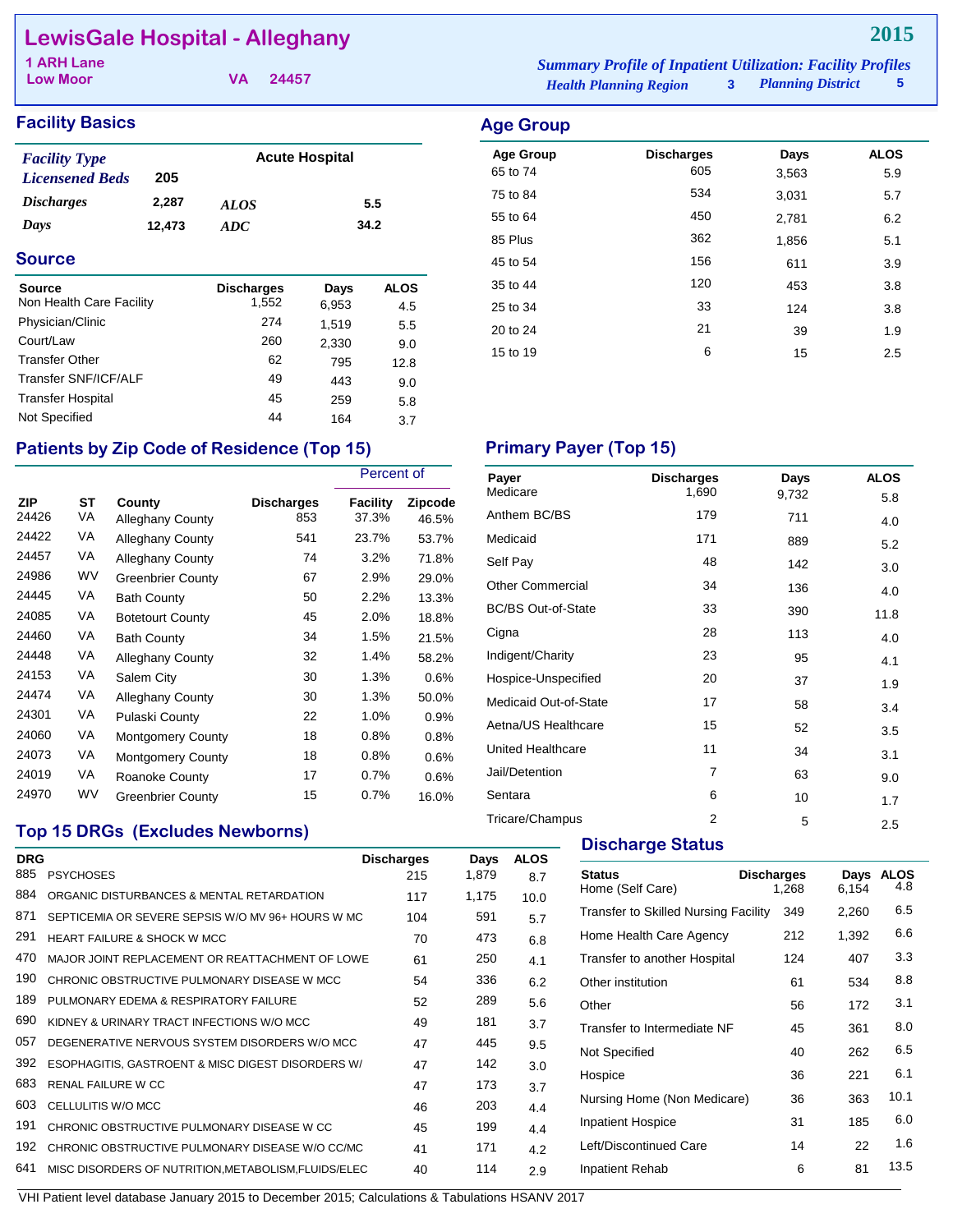## **LewisGale Medical Center**

**Salem**

**VA 24153**

### **Facility Basics Age Group**

| <b>Facility Type</b>     |        | <b>Acute Hospital</b> |       |  |  |
|--------------------------|--------|-----------------------|-------|--|--|
| <b>Licensened Beds</b>   | 506    |                       |       |  |  |
| <i><b>Discharges</b></i> | 16,336 | <i>ALOS</i>           | 5.5   |  |  |
| Days                     | 89.587 | ADC.                  | 245.4 |  |  |
|                          |        |                       |       |  |  |

#### **Source**

| Source<br>Non Health Care Facility | <b>Discharges</b><br>13.499 | Days<br>71,236 | <b>ALOS</b><br>5.3 |
|------------------------------------|-----------------------------|----------------|--------------------|
| <b>Transfer Other</b>              | 1.264                       | 7.840          | 6.2                |
| <b>Transfer Hospital</b>           | 821                         | 5,896          | 7.2                |
| Physician/Clinic                   | 593                         | 3,305          | 5.6                |
| Not Specified                      | 80                          | 878            | 11.0               |
| Other                              | 34                          | 122            | 3.6                |
| Transfer SNF/ICF/ALF               | 27                          | 203            | 7.5                |

## Patients by Zip Code of Residence (Top 15) Primary Payer (Top 15)

|                     |          |                         |                            | Percent of        |                         |
|---------------------|----------|-------------------------|----------------------------|-------------------|-------------------------|
| <b>ZIP</b><br>24153 | SТ<br>VA | County<br>Salem City    | <b>Discharges</b><br>2,963 | Facility<br>18.1% | <b>Zipcode</b><br>62.4% |
| 24018               | VA       | Roanoke County          | 1,765                      | 10.8%             | 46.4%                   |
| 24017               | VA       | Roanoke City            | 1,260                      | 7.7%              | 35.5%                   |
| 24019               | VA       | Roanoke County          | 1,020                      | 6.2%              | 35.2%                   |
| 24012               | VA       | Roanoke City            | 1,019                      | 6.2%              | 23.9%                   |
| 24015               | VA       | Roanoke City            | 569                        | 3.5%              | 32.1%                   |
| 24426               | VA       | <b>Alleghany County</b> | 463                        | 2.8%              | 25.2%                   |
| 24014               | VA       | Roanoke City            | 452                        | 2.8%              | 19.9%                   |
| 24016               | VA       | Roanoke City            | 402                        | 2.5%              | 22.1%                   |
| 24179               | VA       | Roanoke County          | 393                        | 2.4%              | 16.6%                   |
| 24127               | VA       | Craig County            | 300                        | 1.8%              | 50.6%                   |
| 24151               | VA       | <b>Franklin County</b>  | 271                        | 1.7%              | 10.9%                   |
| 24013               | VA       | Roanoke City            | 250                        | 1.5%              | 15.3%                   |
| 24175               | VA       | <b>Botetourt County</b> | 231                        | 1.4%              | 33.3%                   |
| 24301               | VA       | Pulaski County          | 228                        | 1.4%              | 9.8%                    |

*Health Planning Region* **3** *Planning District* **5 1900 Electric Road** *Summary Profile of Inpatient Utilization: Facility Profiles*

## Age Group **Discharges** Days ALOS 65 to 74 2,990 17,167 5.7 75 to 84 2,724 16,448 6.0 55 to 64 2,480 14,878 6.0 85 Plus 1,927 11,764 6.1 45 to 54 1,889 10,264 5.4 25 to 34 **1,566** 6,081 3.9 35 to 44 1,361 6,572 4.8 20 to 24 634 2,377 3.7 15 to 19 530 2,801 5.3 10 to 14 209 1,207 5.8 5 to 9 14 17 1.2 0 to 4  $12$  11  $0.9$

| Payer                     | <b>Discharges</b> | Days   | <b>ALOS</b> |
|---------------------------|-------------------|--------|-------------|
| Medicare                  | 9,002             | 54,380 | 6.0         |
| Medicaid                  | 1,914             | 10,539 | 5.5         |
| Anthem BC/BS              | 1,910             | 8,083  | 4.2         |
| Self Pay                  | 679               | 3,016  | 4.4         |
| Aetna/US Healthcare       | 605               | 2,641  | 4.4         |
| <b>BC/BS Out-of-State</b> | 450               | 2,256  | 5.0         |
| <b>Other Commercial</b>   | 305               | 1,808  | 5.9         |
| United Healthcare         | 272               | 1,062  | 3.9         |
| Indigent/Charity          | 239               | 1,239  | 5.2         |
| Cigna                     | 196               | 899    | 4.6         |
| Jail/Detention            | 185               | 1,025  | 5.5         |
| Sentara                   | 174               | 690    | 4.0         |
| Tricare/Champus           | 106               | 470    | 4.4         |
| Hospice-Unspecified       | 72                | 258    | 3.6         |
| Medicaid Out-of-State     | 65                | 499    | 7.7         |

### **Top 15 DRGs (Excludes Newborns)**

| <b>DRG</b> |                                                    | <b>Discharges</b> | Days   | <b>ALOS</b> |
|------------|----------------------------------------------------|-------------------|--------|-------------|
| 885        | <b>PSYCHOSES</b>                                   | 1.769             | 11,204 | 6.3         |
| 470        | MAJOR JOINT REPLACEMENT OR REATTACHMENT OF LOWE    | 604               | 1,813  | 3.0         |
| 871        | SEPTICEMIA OR SEVERE SEPSIS W/O MV 96+ HOURS W MC  | 578               | 4,679  | 8.1         |
| 775        | VAGINAL DELIVERY W/O COMPLICATING DIAGNOSES        | 537               | 1,160  | 2.2         |
| 897        | ALCOHOL/DRUG ABUSE OR DEPENDENCE W/O REHABILITA    | 512               | 2,416  | 4.7         |
| 945        | REHABILITATION W CC/MCC                            | 393               | 5,147  | 13.1        |
| 392        | ESOPHAGITIS, GASTROENT & MISC DIGEST DISORDERS W/  | 321               | 1,156  | 3.6         |
| 872        | SEPTICEMIA OR SEVERE SEPSIS W/O MV 96+ HOURS W/O M | 220               | 1,322  | 6.0         |
| 313        | <b>CHEST PAIN</b>                                  | 213               | 471    | 2.2         |
| 690        | KIDNEY & URINARY TRACT INFECTIONS W/O MCC          | 201               | 870    | 4.3         |
| 291        | <b>HEART FAILURE &amp; SHOCK W MCC</b>             | 197               | 1,402  | 7.1         |
| 292        | HEART FAILURE & SHOCK W CC                         | 175               | 908    | 5.2         |
| 378        | G.I. HEMORRHAGE W CC                               | 175               | 681    | 3.9         |
| 065        | INTRACRANIAL HEMORRHAGE OR CEREBRAL INFARCTION     | 172               | 743    | 4.3         |
| 603        | CELLULITIS W/O MCC                                 | 172               | 769    | 4.5         |

**Discharge Status** 

| <b>Status</b><br>Home (Self Care)          | <b>Discharges</b><br>10.345 | Days<br>43.776 | ALOS<br>4.2 |
|--------------------------------------------|-----------------------------|----------------|-------------|
| Transfer to Skilled Nursing Facility 2,237 |                             | 18,021         | 8.1         |
| Home Health Care Agency                    | 1,774                       | 12,940         | 7.3         |
| Inpatient Rehab                            | 510                         | 4,851          | 9.5         |
| Other                                      | 470                         | 3,531          | 7.5         |
| Left/Discontinued Care                     | 229                         | 484            | 2.1         |
| Transfer to another Hospital               | 193                         | 1,331          | 6.9         |
| Not Specified                              | 120                         | 968            | 8.1         |
| Hospice                                    | 117                         | 931            | 8.0         |
| Transfer to Intermediate NF                | 95                          | 571            | 6.0         |
| <b>Inpatient Hospice</b>                   | 78                          | 728            | 9.3         |
| Other institution                          | 76                          | 404            | 5.3         |
| Nursing Home (Non Medicare)                | 63                          | 536            | 8.5         |
|                                            |                             |                |             |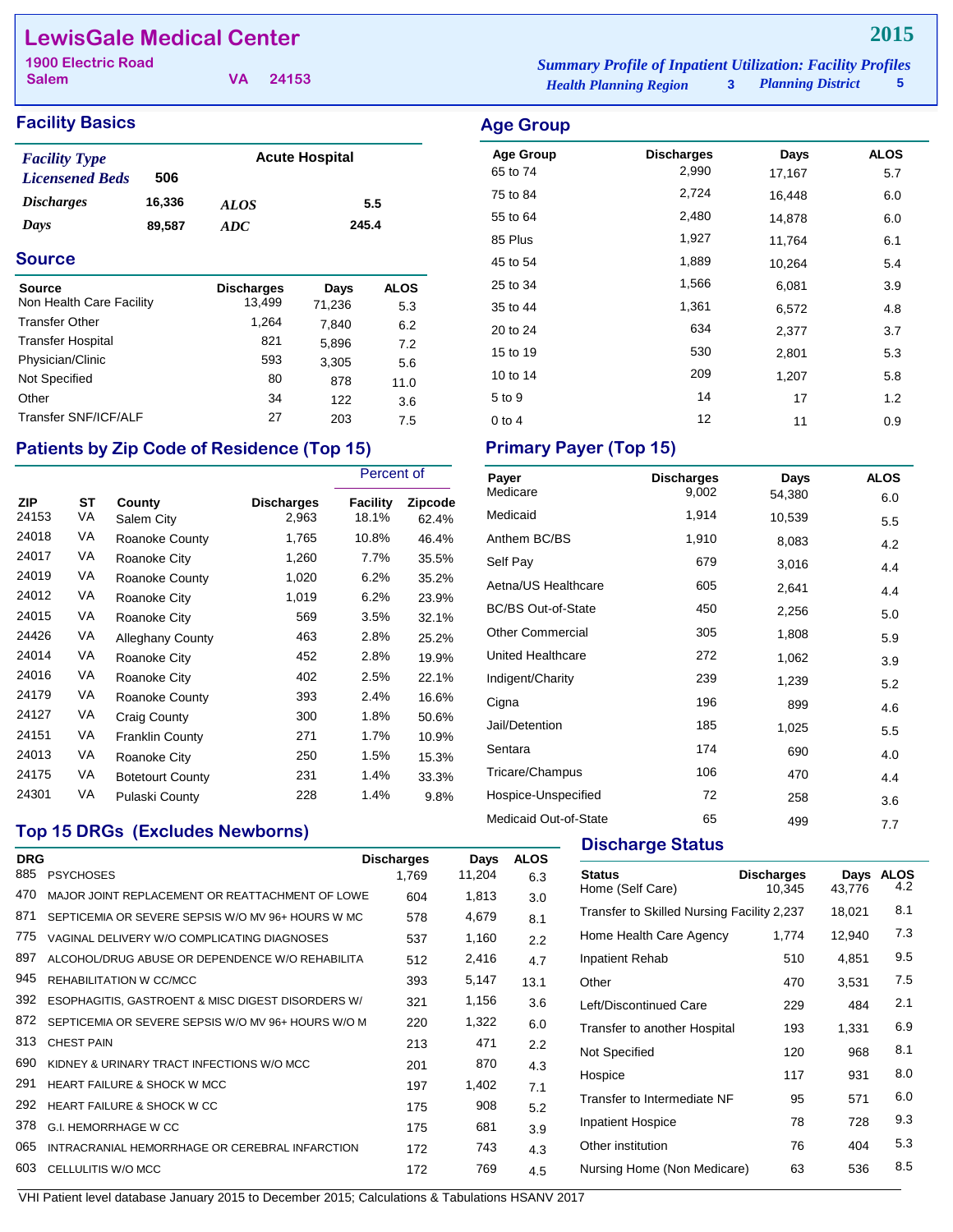## **Bedford Memorial Hospital**

**Bedford**

**VA 24523**

*Health Planning Region* **3** *Planning District* **11 1613 Oakwood Street** *Summary Profile of Inpatient Utilization: Facility Profiles*

> Age Group **Discharges** Days ALOS 75 to 84 302 1,003 3.3 65 to 74 296 899 3.0 85 Plus 280 1,013 3.6 55 to 64 205 599 2.9 45 to 54 **160** 431 2.7 35 to 44 82 200 2.4 25 to 34 49 99 2.0 20 to 24 18 31 1.7 15 to 19 10 10 2.0

#### **Facility Basics Age Group Age Group**

| <b>Facility Type</b>   |       | <b>Acute Hospital</b> |      |  |
|------------------------|-------|-----------------------|------|--|
| <b>Licensened Beds</b> | 34    |                       |      |  |
| <b>Discharges</b>      | 1.397 | <i>ALOS</i>           | 3.1  |  |
| Days                   | 4.285 | ADC.                  | 11.7 |  |

### **Source**

| <b>Source</b><br>Non Health Care Facility | <b>Discharges</b><br>935 | Days<br>2,835 | <b>ALOS</b><br>3.0 |
|-------------------------------------------|--------------------------|---------------|--------------------|
| Physician/Clinic                          | 401                      | 1,213         | 3.0                |
| Transfer SNF/ICF/ALF                      | 48                       | 181           | 3.8                |
| <b>Transfer Other</b>                     | 6                        | 34            | 5.7                |
| Court/Law                                 | 3                        | 12            | 4.0                |
| <b>Transfer Hospital</b>                  | 3                        | 7             | 2.3                |
| Other                                     | 1                        | 3             | 3.0                |

## Patients by Zip Code of Residence (Top 15) Primary Payer (Top 15)

|                     |          |                               | Percent of               |                   |                         |
|---------------------|----------|-------------------------------|--------------------------|-------------------|-------------------------|
| <b>ZIP</b><br>24523 | ST<br>VA | County<br><b>Bedford City</b> | <b>Discharges</b><br>939 | Facility<br>67.2% | <b>Zipcode</b><br>35.4% |
| 24121               | VA       | <b>Bedford County</b>         | 125                      | 8.9%              | 11.0%                   |
| 24174               | VA       | <b>Bedford County</b>         | 69                       | 4.9%              | 20.6%                   |
| 24104               | VA       | <b>Bedford County</b>         | 65                       | 4.7%              | 16.4%                   |
| 24551               | VA       | <b>Bedford County</b>         | 28                       | 2.0%              | 1.7%                    |
| 24556               | VA       | <b>Bedford County</b>         | 21                       | 1.5%              | 9.0%                    |
| 24501               | VA       | Lynchburg City                | 11                       | 0.8%              | 0.3%                    |
| 24502               | VA       | Lynchburg City                | 10                       | 0.7%              | 0.3%                    |
| 24571               | VA       | <b>Campbell County</b>        | 10                       | 0.7%              | 4.3%                    |
| 24122               | VA       | <b>Bedford County</b>         | 9                        | 0.6%              | 4.2%                    |
| 24179               | VA       | Roanoke County                | 9                        | 0.6%              | 0.4%                    |
| 24526               | VA       | <b>Bedford County</b>         | 9                        | 0.6%              | 5.3%                    |
| 24550               | VA       | <b>Campbell County</b>        | 7                        | 0.5%              | 0.9%                    |
| 24570               | VA       | <b>Bedford County</b>         | 7                        | 0.5%              | 58.3%                   |
| 24095               | VA       | <b>Bedford County</b>         | 6                        | 0.4%              | 1.5%                    |

## **Top 15 DRGs (Excludes Newborns)**

| <b>DRG</b> |                                                      | <b>Discharges</b> | Days | <b>ALOS</b> |
|------------|------------------------------------------------------|-------------------|------|-------------|
| 871        | SEPTICEMIA OR SEVERE SEPSIS W/O MV 96+ HOURS W MC    | 183               | 702  | 3.8         |
| 392        | ESOPHAGITIS, GASTROENT & MISC DIGEST DISORDERS W/    | 55                | 126  | 2.3         |
| 872        | SEPTICEMIA OR SEVERE SEPSIS W/O MV 96+ HOURS W/O M   | 55                | 155  | 2.8         |
| 683        | <b>RENAL FAILURE W CC</b>                            | 51                | 128  | 2.5         |
| 189        | PULMONARY EDEMA & RESPIRATORY FAILURE                | 48                | 163  | 3.4         |
| 292        | HEART FAILURE & SHOCK W CC                           | 43                | 133  | 3.1         |
| 641        | MISC DISORDERS OF NUTRITION, METABOLISM, FLUIDS/ELEC | 35                | 82   | 2.3         |
| 194        | SIMPLE PNEUMONIA & PLEURISY W CC                     | 33                | 111  | 3.4         |
| 291        | <b>HEART FAILURE &amp; SHOCK W MCC</b>               | 31                | 102  | 3.3         |
| 378        | G.I. HEMORRHAGE W CC                                 | 29                | 87   | 3.0         |
| 309        | CARDIAC ARRHYTHMIA & CONDUCTION DISORDERS W CC       | 28                | 62   | 2.2         |
| 682        | <b>RENAL FAILURE W MCC</b>                           | 28                | 109  | 3.9         |
| 191        | CHRONIC OBSTRUCTIVE PULMONARY DISEASE W CC           | 26                | 64   | 2.5         |
| 603        | CELLULITIS W/O MCC                                   | 26                | 86   | 3.3         |
| 690        | KIDNEY & URINARY TRACT INFECTIONS W/O MCC            | 26                | 76   | 2.9         |
|            |                                                      |                   |      |             |

| Payer                     | <b>Discharges</b> | Days  | <b>ALOS</b> |
|---------------------------|-------------------|-------|-------------|
| Medicare                  | 997               | 3,293 | 3.3         |
| Medicaid                  | 103               | 266   | 2.6         |
| Self Pay                  | 84                | 182   | 2.2         |
| Anthem BC/BS              | 57                | 150   | 2.6         |
| <b>Other Commercial</b>   | 40                | 106   | 2.6         |
| <b>BC/BS Out-of-State</b> | 20                | 46    | 2.3         |
| Sentara                   | 19                | 38    | 2.0         |
| Cigna                     | 15                | 29    | 1.9         |
| HMO/PPO-Unspecified       | 13                | 27    | 2.1         |
| Aetna/US Healthcare       | 11                | 20    | 1.8         |
| United Healthcare         | 11                | 36    | 3.3         |
| Unknown                   | 9                 | 25    | 2.8         |
| <b>Other Government</b>   | 6                 | 17    | 2.8         |
| Tricare/Champus           | 4                 | 10    | 2.5         |
| <b>State Government</b>   | 3                 | 11    | 3.7         |

#### **Discharge Status**

| <b>Status</b><br>Home (Self Care)           | <b>Discharges</b><br>672 | Days<br>1.716 | <b>ALOS</b><br>$2.5\,$ |
|---------------------------------------------|--------------------------|---------------|------------------------|
| <b>Transfer to Skilled Nursing Facility</b> | 224                      | 956           | 4.3                    |
| Home Health Care Agency                     | 181                      | 640           | 3.5                    |
| Transfer to Intermediate NF                 | 131                      | 447           | 3.4                    |
| Transfer to another Hospital                | 82                       | 173           | 2.1                    |
| Hospice                                     | 29                       | 124           | 4.3                    |
| Other                                       | 28                       | 108           | 3.9                    |
| Nursing Home (Non Medicare)                 | 17                       | 33            | 1.9                    |
| Left/Discontinued Care                      | 12                       | 13            | 1.1                    |
| Not Specified                               | 7                        | 14            | 2.0                    |
| <b>Inpatient Hospice</b>                    | 7                        | 38            | 5.4                    |
| Inpatient Rehab                             | 5                        | 13            | 2.6                    |
| Long Term Acute                             | 2                        | 10            | 5.0                    |
|                                             |                          |               |                        |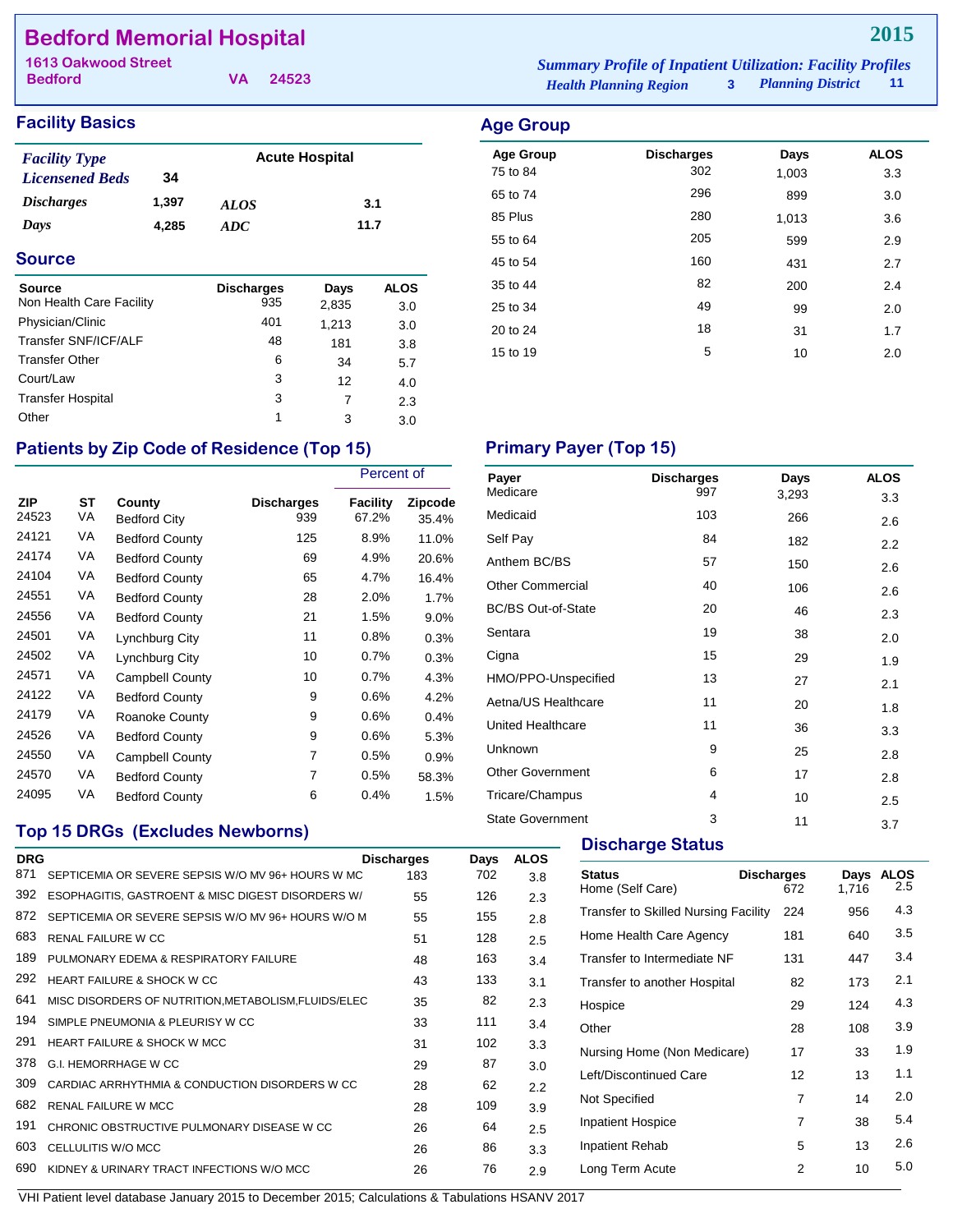## **Centra Health dba Virginia Baptist Hospital**

| <b>3300 Rivermont Avenue</b> |          | <b>Summary Profile of Inpatient Utilization: Facility Profiles</b> |                     |       |
|------------------------------|----------|--------------------------------------------------------------------|---------------------|-------|
| Lynchburg                    | VA 24503 | <b>Health Planning Region</b>                                      | 3 Planning District | $-11$ |

Age Group **Discharges** Days ALOS 65 to 74 5,012 24,368 4.9 75 to 84 **4,491** 22,967 5.1 55 to 64 4,320 20,428 4.7 45 to 54 2,976 12,435 4.2 85 Plus 2,823 13,403 4.7 25 to 34 2,770 9,526 3.4 35 to 44 1,741 6,766 3.9 20 to 24 **1,251** 4,055 3.2 15 to 19 814 3,164 3.9 10 to 14 **458** 2,219 4.8 5 to 9 196 764 3.9 0 to 4 173 320 320

#### **Facility Basics Age Group Age Group**

| <b>Facility Type</b>     |         | <b>Acute Hospital</b> |       |  |  |
|--------------------------|---------|-----------------------|-------|--|--|
| <b>Licensened Beds</b>   | 506     |                       |       |  |  |
| <i><b>Discharges</b></i> | 27.025  | ALOS                  | 4.5   |  |  |
| Days                     | 120,415 | ADC.                  | 329.9 |  |  |

#### **Source**

| Source                   | <b>Discharges</b> | Days   | <b>ALOS</b> |
|--------------------------|-------------------|--------|-------------|
| Non Health Care Facility | 21,602            | 89,068 | 4.1         |
| <b>Transfer Hospital</b> | 2,883             | 17,388 | 6.0         |
| Physician/Clinic         | 1.984             | 10.482 | 5.3         |
| Court/Law                | 180               | 1,215  | 6.8         |
| <b>Transfer Other</b>    | 162               | 950    | 5.9         |
| Not Specified            | 112               | 684    | 6.1         |
| Transfer SNF/ICF/ALF     | 74                | 488    | 6.6         |

### **Patients by Zip Code of Residence (Top 15)**

|                     |          |                          |                            | Percent of               |                  |
|---------------------|----------|--------------------------|----------------------------|--------------------------|------------------|
| <b>ZIP</b><br>24502 | ST<br>VA | County<br>Lynchburg City | <b>Discharges</b><br>3,470 | <b>Facility</b><br>12.8% | Zipcode<br>89.8% |
| 24501               | VA       | Lynchburg City           | 3,258                      | 12.1%                    | 89.5%            |
| 24572               | VA       | <b>Amherst County</b>    | 1,734                      | 6.4%                     | 87.9%            |
| 24503               | VA       | Lynchburg City           | 1,565                      | 5.8%                     | 89.7%            |
| 24551               | VA       | <b>Bedford County</b>    | 1,383                      | 5.1%                     | 85.2%            |
| 24504               | VA       | Lynchburg City           | 1,182                      | 4.4%                     | 88.8%            |
| 24523               | VA       | <b>Bedford City</b>      | 1,063                      | 3.9%                     | 40.1%            |
| 24522               | VA       | <b>Appomattox County</b> | 981                        | 3.6%                     | 82.8%            |
| 24521               | VA       | <b>Amherst County</b>    | 964                        | 3.6%                     | 85.5%            |
| 24588               | VA       | Campbell County          | 930                        | 3.4%                     | 85.8%            |
| 24557               | VA       | Pittsylvania County      | 796                        | 2.9%                     | 81.6%            |
| 24550               | VA       | <b>Campbell County</b>   | 705                        | 2.6%                     | 86.7%            |
| 24517               | VA       | <b>Campbell County</b>   | 685                        | 2.5%                     | 85.9%            |
| 24563               | VA       | Pittsylvania County      | 559                        | 2.1%                     | 86.3%            |
| 24538               | VA       | <b>Appomattox County</b> | 462                        | 1.7%                     | 89.9%            |

### **Top 15 DRGs (Excludes Newborns)**

| <b>DRG</b><br>885 | <b>PSYCHOSES</b>                                   | <b>Discharges</b><br>2,162 | Days<br>12,970 | <b>ALOS</b><br>6.0 |
|-------------------|----------------------------------------------------|----------------------------|----------------|--------------------|
| 775               | VAGINAL DELIVERY W/O COMPLICATING DIAGNOSES        | 1,525                      | 3,583          | 2.4                |
| 871               | SEPTICEMIA OR SEVERE SEPSIS W/O MV 96+ HOURS W MC  | 1,430                      | 8,244          | 5.8                |
| 470               | MAJOR JOINT REPLACEMENT OR REATTACHMENT OF LOWE    | 932                        | 2,177          | 2.3                |
| 872               | SEPTICEMIA OR SEVERE SEPSIS W/O MV 96+ HOURS W/O M | 587                        | 2,156          | 3.7                |
| 392               | ESOPHAGITIS, GASTROENT & MISC DIGEST DISORDERS W/  | 504                        | 1,624          | 3.2                |
| 683               | <b>RENAL FAILURE W CC</b>                          | 439                        | 1,518          | 3.5                |
| 292               | <b>HEART FAILURE &amp; SHOCK W CC</b>              | 396                        | 1,519          | 3.8                |
| 378               | <b>G.I. HEMORRHAGE W CC</b>                        | 366                        | 1,064          | 2.9                |
| 247               | PERC CARDIOVASC PROC W DRUG-ELUTING STENT W/O MC   | 362                        | 787            | 2.2                |
| 765               | CESAREAN SECTION W CC/MCC                          | 360                        | 1,342          | 3.7                |
| 774               | VAGINAL DELIVERY W COMPLICATING DIAGNOSES          | 357                        | 981            | 2.8                |
| 291               | <b>HEART FAILURE &amp; SHOCK W MCC</b>             | 337                        | 1,876          | 5.6                |
| 897               | ALCOHOL/DRUG ABUSE OR DEPENDENCE W/O REHABILITA    | 330                        | 1,060          | 3.2                |
| 189               | PULMONARY EDEMA & RESPIRATORY FAILURE              | 322                        | 1,420          | 4.4                |

| <b>Primary Payer (Top 15)</b> |  |  |
|-------------------------------|--|--|
|                               |  |  |

| Payer                     | <b>Discharges</b> | Days   | <b>ALOS</b> |
|---------------------------|-------------------|--------|-------------|
| Medicare                  | 14,961            | 73,929 | 4.9         |
| Medicaid                  | 2,575             | 10,871 | 4.2         |
| Anthem BC/BS              | 2,500             | 9,120  | 3.6         |
| <b>Other Commercial</b>   | 1,722             | 6,972  | 4.0         |
| Sentara                   | 1,090             | 4,369  | 4.0         |
| <b>BC/BS Out-of-State</b> | 1,015             | 3,479  | 3.4         |
| Indigent/Charity          | 584               | 2,085  | 3.6         |
| Self Pay                  | 545               | 1,826  | 3.4         |
| Cigna                     | 400               | 1,551  | 3.9         |
| United Healthcare         | 284               | 891    | 3.1         |
| Aetna/US Healthcare       | 269               | 991    | 3.7         |
| HMO/PPO-Unspecified       | 195               | 688    | 3.5         |
| Unknown                   | 185               | 744    | 4.0         |
| Tricare/Champus           | 182               | 665    | 3.6         |
| Jail/Detention            | 178               | 773    | 4.3         |

#### **Discharge Status**

| <b>Status</b><br>Home (Self Care)          | <b>Discharges</b><br>16,205 | Days<br>54,459 | <b>ALOS</b><br>3.4 |
|--------------------------------------------|-----------------------------|----------------|--------------------|
| Transfer to Skilled Nursing Facility 4,025 |                             | 26,103         | 6.5                |
| Home Health Care Agency                    | 3,302                       | 17,936         | 5.4                |
| Transfer to Intermediate NF                | 886                         | 5,916          | 6.7                |
| Other                                      | 624                         | 4,167          | 6.7                |
| Hospice                                    | 418                         | 2,459          | 5.9                |
| Transfer to another Hospital               | 328                         | 1,540          | 4.7                |
| Inpatient Rehab                            | 307                         | 2,046          | 6.7                |
| Nursing Home (Non Medicare)                | 224                         | 1,039          | 4.6                |
| <b>Inpatient Hospice</b>                   | 184                         | 1,415          | 7.7                |
| Left/Discontinued Care                     | 157                         | 316            | 2.0                |
| Long Term Acute                            | 154                         | 1,923          | 12.5               |
| Not Specified                              | 112                         | 544            | 4.9                |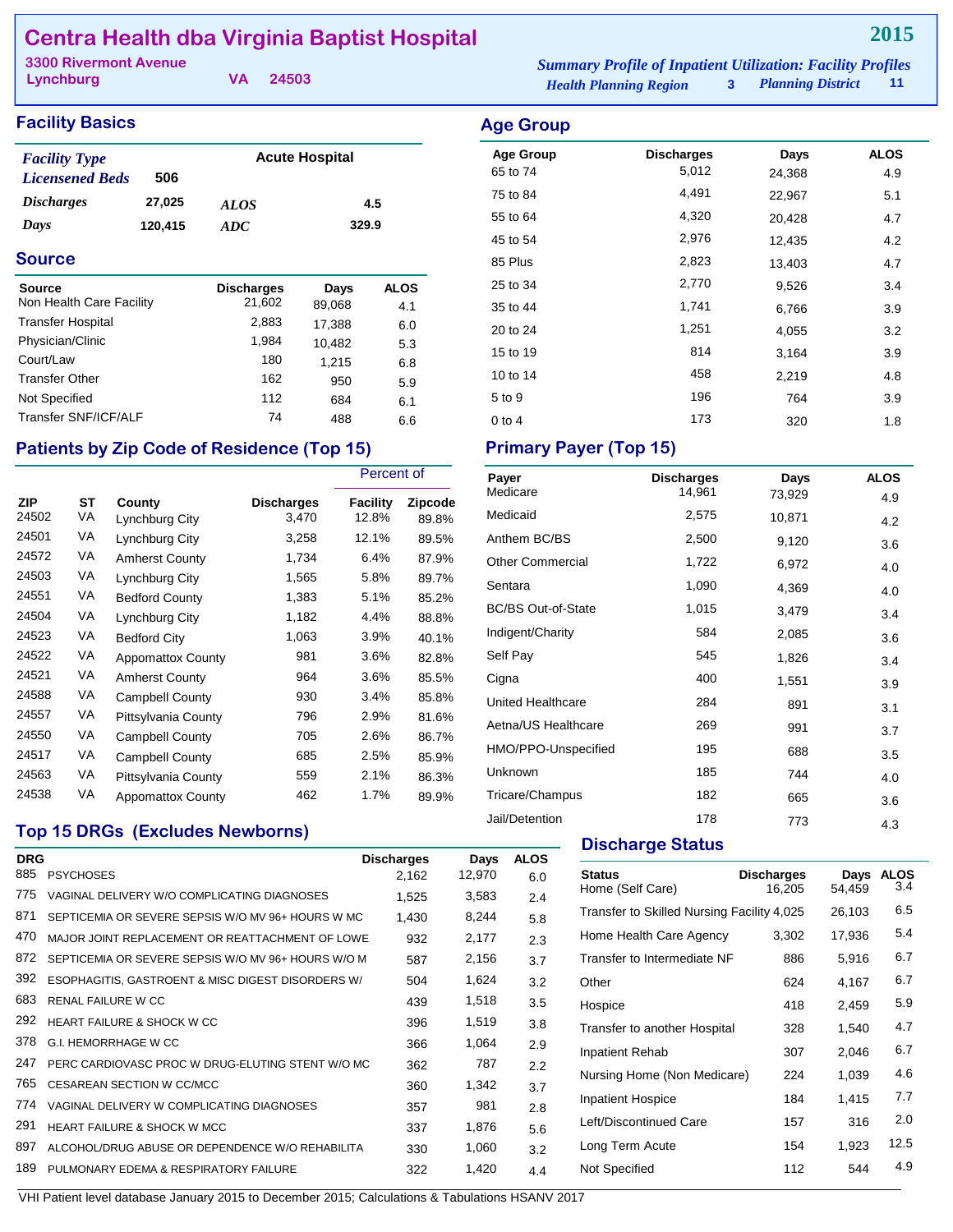## **Centra Specialty Hospital**

**Lynchburg 3300 Rivermont Avenue** *Summary Profile of Inpatient Utilization: Facility Profiles*

**VA 24503**

| ummary Profile of Inpatient Utilization: Facility Profiles |                          |     |
|------------------------------------------------------------|--------------------------|-----|
| <b>Health Planning Region</b>                              | <b>Planning District</b> | 11. |

### **Facility Basics Age Group**

| <b>Facility Type</b><br><b>Licensened Beds</b> | 36    | <b>Long Term Acute Care Hospital</b> |       |             |
|------------------------------------------------|-------|--------------------------------------|-------|-------------|
| <i><b>Discharges</b></i>                       | 278   | <i>ALOS</i>                          |       | 29.7        |
| Days                                           | 8,256 | ADC                                  |       | 22.6        |
| <b>Source</b>                                  |       |                                      |       |             |
| Source                                         |       | <b>Discharges</b>                    | Days  | <b>ALOS</b> |
| <b>Transfer Hospital</b>                       |       | 221                                  | 6,518 | 29.5        |
| Physician/Clinic                               |       | 36                                   | 1.088 | 30.2        |
| Non Health Care Facility                       |       | 19                                   | 579   | 30.5        |
| <b>Transfer Other</b>                          |       | 2                                    | 71    | 35.5        |

| nya Uruw         |                   |       |             |
|------------------|-------------------|-------|-------------|
| <b>Age Group</b> | <b>Discharges</b> | Days  | <b>ALOS</b> |
| 65 to 74         | 86                | 2,894 | 33.7        |
| 75 to 84         | 63                | 1,713 | 27.2        |
| 55 to 64         | 51                | 1,264 | 24.8        |
| 85 Plus          | 30                | 827   | 27.6        |
| 45 to 54         | 26                | 921   | 35.4        |
| 35 to 44         | 13                | 397   | 30.5        |
| 25 to 34         | 8                 | 235   | 29.4        |
| 20 to 24         | 1                 | 5     | 5.0         |
|                  |                   |       |             |

## Patients by Zip Code of Residence (Top 15) **Primary Payer (Top 15)**

|              |          |                             |                         | Percent of              |                 |
|--------------|----------|-----------------------------|-------------------------|-------------------------|-----------------|
| ZIP<br>24501 | ST<br>VA | County<br>Lynchburg City    | <b>Discharges</b><br>26 | <b>Facility</b><br>9.4% | Zipcode<br>0.7% |
| 24502        | VA       | Lynchburg City              | 19                      | 6.8%                    | 0.5%            |
| 24523        | VA       | <b>Bedford City</b>         | 15                      | 5.4%                    | 0.6%            |
| 23901        | VA       | <b>Prince Edward County</b> | 10                      | 3.6%                    | 0.5%            |
| 24503        | VA       | Lynchburg City              | 10                      | 3.6%                    | 0.6%            |
| 24540        | VA       | Danville City               | 10                      | 3.6%                    | 0.3%            |
| 24551        | VA       | <b>Bedford County</b>       | 10                      | 3.6%                    | 0.6%            |
| 24572        | VA       | <b>Amherst County</b>       | 10                      | 3.6%                    | 0.5%            |
| 24531        | VA       | Pittsylvania County         | 7                       | 2.5%                    | 0.8%            |
| 24541        | VA       | Danville City               | 6                       | 2.2%                    | 0.2%            |
| 24012        | VA       | Roanoke City                | 5                       | 1.8%                    | 0.1%            |
| 24179        | VA       | Roanoke County              | 5                       | 1.8%                    | 0.2%            |
| 24504        | VA       | Lynchburg City              | 5                       | 1.8%                    | 0.4%            |
| 24521        | VA       | <b>Amherst County</b>       | 5                       | 1.8%                    | 0.4%            |
| 24563        | VA       | Pittsylvania County         | 5                       | 1.8%                    | 0.8%            |

| Payer<br>Medicare         | <b>Discharges</b><br>232 | Days<br>7,027 | <b>ALOS</b><br>30.3 |
|---------------------------|--------------------------|---------------|---------------------|
| Anthem BC/BS              | 11                       | 280           | 25.4                |
| Self Pay                  | 10                       | 237           | 23.7                |
| Medicaid                  | 7                        | 126           | 18.0                |
| <b>BC/BS Out-of-State</b> | 5                        | 206           | 41.2                |
| <b>Other Commercial</b>   | 5                        | 157           | 31.4                |
| Cigna                     | 4                        | 71            | 17.8                |
| Sentara                   | 3                        | 126           | 42.0                |
| HMO/PPO-Unspecified       | 1                        | 26            | 26.0                |

### **Top 15 DRGs (Excludes Newborns)**

| <b>DRG</b> |                                                    | <b>Discharges</b> | Days  | <b>ALOS</b> |
|------------|----------------------------------------------------|-------------------|-------|-------------|
| 189        | PULMONARY EDEMA & RESPIRATORY FAILURE              | 51                | 1,035 | 20.3        |
| 207        | RESPIRATORY SYSTEM DIAGNOSIS W VENTILATOR SUPPOR   | 42                | 1,872 | 44.6        |
| 592        | SKIN ULCERS W MCC                                  | 11                | 314   | 28.6        |
| 871        | SEPTICEMIA OR SEVERE SEPSIS W/O MV 96+ HOURS W MC  | 10                | 218   | 21.8        |
| 314        | OTHER CIRCULATORY SYSTEM DIAGNOSES W MCC           | 8                 | 216   | 27.0        |
| 393        | OTHER DIGESTIVE SYSTEM DIAGNOSES W MCC             | $\overline{7}$    | 165   | 23.6        |
| 638        | DIABETES W CC                                      | $\overline{7}$    | 197   | 28.1        |
| 919        | COMPLICATIONS OF TREATMENT W MCC                   | 7                 | 214   | 30.6        |
| 560        | AFTERCARE, MUSCULOSKELETAL SYSTEM & CONNECTIVE     | 6                 | 205   | 34.2        |
| 872        | SEPTICEMIA OR SEVERE SEPSIS W/O MV 96+ HOURS W/O M | 6                 | 161   | 26.8        |
| 166        | OTHER RESP SYSTEM O.R. PROCEDURES W MCC            | 5                 | 311   | 62.2        |
| 288        | ACUTE & SUBACUTE ENDOCARDITIS W MCC                | 5                 | 160   | 32.0        |
| 539        | OSTEOMYELITIS W MCC                                | 5                 | 166   | 33.2        |
| 862        | POSTOPERATIVE & POST-TRAUMATIC INFECTIONS W MCC    | 5                 | 184   | 36.8        |
| 949        | AFTERCARE W CC/MCC                                 | 5                 | 116   | 23.2        |

### **Discharge Status**

| <b>Status</b><br>Transfer to Skilled Nursing Facility | <b>Discharges</b><br>110 | Days<br>4,172 | <b>ALOS</b><br>37.9 |
|-------------------------------------------------------|--------------------------|---------------|---------------------|
| Home Health Care Agency                               | 76                       | 1,948         | 25.6                |
| Transfer to another Hospital                          | 26                       | 502           | 19.3                |
| Other                                                 | 24                       | 541           | 22.5                |
| Home (Self Care)                                      | 23                       | 569           | 24.7                |
| Transfer to Intermediate NF                           | 7                        | 258           | 36.9                |
| Hospice                                               | 4                        | 57            | 14.3                |
| Inpatient Rehab                                       | 3                        | 73            | 24.3                |
| Left/Discontinued Care                                | 2                        | 22            | 11.0                |
| Long Term Acute                                       | 2                        | 83            | 41.5                |
| Not Specified                                         | 1                        | 31            | 31.0                |
|                                                       |                          |               |                     |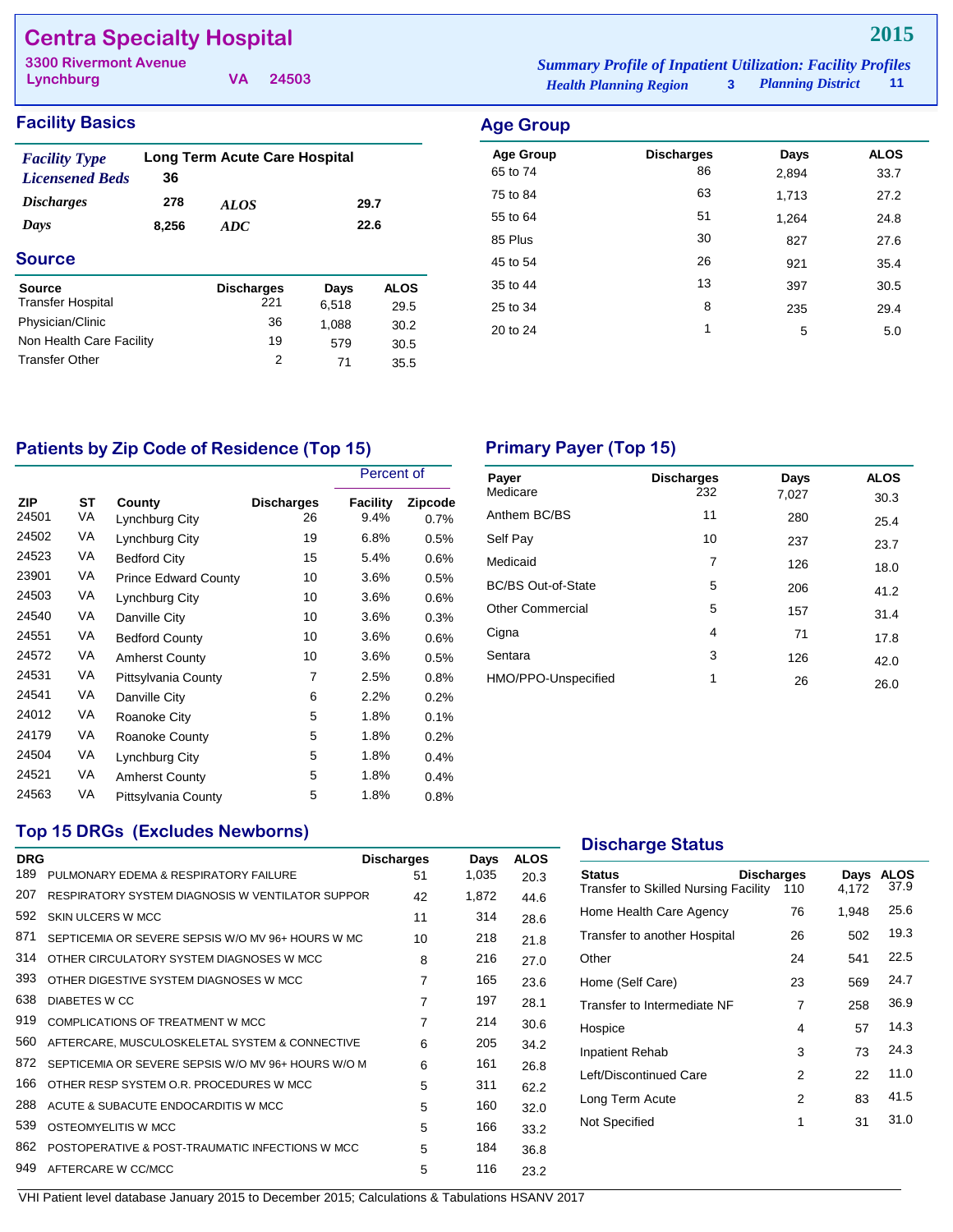## **Carilion Franklin Memorial Hospital**

**Rocky Mount**

**VA 24151**

*Health Planning Region* **3** *Planning District* **12 180 Floyd Avenue** *Summary Profile of Inpatient Utilization: Facility Profiles*

### **Facility Basics Age Group Age Group**

| <b>Facility Type</b>     |       | <b>Acute Hospital</b> |       |             |  |
|--------------------------|-------|-----------------------|-------|-------------|--|
| <b>Licensened Beds</b>   | 37    |                       |       |             |  |
| <i><b>Discharges</b></i> | 1,403 | <i>ALOS</i>           |       | 3.3         |  |
| Days                     | 4,622 | 12.7<br>ADC           |       |             |  |
| <b>Source</b>            |       |                       |       |             |  |
| Source                   |       | <b>Discharges</b>     | Days  | <b>ALOS</b> |  |
| Non Health Care Facility |       | 1.219                 | 3,936 | 3.2         |  |
| Transfer SNF/ICF/ALF     |       | 118                   | 444   | 3.8         |  |
| Physician/Clinic         |       | 63                    | 227   | 3.6         |  |
| <b>Transfer Hospital</b> |       | 3                     | 15    | 5.0         |  |
|                          |       |                       |       |             |  |

| Age Group        |                   |       |             |
|------------------|-------------------|-------|-------------|
| <b>Age Group</b> | <b>Discharges</b> | Days  | <b>ALOS</b> |
| 75 to 84         | 328               | 1,214 | 3.7         |
| 65 to 74         | 299               | 989   | 3.3         |
| 55 to 64         | 230               | 764   | 3.3         |
| 85 Plus          | 191               | 665   | 3.5         |
| 45 to 54         | 178               | 557   | 3.1         |
| 35 to 44         | 90                | 255   | 2.8         |
| 25 to 34         | 62                | 132   | 2.1         |
| 20 to 24         | 21                | 35    | 1.7         |
| 15 to 19         | 4                 | 11    | 2.8         |
|                  |                   |       |             |

## Patients by Zip Code of Residence (Top 15) Primary Payer (Top 15)

|                     |          |                                  |                          | Percent of               |                         |  |
|---------------------|----------|----------------------------------|--------------------------|--------------------------|-------------------------|--|
| <b>ZIP</b><br>24151 | ST<br>VA | County<br><b>Franklin County</b> | <b>Discharges</b><br>638 | <b>Facility</b><br>45.5% | <b>Zipcode</b><br>25.6% |  |
| 24088               | VA       | <b>Franklin County</b>           | 104                      | 7.4%                     | 25.4%                   |  |
| 24055               | VA       | <b>Henry County</b>              | 86                       | 6.1%                     | 5.7%                    |  |
| 24137               | VA       | <b>Franklin County</b>           | 77                       | 5.5%                     | 23.8%                   |  |
| 24092               | VA       | <b>Franklin County</b>           | 75                       | 5.3%                     | 23.8%                   |  |
| 24184               | VA       | <b>Franklin County</b>           | 61                       | 4.3%                     | 12.0%                   |  |
| 24102               | VA       | <b>Franklin County</b>           | 58                       | 4.1%                     | 29.1%                   |  |
| 24112               | VA       | Martinsville City                | 45                       | 3.2%                     | 1.3%                    |  |
| 24101               | VA       | <b>Franklin County</b>           | 44                       | 3.1%                     | 7.2%                    |  |
| 24121               | VA       | <b>Bedford County</b>            | 35                       | 2.5%                     | 3.1%                    |  |
| 24065               | VA       | <b>Franklin County</b>           | 27                       | 1.9%                     | 4.7%                    |  |
| 24067               | VA       | <b>Franklin County</b>           | 25                       | 1.8%                     | 12.4%                   |  |
| 24176               | VA       | <b>Franklin County</b>           | 25                       | 1.8%                     | 18.4%                   |  |
| 24171               | VA       | <b>Patrick County</b>            | 14                       | 1.0%                     | 2.1%                    |  |
| 24078               | VA       | <b>Henry County</b>              | 11                       | 0.8%                     | 1.5%                    |  |

| Payer<br>Medicare        | <b>Discharges</b><br>938 | Days<br>3,213 | <b>ALOS</b><br>3.4 |
|--------------------------|--------------------------|---------------|--------------------|
| Medicaid                 | 165                      | 572           | 3.5                |
| Self Pay                 | 110                      | 293           | 2.7                |
| Anthem BC/BS             | 91                       | 257           | 2.8                |
| <b>Other Commercial</b>  | 39                       | 108           | 2.8                |
| Aetna/US Healthcare      | 17                       | 42            | 2.5                |
| Hospice-Unspecified      | 9                        | 36            | 4.0                |
| <b>Other Government</b>  | 9                        | 23            | 2.6                |
| <b>United Healthcare</b> | $\overline{7}$           | 20            | 2.9                |
| Cigna                    | 5                        | 13            | 2.6                |
| Sentara                  | 5                        | 26            | 5.2                |
| Tricare/Champus          | 3                        | 9             | 3.0                |
| HMO/PPO-Unspecified      | 2                        | 8             | 4.0                |
| <b>Worker's Comp</b>     | 2                        | 2             | 1.0                |
| <b>Local Government</b>  | 1                        | 0             | 0.0                |

## **Top 15 DRGs (Excludes Newborns)**

| <b>DRG</b> |                                                         | <b>Discharges</b> | Days | <b>ALOS</b> |
|------------|---------------------------------------------------------|-------------------|------|-------------|
| 871        | SEPTICEMIA OR SEVERE SEPSIS W/O MV 96+ HOURS W MC       | 118               | 502  | 4.3         |
| 193        | SIMPLE PNEUMONIA & PLEURISY W MCC                       | 59                | 214  | 3.6         |
| 189        | PULMONARY EDEMA & RESPIRATORY FAILURE                   | 55                | 177  | 3.2         |
| 291        | <b>HEART FAILURE &amp; SHOCK W MCC</b>                  | 54                | 197  | 3.6         |
| 392        | ESOPHAGITIS, GASTROENT & MISC DIGEST DISORDERS W/       | 45                | 101  | 2.2         |
| 872        | SEPTICEMIA OR SEVERE SEPSIS W/O MV 96+ HOURS W/O M      | 45                | 147  | 3.3         |
| 683        | <b>RENAL FAILURE W CC</b>                               | 40                | 95   | 2.4         |
| 603        | CELLULITIS W/O MCC                                      | 38                | 107  | 2.8         |
| 190        | CHRONIC OBSTRUCTIVE PULMONARY DISEASE W MCC             | 36                | 116  | 3.2         |
| 292        | HEART FAILURE & SHOCK W CC                              | 35                | 113  | 3.2         |
| 194        | SIMPLE PNEUMONIA & PLEURISY W CC                        | 33                | 108  | 3.3         |
| 378        | G.I. HEMORRHAGE W CC                                    | 29                | 68   | 2.3         |
| 641        | MISC DISORDERS OF NUTRITION, METABOLISM, FLUIDS/ELEC    | 28                | 69   | 2.5         |
| 690        | KIDNEY & URINARY TRACT INFECTIONS W/O MCC               | 23                | 65   | 2.8         |
| 177        | <b>RESPIRATORY INFECTIONS &amp; INFLAMMATIONS W MCC</b> | 20                | 122  | 6.1         |
|            |                                                         |                   |      |             |

#### **Discharge Status**

| <b>Status</b><br>Home (Self Care)           | <b>Discharges</b><br>745 | Days<br>2.040 | <b>ALOS</b><br>2.7 |
|---------------------------------------------|--------------------------|---------------|--------------------|
| <b>Transfer to Skilled Nursing Facility</b> | 174                      | 912           | 5.2                |
| Home Health Care Agency                     | 153                      | 617           | 4.0                |
| Transfer to another Hospital                | 122                      | 303           | 2.5                |
| Hospice                                     | 65                       | 273           | 4.2                |
| Other                                       | 37                       | 113           | 3.0                |
| Transfer to Intermediate NF                 | 37                       | 142           | 3.8                |
| <b>Inpatient Hospice</b>                    | 29                       | 118           | 4.1                |
| Left/Discontinued Care                      | 20                       | 38            | 1.9                |
| Nursing Home (Non Medicare)                 | 13                       | 32            | $2.5\,$            |
| Inpatient Rehab                             | 4                        | 22            | 5.5                |
| Not Specified                               | 3                        | 11            | 3.7                |
| Other institution                           | 1                        | 1             | 1.0                |
|                                             |                          |               |                    |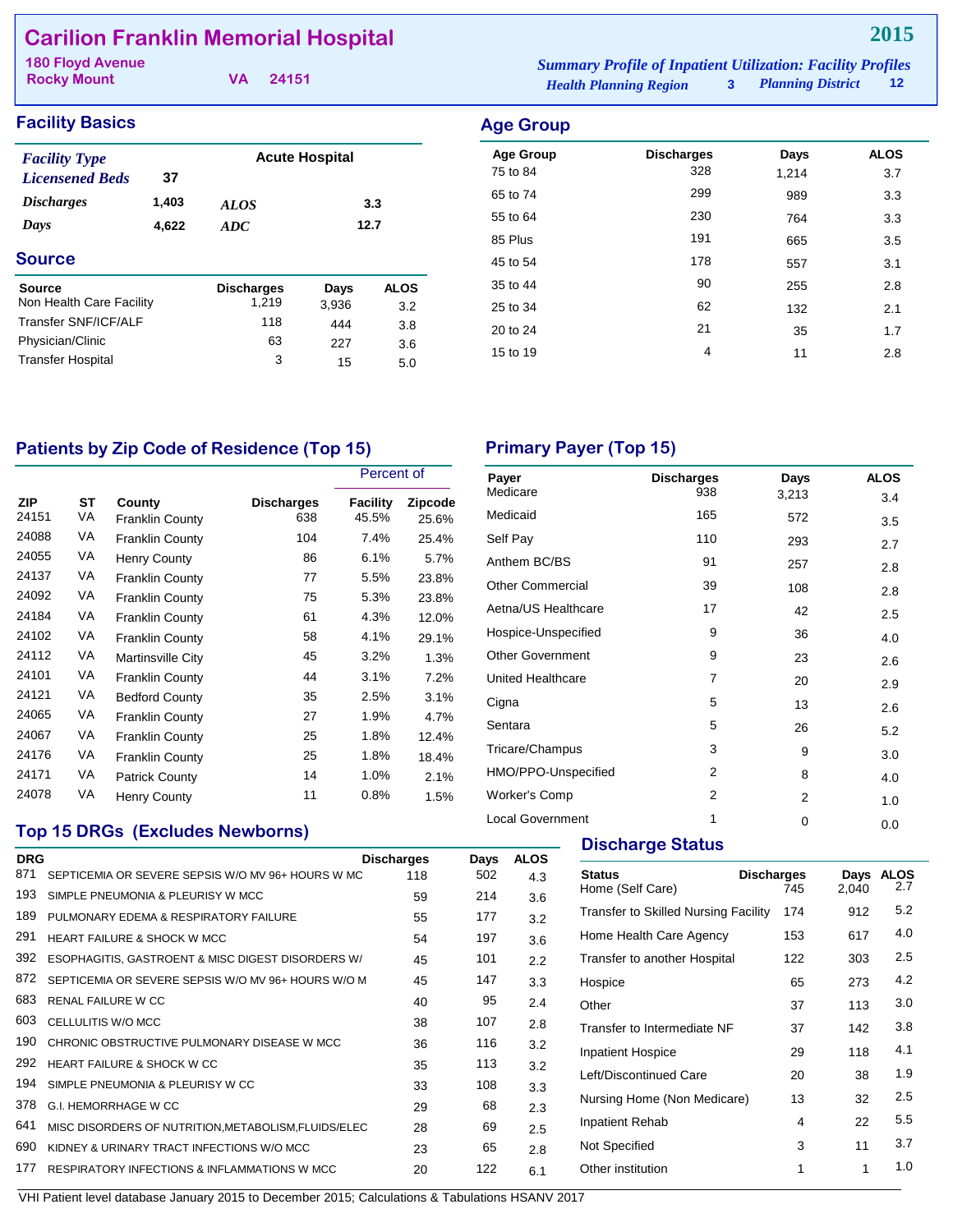## **Danville Regional Medical Center**

**Danville**

**VA 24541**

#### **Facility Basics Age Group Age Group**

| <b>Facility Type</b>     |        | <b>Acute Hospital</b> |      |  |
|--------------------------|--------|-----------------------|------|--|
| <b>Licensened Beds</b>   | 238    |                       |      |  |
| <i><b>Discharges</b></i> | 8.197  | <b>ALOS</b>           | 4.4  |  |
| Days                     | 35.942 | ADC.                  | 98.5 |  |

#### **Source**

| Source                   | <b>Discharges</b><br>6.136 | Days   | <b>ALOS</b> |
|--------------------------|----------------------------|--------|-------------|
| Non Health Care Facility |                            | 27,161 | 4.4         |
| Physician/Clinic         | 1,759                      | 5,924  | 3.4         |
| Not Specified            | 208                        | 2,064  | 9.9         |
| <b>Transfer Hospital</b> | 65                         | 591    | 9.1         |
| <b>Transfer Other</b>    | 25                         | 164    | 6.6         |
| Court/Law                | 2                          | 21     | 10.5        |
| Transfer SNF/ICF/ALF     | 1                          | 4      | 4.0         |

## Patients by Zip Code of Residence (Top 15) Primary Payer (Top 15)

|                     |          |                         |                            | Percent of        |                  |
|---------------------|----------|-------------------------|----------------------------|-------------------|------------------|
| <b>ZIP</b><br>24540 | ST<br>VA | County<br>Danville City | <b>Discharges</b><br>2,866 | Facility<br>35.0% | Zipcode<br>80.0% |
| 24541               | VA       | Danville City           | 2,765                      | 33.7%             | 81.9%            |
| 24531               | VA       | Pittsylvania County     | 391                        | 4.8%              | 42.5%            |
| 24586               | VA       | Pittsylvania County     | 338                        | 4.1%              | 75.8%            |
| 24549               | VA       | Pittsylvania County     | 232                        | 2.8%              | 70.3%            |
| 24527               | VA       | Pittsylvania County     | 202                        | 2.5%              | 71.6%            |
| 27379               | ΝC       | <b>Caswell County</b>   | 184                        | 2.2%              | 95.3%            |
| 27311               | NC.      | <b>Caswell County</b>   | 111                        | 1.4%              | 93.3%            |
| 24566               | VA       | Pittsylvania County     | 88                         | 1.1%              | 67.2%            |
| 24054               | VA       | <b>Henry County</b>     | 86                         | 1.0%              | 18.9%            |
| 27315               | ΝC       | <b>Caswell County</b>   | 81                         | 1.0%              | 87.1%            |
| 24112               | VA       | Martinsville City       | 76                         | 0.9%              | 2.1%             |
| 24594               | VA       | Halifax County          | 72                         | 0.9%              | 57.6%            |
| 24069               | VA       | Pittsylvania County     | 71                         | 0.9%              | 68.3%            |
| 24557               | VA       | Pittsylvania County     | 69                         | 0.8%              | 7.1%             |

## **Top 15 DRGs (Excludes Newborns)**

|     | <b>DRG</b>                                         | <b>Discharges</b> | Days  | <b>ALOS</b> |
|-----|----------------------------------------------------|-------------------|-------|-------------|
| 871 | SEPTICEMIA OR SEVERE SEPSIS W/O MV 96+ HOURS W MC  | 637               | 3,311 | 5.2         |
| 775 | VAGINAL DELIVERY W/O COMPLICATING DIAGNOSES        | 514               | 1,043 | 2.0         |
| 885 | <b>PSYCHOSES</b>                                   | 439               | 3,743 | 8.5         |
| 872 | SEPTICEMIA OR SEVERE SEPSIS W/O MV 96+ HOURS W/O M | 216               | 857   | 4.0         |
| 470 | MAJOR JOINT REPLACEMENT OR REATTACHMENT OF LOWE    | 162               | 476   | 2.9         |
| 291 | <b>HEART FAILURE &amp; SHOCK W MCC</b>             | 150               | 838   | 5.6         |
| 392 | ESOPHAGITIS, GASTROENT & MISC DIGEST DISORDERS W/  | 140               | 385   | 2.8         |
| 189 | PULMONARY FDEMA & RESPIRATORY FAILURE              | 138               | 630   | 4.6         |
| 945 | REHABILITATION W CC/MCC                            | 136               | 1,669 | 12.3        |
| 683 | <b>RENAL FAILURE W CC</b>                          | 128               | 415   | 3.2         |
| 766 | CESAREAN SECTION W/O CC/MCC                        | 126               | 288   | 2.3         |
| 292 | HEART FAILURE & SHOCK W CC                         | 121               | 440   | 3.6         |
| 682 | <b>RENAL FAILURE W MCC</b>                         | 114               | 584   | 5.1         |
| 638 | <b>DIABETES W CC</b>                               | 112               | 317   | 2.8         |
| 190 | CHRONIC OBSTRUCTIVE PULMONARY DISEASE W MCC        | 106               | 397   | 3.8         |
|     |                                                    |                   |       |             |

*Health Planning Region* **3** *Planning District* **12 142 South Main Street** *Summary Profile of Inpatient Utilization: Facility Profiles*

## Age Group **Discharges** Days ALOS 65 to 74 1,510 7,236 4.8 55 to 64 1,459 6,949 4.8 75 to 84 1,294 6,354 4.9 85 Plus 1,055 5,019 4.8 45 to 54 and 54 and 54 and 54 and 54 and 54 and 54 and 54 and 54 and 54 and 54 and 54 and 54 and 54 and 54 and 55 and 56 and 56 and 56 and 56 and 56 and 56 and 56 and 56 and 56 and 56 and 56 and 56 and 56 and 56 and 56 and 25 to 34 2,126 2,126 3.0 35 to 44 571 2,180 3.8 20 to 24 2.7 387 1,031 2.7 0 to 4 130 265 2.0 15 to 19 120 362 3.0 5 to 9 19 30 1.6

10 to 14 2.2

| Payer                   | <b>Discharges</b> | Days   | <b>ALOS</b> |
|-------------------------|-------------------|--------|-------------|
| Medicare                | 4,755             | 23,206 | 4.9         |
| Medicaid                | 1,253             | 4,531  | 3.6         |
| Anthem BC/BS            | 850               | 3,109  | 3.7         |
| Self Pay                | 454               | 1,502  | 3.3         |
| Southern Health         | 177               | 593    | 3.4         |
| <b>Other Commercial</b> | 163               | 686    | 4.2         |
| Jail/Detention          | 125               | 725    | 5.8         |
| Medicaid Out-of-State   | 80                | 260    | 3.3         |
| Aetna/US Healthcare     | 77                | 375    | 4.9         |
| United Healthcare       | 61                | 169    | 2.8         |
| <b>Other Government</b> | 49                | 231    | 4.7         |
| Indigent/Charity        | 43                | 156    | 3.6         |
| Cigna                   | 36                | 127    | 3.5         |
| Tricare/Champus         | 26                | 73     | 2.8         |
| <b>Local Government</b> | 19                | 77     | 4.0         |

#### **Discharge Status**

| <b>Status</b><br>Home (Self Care)          | <b>Discharges</b><br>4.325 | Days<br>14,151 | <b>ALOS</b><br>3.3 |
|--------------------------------------------|----------------------------|----------------|--------------------|
| Transfer to Skilled Nursing Facility 1,238 |                            | 7,447          | 6.0                |
| Home Health Care Agency                    | 1,185                      | 6,365          | 5.4                |
| Transfer to another Hospital               | 292                        | 1,288          | 4.4                |
| Transfer to Intermediate NF                | 266                        | 1,257          | 4.7                |
| Other                                      | 230                        | 1,404          | 6.1                |
| Inpatient Rehab                            | 164                        | 924            | 5.6                |
| Nursing Home (Non Medicare)                | 146                        | 1.012          | 6.9                |
| Long Term Acute                            | 124                        | 1,338          | 10.8               |
| Left/Discontinued Care                     | 117                        | 219            | 1.9                |
| Hospice                                    | 65                         | 347            | 5.3                |
| Not Specified                              | 36                         | 159            | 4.4                |
| Critical Access Hospital                   | 6                          | 15             | $2.5\,$            |
|                                            |                            |                |                    |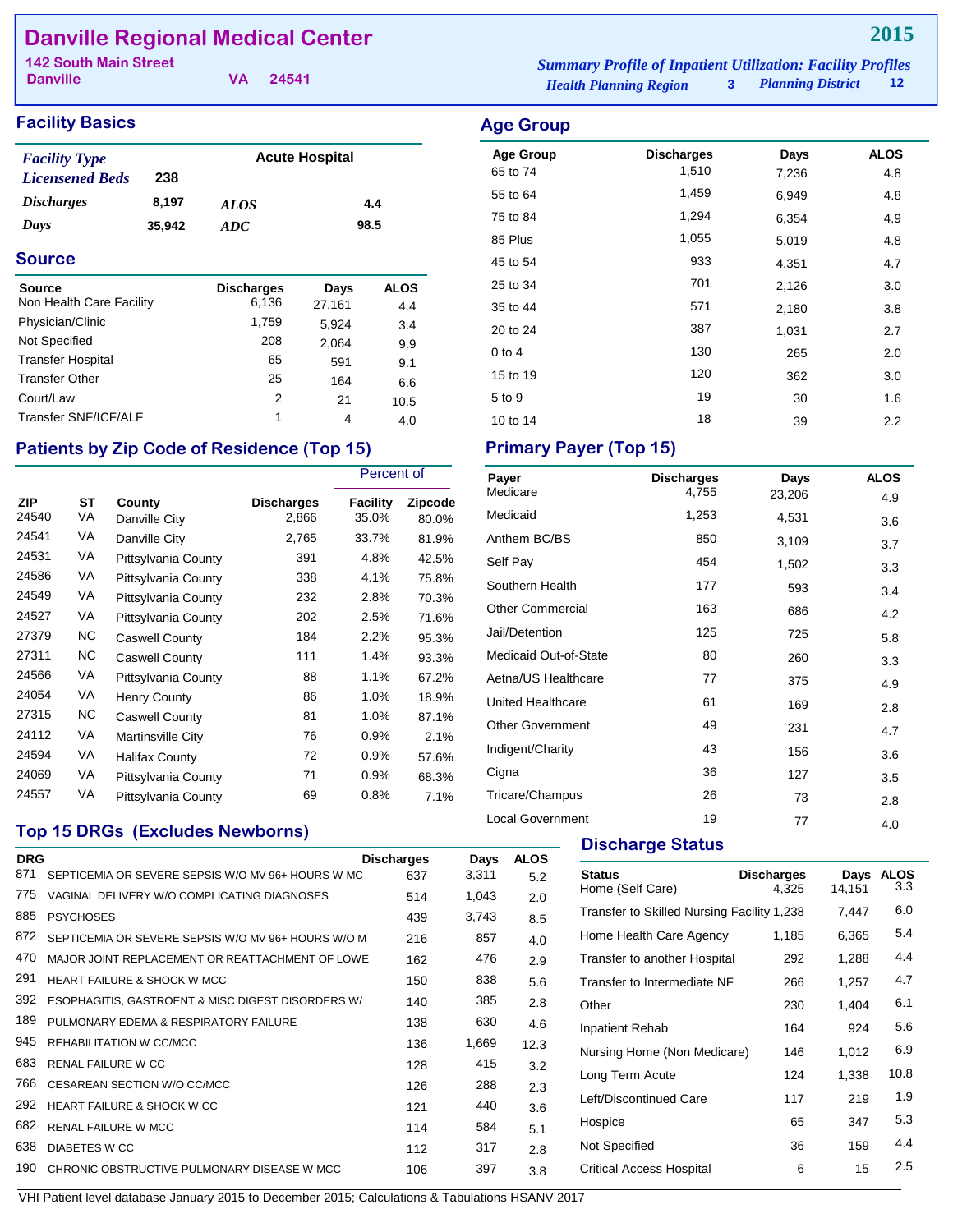## **Memorial Hospital of Martinsville & Henry County**

**Martinsville**

**VA 24112**

#### **Facility Basics Age Group Age Group**

| <b>Facility Type</b>     |        | <b>Acute Hospital</b> |      |  |  |
|--------------------------|--------|-----------------------|------|--|--|
| <b>Licensened Beds</b>   | 220    |                       |      |  |  |
| <i><b>Discharges</b></i> | 5.445  | <i>ALOS</i>           | 3.9  |  |  |
| Days                     | 21,098 | ADC.                  | 57.8 |  |  |

#### **Source**

| <b>Source</b>            | <b>Discharges</b> | Days   | <b>ALOS</b> |
|--------------------------|-------------------|--------|-------------|
| Non Health Care Facility | 4.407             | 16,698 | 3.8         |
| Physician/Clinic         | 629               | 2,001  | 3.2         |
| Not Specified            | 361               | 2,208  | 6.1         |
| <b>Transfer Hospital</b> | 26                | 110    | 4.2         |
| Other                    | 9                 | 41     | 4.6         |
| Transfer SNF/ICF/ALF     | 7                 | 20     | 2.9         |
| <b>Transfer Other</b>    | 6                 | 20     | 3.3         |

### Patients by Zip Code of Residence (Top 15) Primary Payer (Top 15)

**Top 15 DRGs (Excludes Newborns)**

|                     |                 |                                    |                            | Percent of        |                  |
|---------------------|-----------------|------------------------------------|----------------------------|-------------------|------------------|
| <b>ZIP</b><br>24112 | <b>ST</b><br>VA | County<br><b>Martinsville City</b> | <b>Discharges</b><br>2,456 | Facility<br>45.1% | Zipcode<br>69.5% |
| 24055               | VA              | <b>Henry County</b>                | 892                        | 16.4%             | 58.7%            |
| 24078               | VA              | <b>Henry County</b>                | 459                        | 8.4%              | 64.4%            |
| 24148               | VA              | Henry County                       | 364                        | 6.7%              | 67.4%            |
| 24054               | VA              | Henry County                       | 223                        | 4.1%              | 48.9%            |
| 24171               | VA              | <b>Patrick County</b>              | 167                        | 3.1%              | 24.8%            |
| 24089               | VA              | <b>Henry County</b>                | 164                        | 3.0%              | 62.6%            |
| 24133               | VA              | <b>Patrick County</b>              | 98                         | 1.8%              | 42.8%            |
| 24165               | VA              | Henry County                       | 97                         | 1.8%              | 54.8%            |
| 24115               | VA              | Martinsville City                  | 85                         | 1.6%              | 78.0%            |
| 24168               | VA              | <b>Henry County</b>                | 53                         | 1.0%              | 59.6%            |
| 24541               | VA              | Danville City                      | 38                         | 0.7%              | 1.1%             |
| 24540               | VA              | Danville City                      | 33                         | 0.6%              | 0.9%             |
| 24114               | VA              | Martinsville City                  | 29                         | 0.5%              | 74.4%            |
| 24531               | VA              | Pittsylvania County                | 23                         | 0.4%              | 2.5%             |

## Age Group **Discharges** Days ALOS 65 to 74 1,036 4,166 4.0 75 to 84 **987** 3,827 3.9 55 to 64 and 513 3,342 4.1 85 Plus 2,987 2,987 2,987 4.0 45 to 54 674 2,805 4.2 25 to 34 and 25 to 34 and 25 to 34 and 25 to 34 and 25 and 264 and 26.33 and 26.33 and 26.33 and 26. 35 to 44 2 412 1,552 3.8 20 to 24 237 664 2.8 15 to 19 20 80 215 2.7  $5 \text{ to } 9$   $3$   $10$   $3.3$

| Payer                   | <b>Discharges</b> | Days   | <b>ALOS</b> |
|-------------------------|-------------------|--------|-------------|
| Medicare                | 2,989             | 11,863 | 4.0         |
| Medicaid                | 808               | 3,060  | 3.8         |
| United Healthcare       | 481               | 1,810  | 3.8         |
| Anthem BC/BS            | 403               | 1,404  | 3.5         |
| Self Pay                | 340               | 1,266  | 3.7         |
| <b>Other Commercial</b> | 59                | 191    | 3.2         |
| <b>Other Government</b> | 58                | 265    | 4.6         |
| Southern Health         | 57                | 209    | 3.7         |
| Jail/Detention          | 53                | 259    | 4.9         |
| Aetna/US Healthcare     | 48                | 143    | 3.0         |
| Cigna                   | 44                | 144    | 3.3         |
| Indigent/Charity        | 34                | 135    | 4.0         |
| Unknown                 | 17                | 156    | 9.2         |
| Tricare/Champus         | 16                | 71     | 4.4         |
| HMO/PPO-Unspecified     | 13                | 31     | 2.4         |

#### **Discharge Status**

| <b>DRG</b> |                                                    | <b>Discharges</b> | Days  | <b>ALOS</b> |                                      |
|------------|----------------------------------------------------|-------------------|-------|-------------|--------------------------------------|
| 871        | SEPTICEMIA OR SEVERE SEPSIS W/O MV 96+ HOURS W MC  | 612               | 2,896 | 4.7         | <b>Status</b>                        |
| 885        | <b>PSYCHOSES</b>                                   | 443               | 2,790 | 6.3         | Home (Self Care)                     |
| 291        | <b>HEART FAILURE &amp; SHOCK W MCC</b>             | 195               | 782   | 4.0         | <b>Transfer to Skilled Nursing F</b> |
| 775        | VAGINAL DELIVERY W/O COMPLICATING DIAGNOSES        | 195               | 473   | 2.4         | Home Health Care Agency              |
| 872        | SEPTICEMIA OR SEVERE SEPSIS W/O MV 96+ HOURS W/O M | 155               | 505   | 3.3         | Transfer to another Hospital         |
| 193        | SIMPLE PNEUMONIA & PLEURISY W MCC                  | 148               | 578   | 3.9         | Other                                |
| 190        | CHRONIC OBSTRUCTIVE PULMONARY DISEASE W MCC        | 128               | 408   | 3.2         | Left/Discontinued Care               |
| 683        | <b>RENAL FAILURE W CC</b>                          | 121               | 396   | 3.3         | Long Term Acute                      |
| 682        | <b>RENAL FAILURE W MCC</b>                         | 88                | 463   | 5.3         | Hospice                              |
| 392        | ESOPHAGITIS, GASTROENT & MISC DIGEST DISORDERS W/  | 84                | 225   | 2.7         |                                      |
| 292        | <b>HEART FAILURE &amp; SHOCK W CC</b>              | 82                | 251   | 3.1         | Nursing Home (Non Medicar            |
| 378        | G.I. HEMORRHAGE W CC                               | 80                | 225   | 2.8         | Transfer to Intermediate NF          |
| 689        | KIDNEY & URINARY TRACT INFECTIONS W MCC            | 75                | 253   | 3.4         | Not Specified                        |
| 603        | CELLULITIS W/O MCC                                 | 73                | 223   | 3.0         | Inpatient Rehab                      |
| 766        | CESAREAN SECTION W/O CC/MCC                        | 73                | 185   | 2.5         | <b>Inpatient Hospice</b>             |
|            |                                                    |                   |       |             |                                      |

VHI Patient level database January 2015 to December 2015; Calculations & Tabulations HSANV 2017

**Discharges Days ALOS**<br>2.817 9.528 3.4 2,817 9,528 Facility 1,059  $5,054$  4.8 Home Health Care Agency  $906$  3,757 4.2 Transfer to another Hospital 207 549 2.6 Other 131 567 4.3 Left/Discontinued Care 88 232 2.6 Long Term Acute 63 665 8.0 Hospice 54 276 5.1 Nursing Home (Non Medicare) 33 132 4.0 Transfer to Intermediate NF 27 158 5.8 Not Specified 20 80 4.0 Inpatient Rehab 13 60 4.6 Inpatient Hospice 4 26 6.5

## **2015**